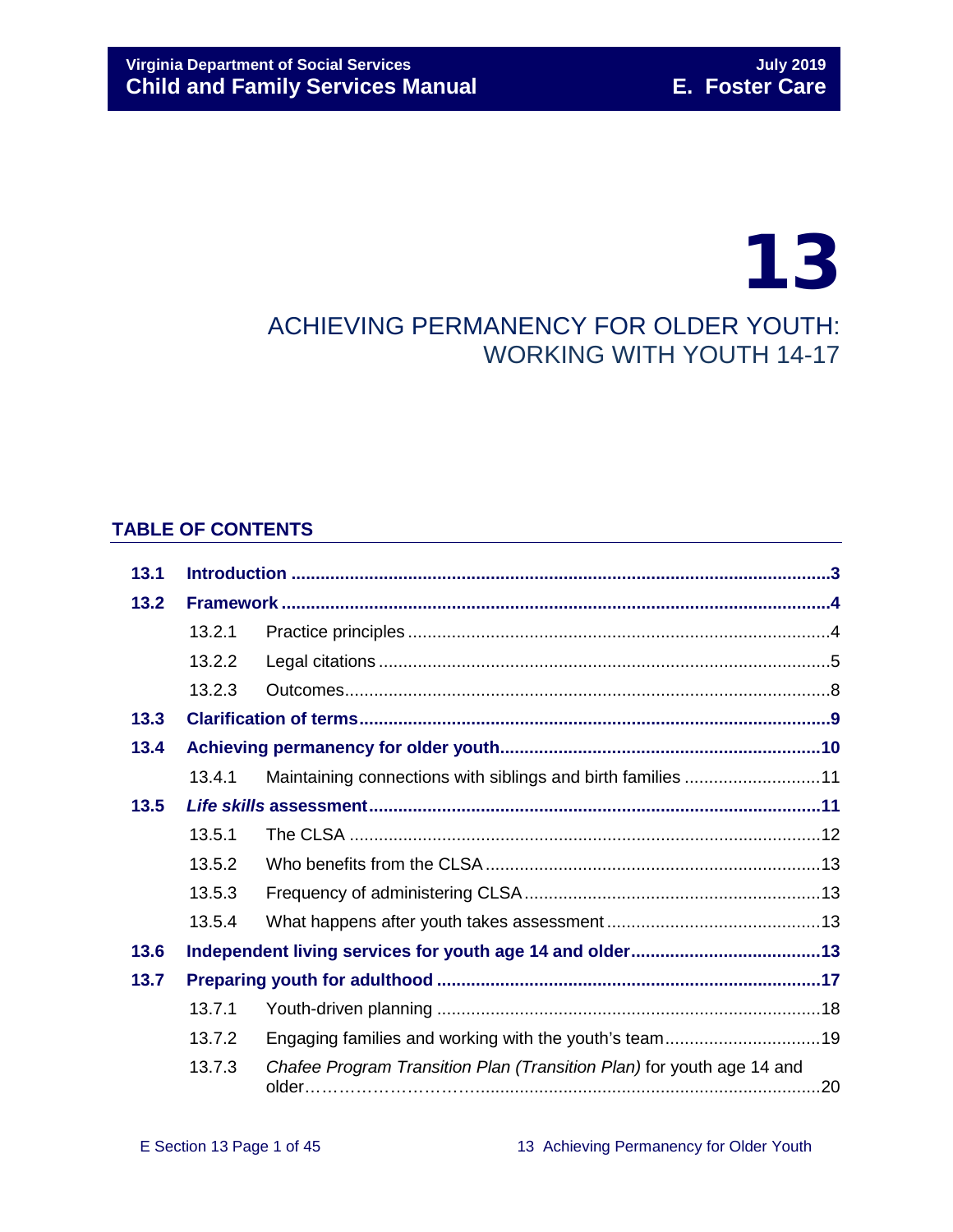## **Virginia Department of Social Services** July 2019 **July 2019 Child and Family Services Manual E. Foster Care**

|       | 13.7.4  |                                                                      |  |  |  |  |
|-------|---------|----------------------------------------------------------------------|--|--|--|--|
|       |         |                                                                      |  |  |  |  |
|       |         |                                                                      |  |  |  |  |
|       | 13.9.1  |                                                                      |  |  |  |  |
|       |         |                                                                      |  |  |  |  |
|       |         |                                                                      |  |  |  |  |
|       | 13.11.1 |                                                                      |  |  |  |  |
|       | 13.11.2 |                                                                      |  |  |  |  |
|       | 13.11.3 |                                                                      |  |  |  |  |
|       | 13.11.4 |                                                                      |  |  |  |  |
|       | 13.11.5 |                                                                      |  |  |  |  |
|       | 13.11.6 |                                                                      |  |  |  |  |
|       | 13.11.7 |                                                                      |  |  |  |  |
|       |         |                                                                      |  |  |  |  |
|       | 13.12.1 | Assessing for benefits programs and other supports32                 |  |  |  |  |
|       | 13.12.2 |                                                                      |  |  |  |  |
|       | 13.13   |                                                                      |  |  |  |  |
|       | 13.13.1 | Engaging youth to participate in the NYTD Outcomes Survey35          |  |  |  |  |
|       | 13.13.2 | Administering the baseline NYTD Outcomes Survey36                    |  |  |  |  |
|       | 13.13.3 |                                                                      |  |  |  |  |
|       |         |                                                                      |  |  |  |  |
| 13.15 |         |                                                                      |  |  |  |  |
|       | 13.15.1 |                                                                      |  |  |  |  |
|       | 13.15.2 | Informing youth about the survey and distributing survey materials39 |  |  |  |  |
|       | 13.15.3 | Engaging youth to participate in the Youth Survey Initiative 39      |  |  |  |  |
|       |         |                                                                      |  |  |  |  |
|       |         |                                                                      |  |  |  |  |
|       |         |                                                                      |  |  |  |  |
|       | 13.18.1 |                                                                      |  |  |  |  |
|       | 13.18.2 |                                                                      |  |  |  |  |
|       | 13.18.3 |                                                                      |  |  |  |  |
|       | 13.18.4 |                                                                      |  |  |  |  |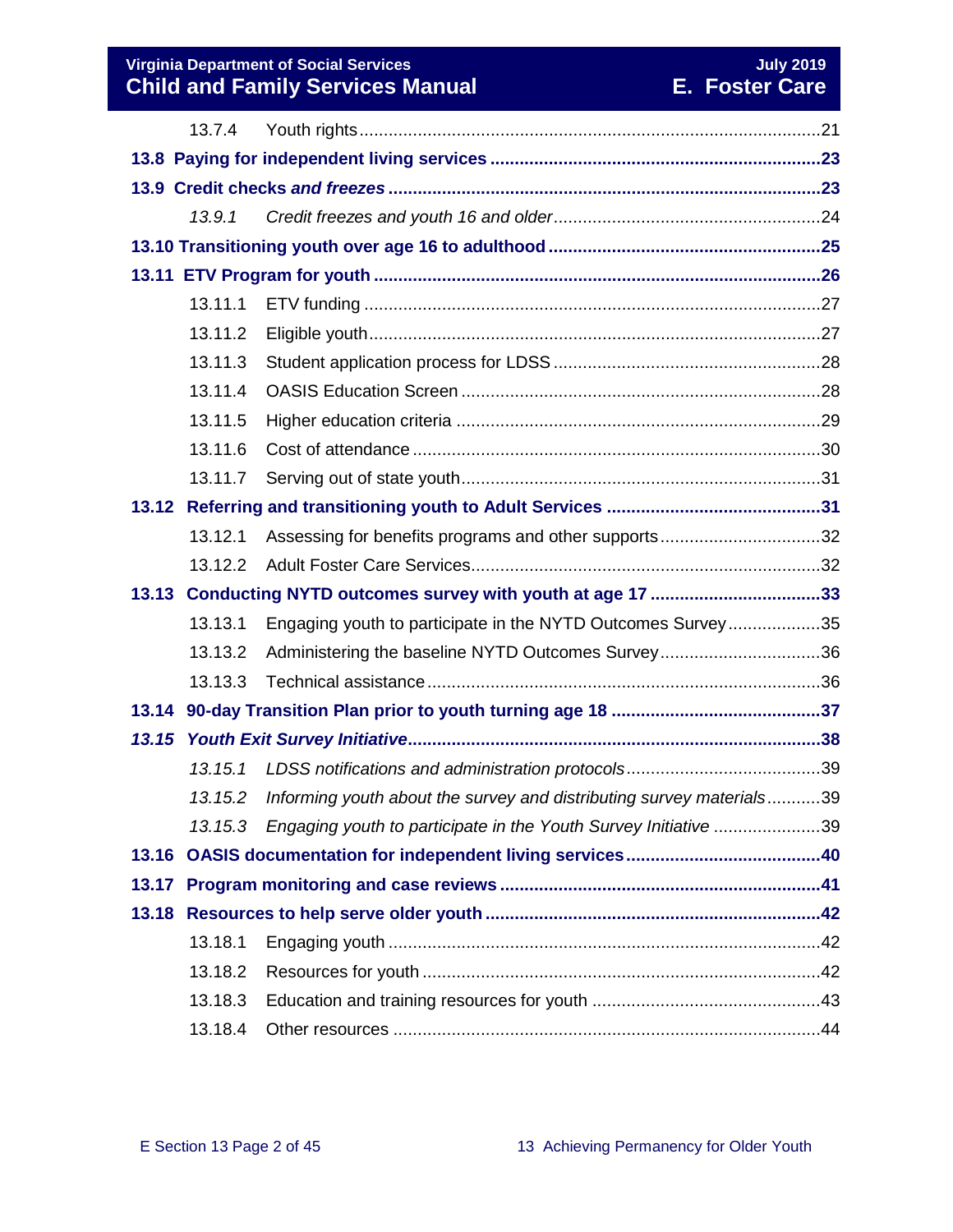# 13 ACHIEVING PERMANENCY FOR OLDER YOUTH: WORKING WITH YOUTH 14-17

# <span id="page-2-0"></span>**13.1 Introduction**

Permanency should be the goal for every child regardless of age. While there may be delays or challenges to achieving permanency, efforts to establish permanent connections for all children in foster care continue. Virginia practice and philosophy regarding older youth in care includes a strong focus on the need for permanent connections to responsible adults, as well as improved skills to manage adulthood in a successful manner at the point at which they exit foster care.

Serving youth over the age of 14 in foster care involves the same planning, procedures, and services that are provided with all youth in foster care and their families. Local departments of social services (LDSS) shall continue to focus on achieving permanency for the older youth with a sense of urgency. In addition, the LDSS shall assist the older youth in preparing for and transitioning to adulthood.

Research shows that youth who age out of the foster care system without a permanent family are more likely to experience poverty, homelessness, early parenthood, incarceration, and mental health and medical problems. They also often lack the necessary educational and life skills to be successful adults. These challenges result in significant economic, emotional, and social costs for the youth and society.

To improve outcomes for older youth, it is essential to have an integrated approach to both achieve permanent connections, ideally with a family which will be a lifelong resource for the youth, and also to offer comprehensive preparation for adulthood for all children and youth in foster care. LDSS should focus their efforts on finding families, establishing permanent lifelong connections with significant adults, and providing services and supports in areas such as education, employment, finances, health, housing, and home management.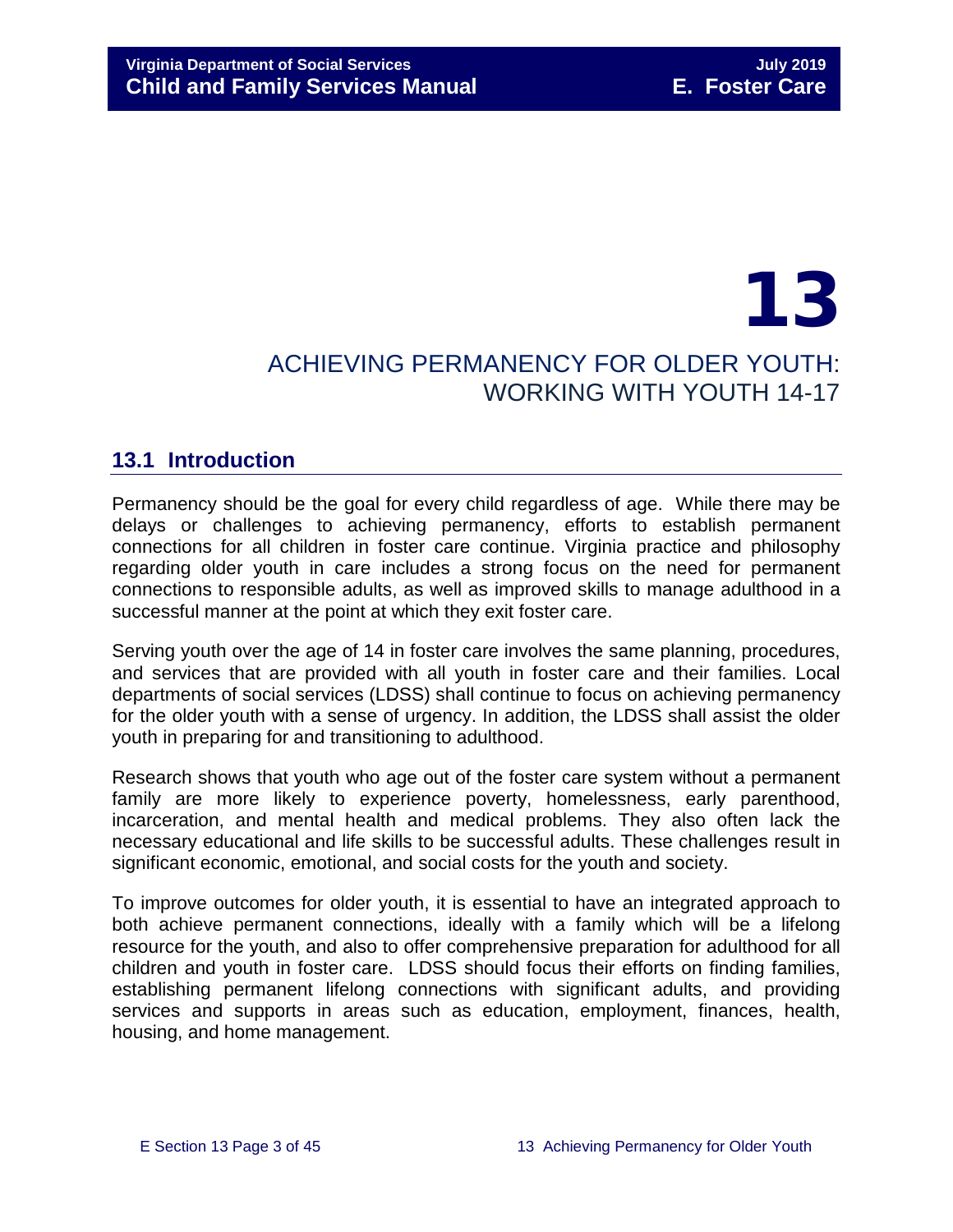# <span id="page-3-0"></span>**13.2 Framework**

The LDSS shall meet federal and state legal requirements and should use sound practice principles to achieve desired outcomes and to guide decision making in providing foster care services for children of all ages and their families.

#### <span id="page-3-1"></span>**13.2.1 Practice principles**

Fundamental principles inherent in Virginia's Children's Services System Practice Model guide service delivery:

#### **First, we believe in youth and family-driven practice.**

- Older youth are treated with dignity and respect.
- Older youth and families have the right to say what will happen to them. Their voices are heard, valued, and considered in all decision making, including safety, permanency, and well-being as well as in service and educational planning and in placement decisions. Each youth's right to self-determination is respected within the limits of established community standards and laws.
- Older youth and family members are the experts about their own families. It is our responsibility to understand youth and families within the context of their own family rules, traditions, history, language, and culture.
- Older youth have a right to connections with their biological family and other caring adults with whom they have developed emotional ties.
- We engage older youth and families in a deliberate manner. Through collaboration with youth and families, we develop and implement creative, individualized solutions that build on their strengths to meet their needs. Engagement is the primary door through which we help older youth and families make positive changes.

#### **Second, we believe all older youth need and deserve a permanent family and lifelong adult and family connections.**

- Lifelong family connections are crucial for older youth and adults. It is our responsibility to promote and preserve kinship, sibling, and community connections for each youth. We value past, present, and future relationships that consider the youth's hopes and wishes.
- Permanency for older youth is best achieved through a legal relationship such as parental custody, adoption, or kinship care. Placement stability is not permanency.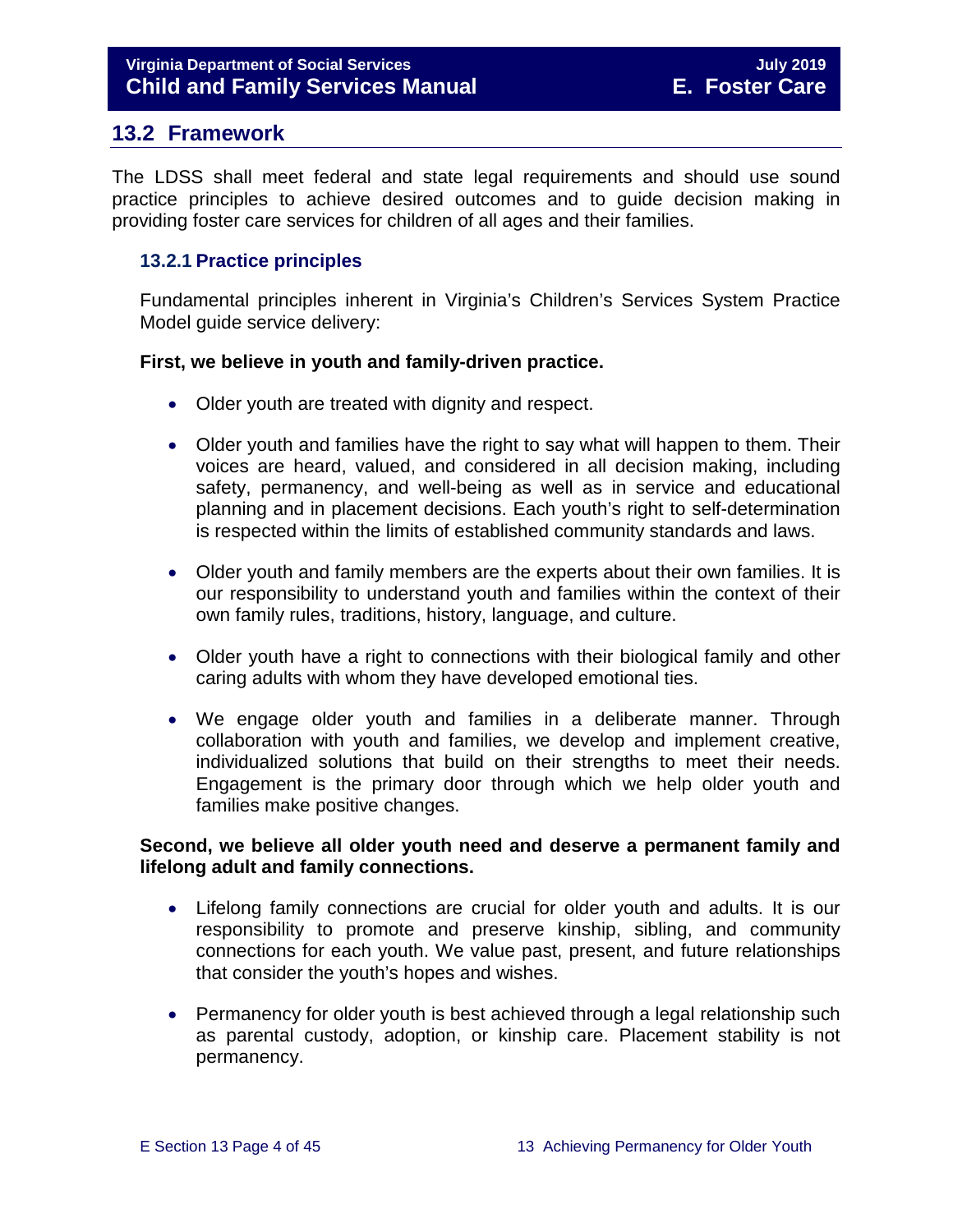- Planning for older youth is focused on the goal of preserving their family, reunifying their family, or achieving permanency with another family.
- Permanency planning for children and youth begins at the first contact with the children's services system. We proceed with a sense of urgency until permanency is achieved. We support families after permanency to ensure that family connections are stable.

#### <span id="page-4-0"></span>**13.2.2 Legal citations**

The legal framework and specific requirements for providing services for youth in foster care are delineated in federal and state law. See the law for complete language by clicking on the citation.

- **The Preventing Sex Trafficking and Strengthening Families Act of 2014 (P.L. 113-183)**
	- oRequires states to develop and implement policies and procedures related to children and youth at risk of sex trafficking as well as policies and procedures encouraging normalcy for children in foster care, supporting successful transitions to adulthood for older children in foster care, and working towards achieving permanency for children entering or at risk of entering foster care. The Preventing Sex Trafficking and Strengthening Families Act requires that:
		- Children age 14 and older are included in the development of their foster care plan;
		- Children age 14 and older are given the opportunity to choose up to two (2) members to be part of their case planning team;
		- The foster care plan for a child age 14 and older include a document identifying the youth's rights pertaining to education, health, visitation, court participation, and the right to stay safe and avoid exploitation. The plan shall also include a signed acknowledgement by the youth that the document was provided to them and that those rights have been explained in an ageappropriate way;
		- Children age 14 and older receive a free annual copy of their credit report and assistance to fix any inaccuracies; and,
		- All youth aging out of foster care, unless they have been in care less than six months, be given or have certain documents including their social security card, a driver's license or state identification, certified birth certificates and a copy of their medical records. All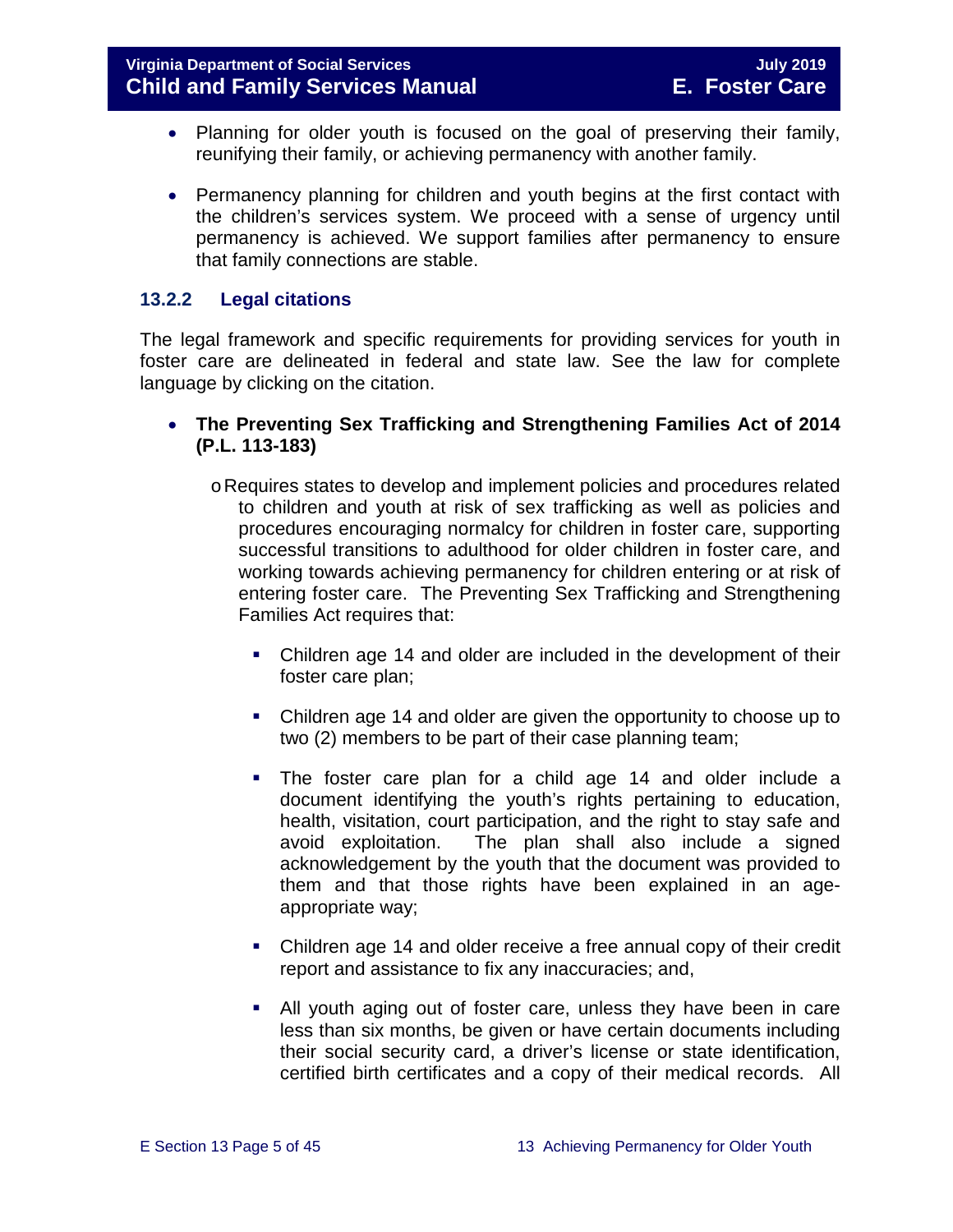youth aging out of foster care shall also be provided the [Proof of](https://fusion.dss.virginia.gov/dfs/DFS-Home/Foster-Care/Foster-Care-Forms)  [Foster Care](https://fusion.dss.virginia.gov/dfs/DFS-Home/Foster-Care/Foster-Care-Forms) form printed on agency letterhead.

#### • **John H. Chafee Foster Care Independence Act of 1999**

- oEstablishes the Chafee Foster Care Independence Program (CFCIP)*. The 2018 Family First Prevention Services Act amended this legislation by renaming the program to John H. Chafee Foster Care Program for Successful Transition to Adulthood (Chafee Program) and making changes to the program purposes and populations of youth eligible to receive services. The Chafee program* provides federal funds to help eligible youth:
	- Transition to self-sufficiency by providing services such as assistance in obtaining a high school diploma, career exploration, vocational training, job placement and retention, training in daily living skills, training in budgeting and financial management skills, substance abuse prevention, and preventive health activities (including smoking avoidance, nutrition education, and pregnancy prevention).
	- Receive the education, training, and services necessary to obtain employment.
	- Prepare for and enter post-secondary training and educational institutions.
	- Provide personal and emotional support to youth through mentors and the promotion of interactions with dedicated adults.
	- Provide financial, housing, counseling, employment, education, and other appropriate support and services to former foster care recipients between 18 and *23* years of age to complement their own efforts to achieve self-sufficiency and to assure that program participants recognize and accept their personal responsibility for preparing for and then making the transition from adolescence to adulthood.
- oEstablishes the Education and Training Voucher Program

The Promoting Safe and Stable Families amendments to the Chafee Act of 2001 established the Education and Training Vouchers (ETV) Program. It provides federal and state funds to help foster youth with expenses associated with college and post-secondary vocational training programs.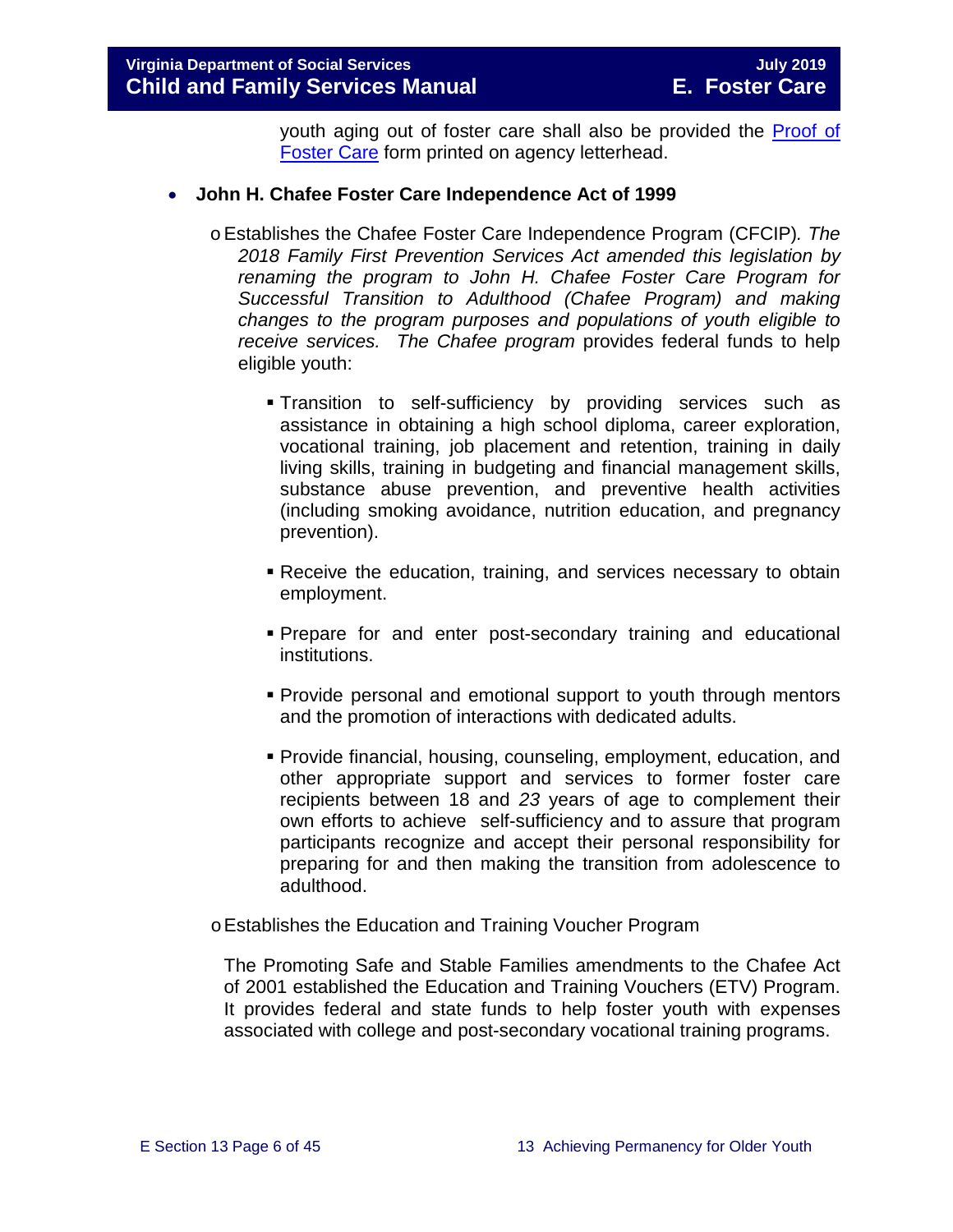- oClarifies that independent living activities should not be seen as an alternative to permanence for children/youth and can be provided concurrently regardless of permanency goal.
- oImposes penalties for misuse of funds or non-compliance with data reporting requirements.
- $\circ$  Increases accountability and performance standards for states in providing independent living services and improving outcomes.

 *The Chafee Program* and ETV focus on collaborating and coordinating independent living services with other federal, state and community based agencies and providers that serve youth. There are six outcomes used for the purpose of evaluating efforts in preparing youth for adulthood, selfsufficiency, and interdependence as they transition from foster care.

The six outcomes are:

- **Youth financial self-sufficiency;**
- Youth educational (academic or vocational) attainment;
- Youth positive connections with adults;
- **Experience with homelessness among youth;**
- High-risk behavior among youth; and,
- Youth access to health insurance.

#### • **National Youth in Transition Database**

Federal regulation requires states to report specific information in the National Youth in Transition Database (NYTD) [\(45 CFR 1356.80 through 1356.86\)](http://www.ecfr.gov/cgi-bin/retrieveECFR?gp=1&SID=3d9be8b33d08994a45cff8aaff9f9476&ty=HTML&h=L&mc=true&r=PART&n=pt45.4.1356). States are required to report two types of information beginning October 1, 2010. This data includes:

- o Outcomes on cohorts of youth who are aging out and have aged out of foster care.
- o Independent living services that youth receive that have been provided and/or paid for by Chafee agencies (i.e. LDSS and United Methodist Family Services (UMFS) [Project LIFE.](http://www.vaprojectlife.org/))
- **Foster care services** 
	- $\circ$  [§ 63.2-905](http://law.lis.virginia.gov/vacode/title63.2/chapter9/section63.2-905/)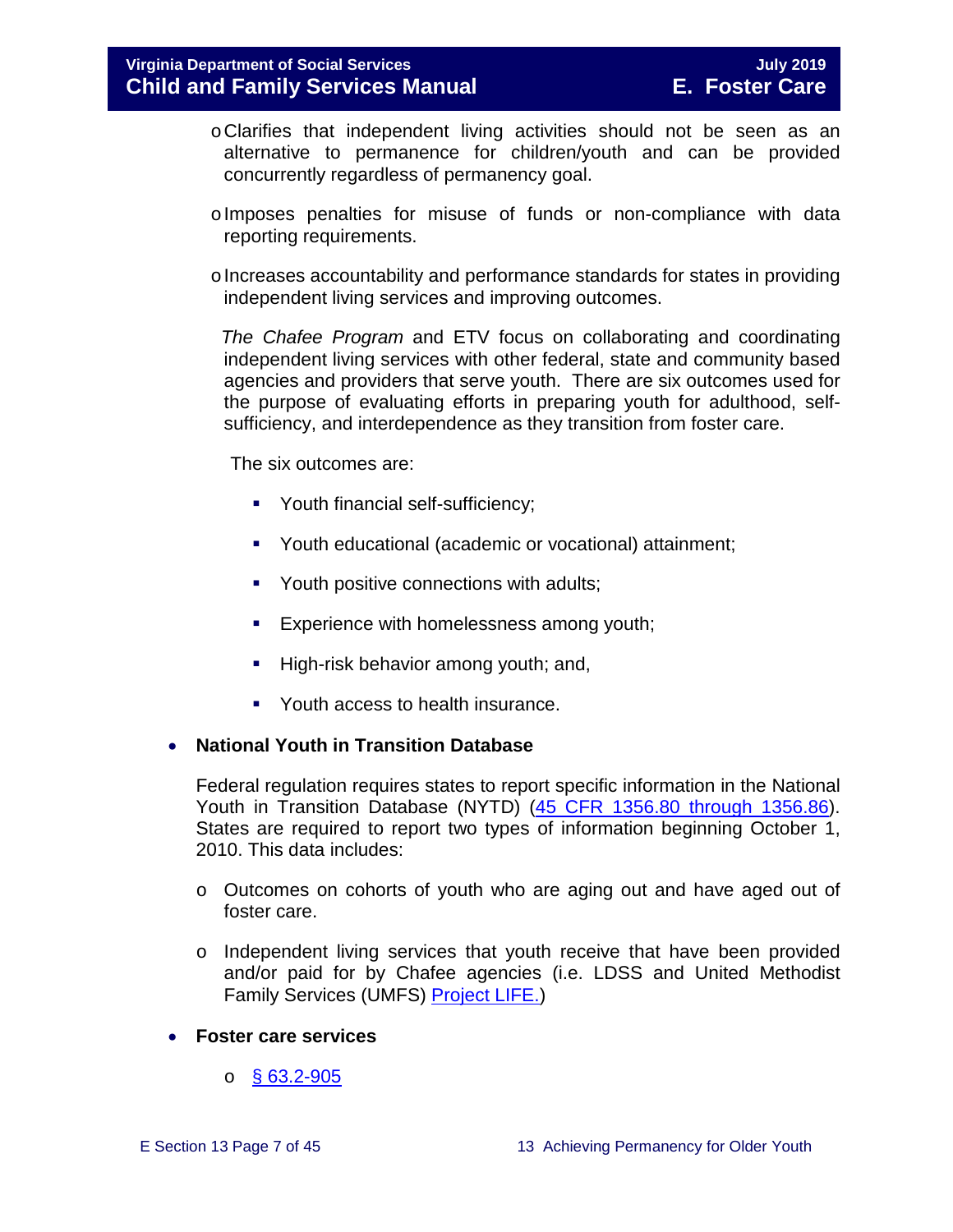- Independent living services
	- $\circ$  [§ 63.2-905.1](http://law.lis.virginia.gov/vacode/title63.2/chapter9/section63.2-905.1/)
- **Foster care and transition plans for youth over age 14** 
	- o [§ 16.1-281](http://law.lis.virginia.gov/vacode/title16.1/chapter11/section16.1-281/)
	- $\circ$  § [63.2-905.1](http://law.lis.virginia.gov/vacode/title63.2/chapter9/section63.2-905.1/)
	- $\circ$  [Social Security Act, Title IV, § 475 \(5\) \(H\) \[42 USC 675\]](http://www.ssa.gov/OP_Home/ssact/title04/0475.htm)

#### <span id="page-7-0"></span>**13.2.3 Outcomes**

The LDSS shall strive to achieve the same outcomes for older youth in foster care as any other youth, as required in the federal Child and Family Services Review. Some specific outcomes and specific measures are listed below:

#### **Outcome 1: Children have permanency in their living situations.**

- More children leave foster care and achieve permanency.
- Children achieve permanency with shorter lengths of stay.
- Increased timeliness to permanency.
- Fewer placement moves and disruptions.
- Fewer children in out-of-home care.
- More children placed in family-based care.
- More children placed in relative foster homes.
- Fewer children placed in residential care.
- Fewer children re-enter out-of-home care.

## **Outcome 2: The continuity of family relationships and connections is preserved for children.**

- More children in foster care placed in close proximity to families and communities.
- More children in foster care placed with their siblings.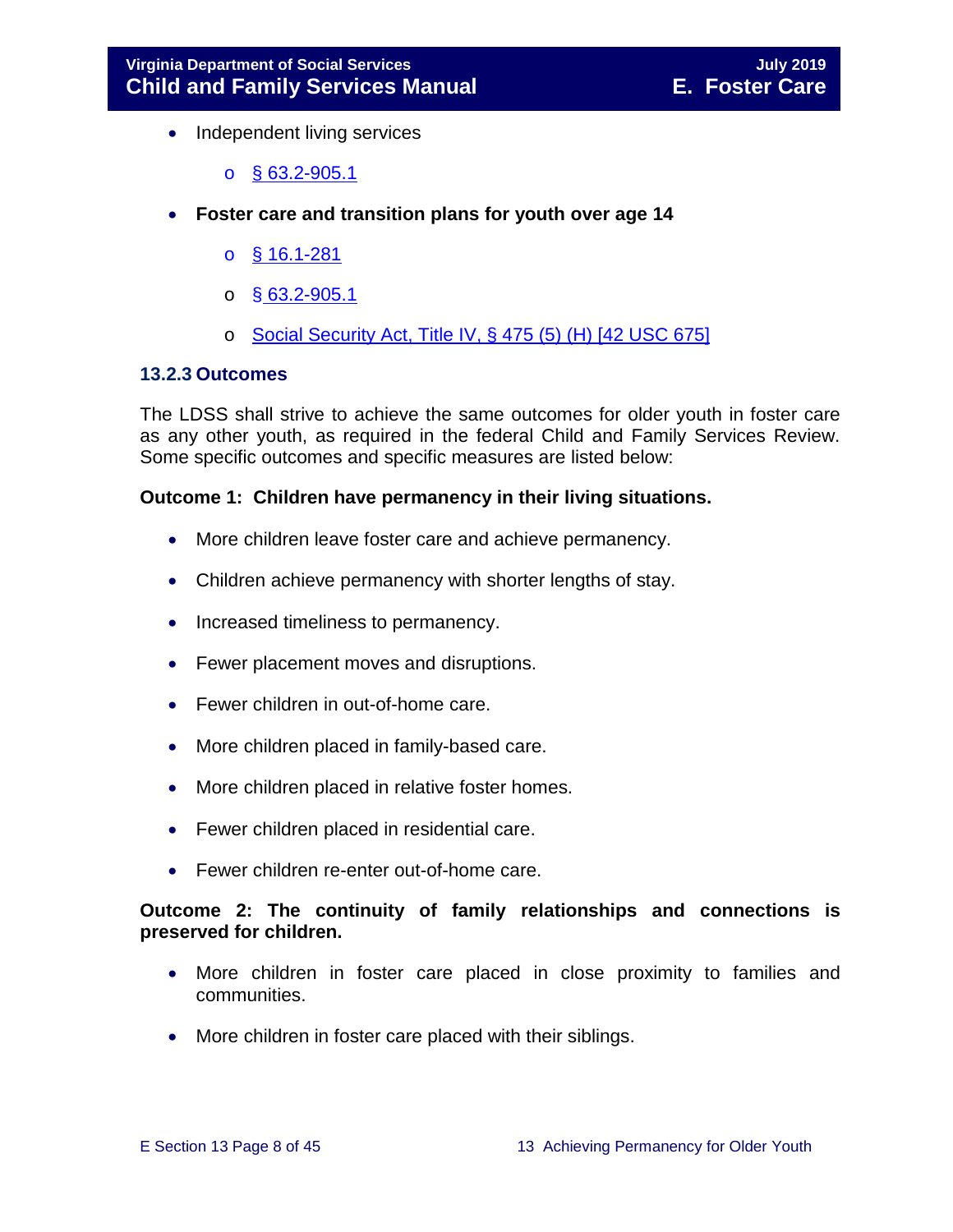In addition, federal regulations require the tracking of outcomes for cohorts of youth in foster care who are aging out and have aged out of foster care. The six NYTD outcome areas include:

- Youth financial self-sufficiency.
- Youth education (academic or vocational) attainment.
- Youth positive connection with adults.
- Experience with homelessness among youth.
- High risk behavior among youth.
- Youth access to health insurance.

# <span id="page-8-0"></span>**13.3 Clarification of terms**

Several terms are used in serving older youth that sound similar but are distinct and should not be used interchangeably.

- "Independent living arrangement" means that a youth is living independently under a supervised arrangement. A youth in an independent living arrangement is not supervised 24 hours a day by an adult. The youth is provided with opportunities of increased responsibility; such as paying bills, assuming leases, and working with a landlord. Examples include living in one's own apartment or living in a college dorm.
- "Independent living goal" means a planned program of services designed to assist persons who are *currently or formerly in foster care* between the ages of 18 and 21 in preparing for adulthood.
- "Independent living services" are services and supports that are designed with and provided to the youth. They build upon the strengths and meet the unique needs of the youth in preparing for adulthood.
- "*Life* skills" *(also known as "independent living skills")* are skills the youth develops to achieve self-sufficiency and interdependence. These skills prepare and enable the youth to be successful in adulthood.
	- o "Self-sufficiency" means the youth becomes skilled in accomplishing and being responsible for daily life tasks.
	- o "Interdependency" means the youth becomes skilled in being resourceful and connected with others to meet his or her needs and to contribute to society.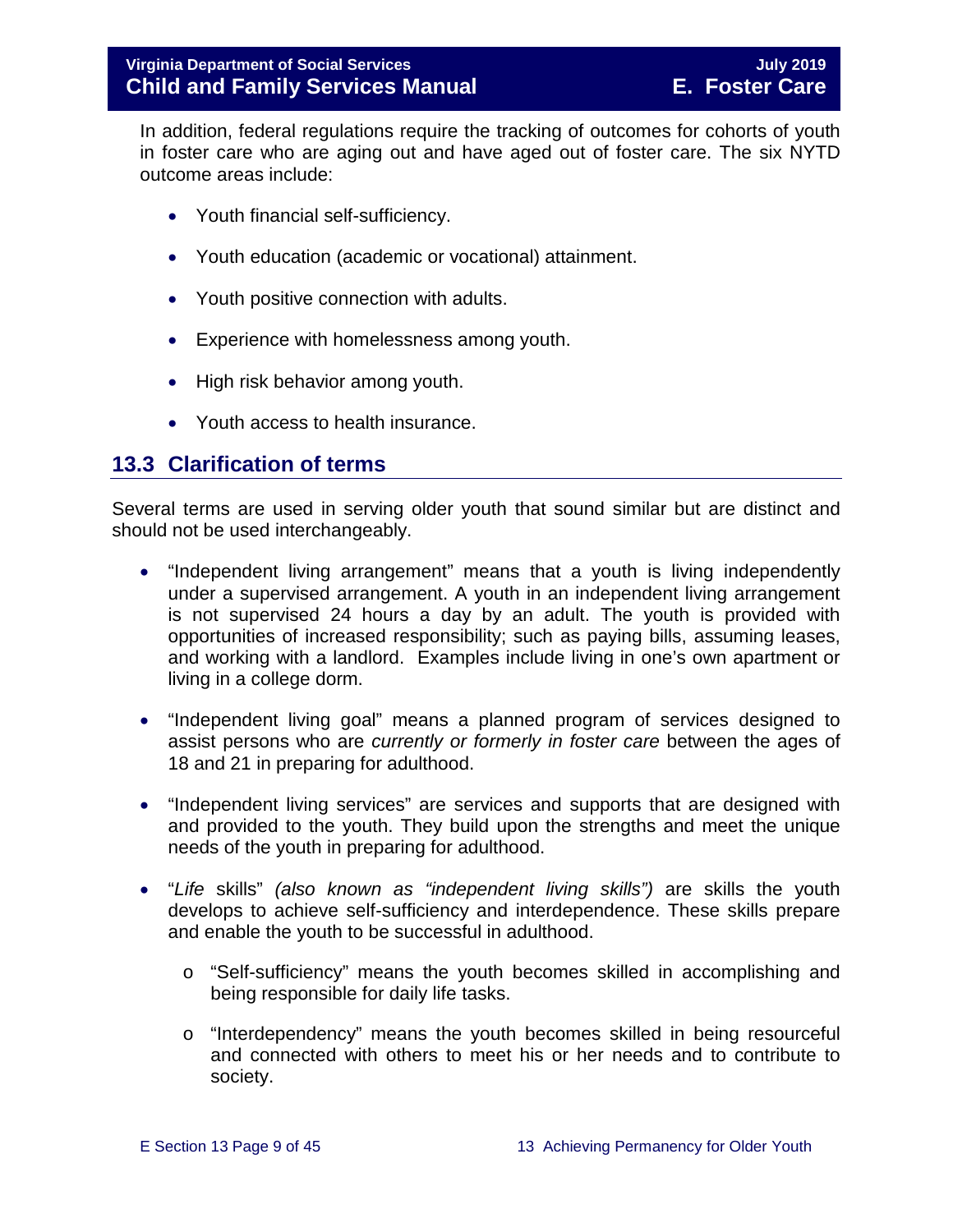o These terms all represent different, and sometimes complementary, strategies for helping the youth prepare throughout their journey and successfully transition to adulthood.

All older youth need to develop self-sufficiency and interdependency skills in preparation for adulthood, regardless of their permanency goal or living arrangement. Older youth in foster care may live in a variety of placements (e.g., relative homes, foster homes, group homes, residential facilities, or independent living arrangements.) They remain eligible for independent living services, regardless of placement type or permanency goal.

# <span id="page-9-0"></span>**13.4 Achieving permanency for older youth**

Permanence is both a value and a goal of practice. For youth to be successful in adulthood, they should leave the foster care system in a planned manner that connects them to a lifelong family.

Youth tend to operate in the realm of concrete thinking and permanence is an abstract idea. How a youth feels about his current situation will influence their decision, especially when they are not involved in the planning of their own permanency goals. It is imperative that the service worker uses work practices that rely on respectful family and youth engagement, strength-based approaches, team planning and decision making and the use of relevant, structured assessments.

The priority for LDSS and the youth's team shall be establishing permanency for the older youth. Permanency involves finding a permanent family and establishing enduring family relationships and lifelong connections with adults who are significant to the older youth.

The permanency goal for older youth shall be return home with custody returned to the parent or prior custodian. If reunification is not possible, then adoption by a relative or non-relative, or placement with subsequent transfer of custody to a relative shall be pursued based on the best interests of the youth. If these priority goals are not in the child's best interest, an alternative goal may be used, although these goals do not achieve permanency for the child [\(see Section 11\).](https://fusion.dss.virginia.gov/Portals/%5bdfs%5d/Files/DFS%20Manuals/Foster%20Care%20Manuals/Foster%20Care%20Manual%2007-2019/section_11_alternative_foster_care_goals.pdf)

Conducting diligent searches for relatives and establishing enduring family connections and lifelong connections with significant adults are essential from the day a youth first enters foster care and shall continue throughout the youth's time in care (see [Section](https://fusion.dss.virginia.gov/Portals/%5bdfs%5d/Files/DFS%20Manuals/Foster%20Care%20Manuals/Foster%20Care%20Manual%2007-2019/section_2_engaging_the_child_family_and_significant_adults.pdf#page=10) [2.5](https://fusion.dss.virginia.gov/Portals/%5bdfs%5d/Files/DFS%20Manuals/Foster%20Care%20Manuals/Foster%20Care%20Manual%2007-2019/section_2_engaging_the_child_family_and_significant_adults.pdf#page=10) and [Section](https://fusion.dss.virginia.gov/Portals/%5bdfs%5d/Files/DFS%20Manuals/Foster%20Care%20Manuals/Foster%20Care%20Manual%2007-2019/section_2_engaging_the_child_family_and_significant_adults.pdf#page=13) 2.6). Youth entering care at an older age should be involved in discussions about permanent adult connections and when ready, the youth should be engaged in ongoing discussions about adoption. If relatives or other individuals who are significant to the youth had been located in the past but ruled out as a placement resource, the service worker should continue to discuss options for these individuals to have permanent connections with the youth. This includes remaining in contact with these relatives, or other individuals who had been ruled out, to explore other roles they may take in supporting the youth. It is also important to revisit the reasons why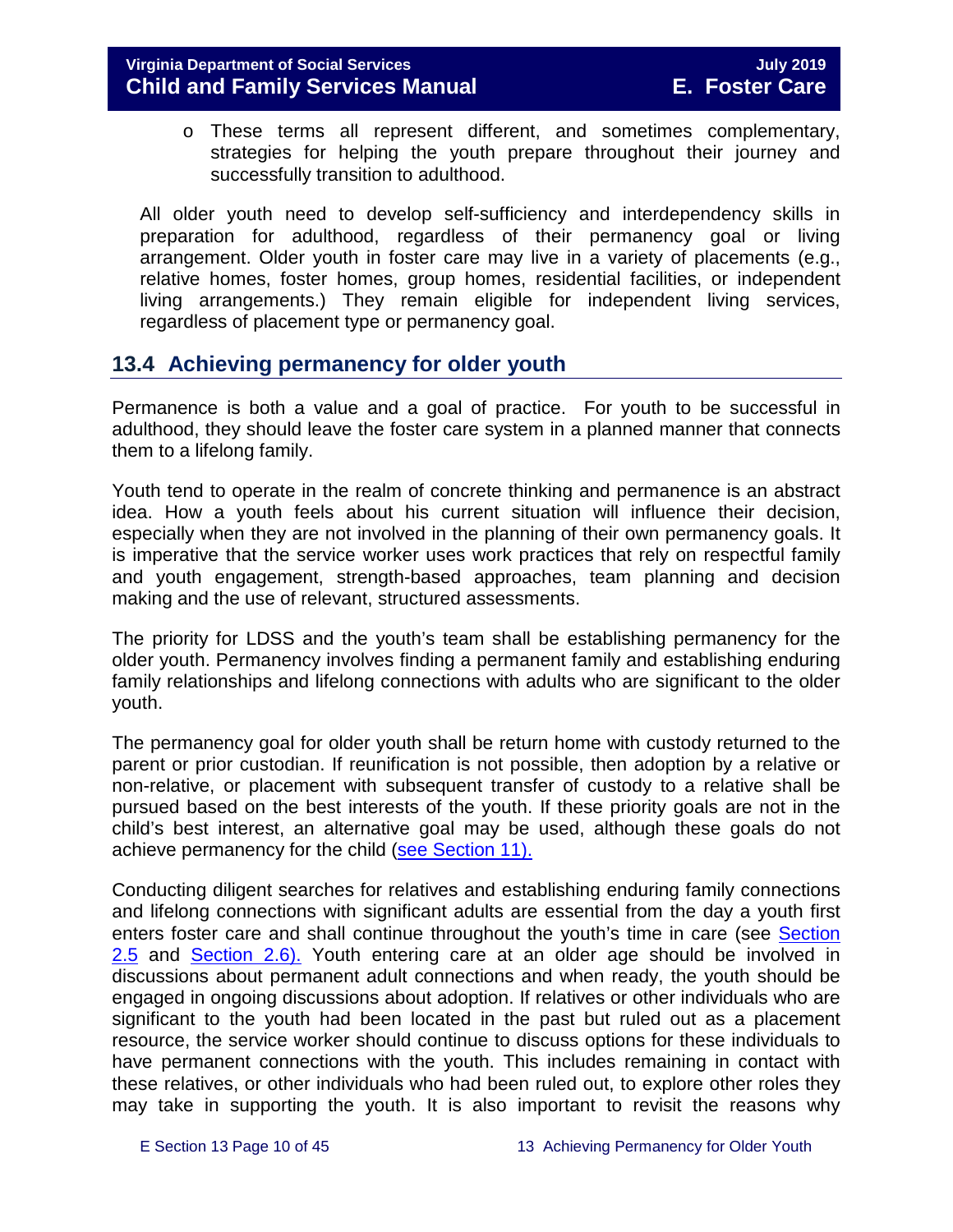individuals were ruled out as a permanent placement for a youth as changes to those circumstances over time may make the individual a feasible placement in the future (See *[Section 9.6](https://fusion.dss.virginia.gov/Portals/%5bdfs%5d/Files/DFS%20Manuals/Foster%20Care%20Manuals/Foster%20Care%20Manual%2007-2019/section_9_achieving_permanency_goal_adoption.pdf#page=22)* for information about the Permanency Pact and its use in building kin connections). The service worker should utilize a person locator tool to locate relatives and significant adults as potential permanent connections for the youth.

Older youth should be connected with at least one adult before leaving foster care, and preferably several adults. These adults are individuals the youth can go to for advice or guidance when making decisions or resolving problems, or for companionship when celebrating holidays, special occasions, and personal achievements. The adults should be easily accessible to the youth, either by telephone or in person. They may include, but are not limited to, adult relatives, parents, foster parents, neighbors, family friends, coaches, and teachers. These adults should be in addition to the youth's spouse, partner, boyfriend, girlfriend, and current caseworker.

Services to find a permanent family and to establish lifelong connections for the older youth should be provided regardless of the youth's permanency goal, or previous unsuccessful attempts to establish enduring connections, or the youth's own perceived need for permanency. While most youth try to assert their independence before or at age 18, they will need permanent adult connections after leaving foster care, as well as the option to resume foster care services.

## <span id="page-10-0"></span>**13.4.1 Maintaining connections with siblings and birth families**

When older youth in foster care have siblings, all reasonable steps shall be taken to place the youth and siblings together in the same resource or permanent home. When placing the siblings together is not in the best interest of the youth or sibling, a plan that establishes frequent and regular visitation or communication shall be made to help the youth maintain sibling connections (see [Section 6.4\).](https://fusion.dss.virginia.gov/Portals/%5bdfs%5d/Files/DFS%20Manuals/Foster%20Care%20Manuals/Foster%20Care%20Manual%2007-2019/section_6_placement_to_achieve_permanency.pdf#page=13)

The service worker, in collaboration with the youth, should continually re-examine and maintain the "optimal level of connectedness" with the youth's birth family<sup>[1](#page-10-2)</sup>. Family situations change over time and the youth's ability to maintain safety increases as the youth matures physically. Since most youth return home when they leave foster care, the service worker should help the youth while he or she is in foster care identify ways to connect positively with the birth family, as appropriate, and to make wise decisions while at home.

# <span id="page-10-1"></span>**13.5** *Life skills* **assessment**

A *life skills* assessment shall be conducted to assess the strengths and needs of youth in preparation for adulthood. The assessment shall be driven by the youth. It should be

Ĩ.

<span id="page-10-2"></span><sup>&</sup>lt;sup>1</sup> ["Optimal level of connectedness"](http://www.cwla.org/programs/r2p/rrnews0203.pdf) is part of family reunification definition by Pine, Warsh, and Maluccio. Research Roundup on Family Reunification, March 2002, Child Welfare League of America.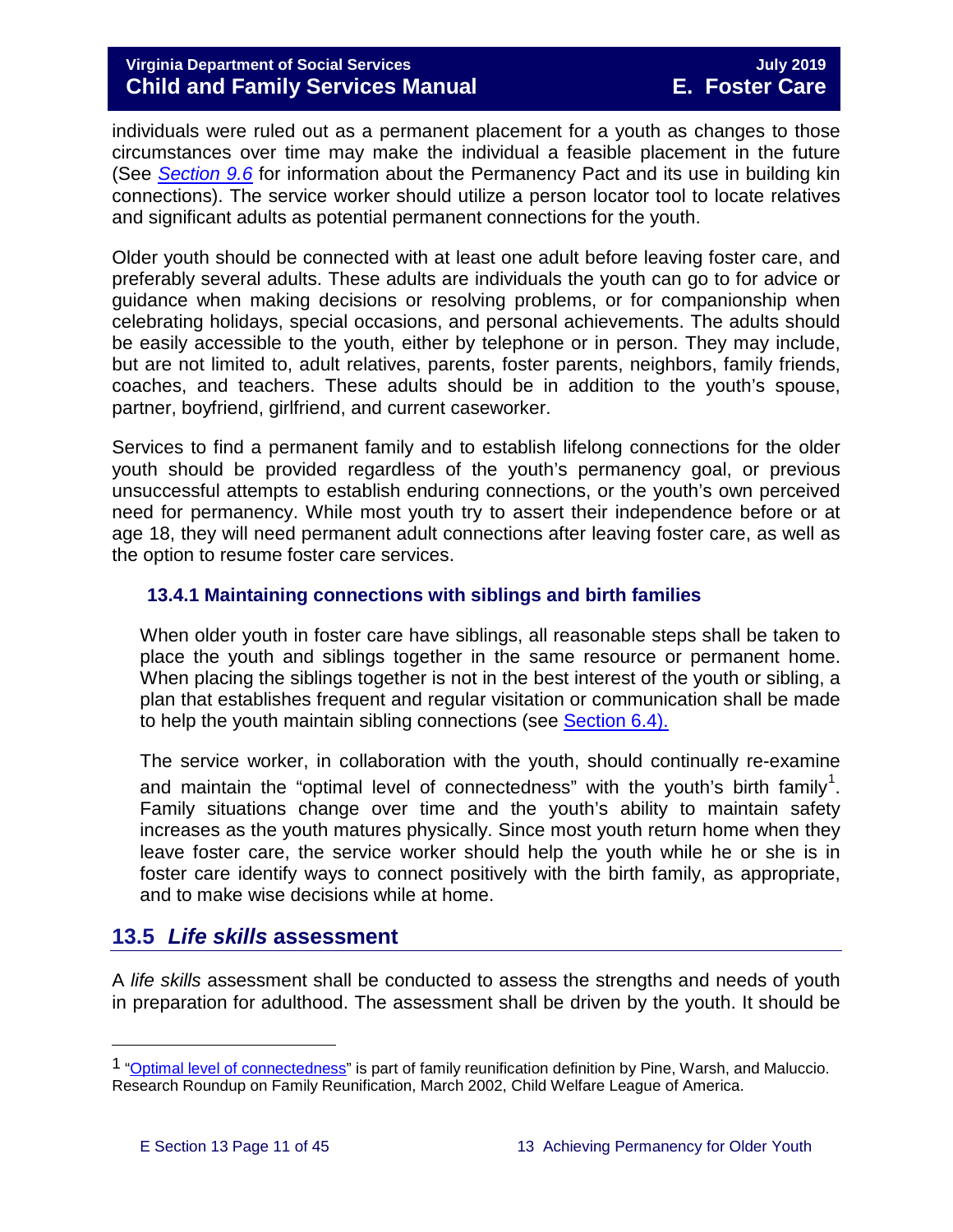strength-based and collaboratively involve the birth parents and caretakers of the youth. Information from the assessment should complement the information obtained during the comprehensive child and family assessment (see [Section 5\)](https://fusion.dss.virginia.gov/Portals/%5bdfs%5d/Files/DFS%20Manuals/Foster%20Care%20Manuals/Foster%20Care%20Manual%2007-2019/section_5_conducting_child_and_family_assessment.pdf), of which this assessment is one component.

Federal regulation describes *a life skills* assessment as "a systematic procedure to identify a youth's basic skills, emotional and social capabilities, strengths and needs to match the youth with appropriate independent living services. A *life skills* assessment may address knowledge of basic living skills, job readiness, money management abilities, decision-making skills, goal setting, task completion, and transitional living needs" [\(45 CFR 1356.83\(g\)\(20\)\)](https://www.law.cornell.edu/cfr/text/45/1356.83).

The Virginia Department of Social Services (VDSS) recommends use of the Casey Life Skills Assessment (CLSA), however LDSS may choose to use another appropriate assessment tool that identifies the youth's skills, capabilities, strengths and needs as stated above. The Daniel Memorial Independent Life Skills Assessment has been verified to meet these requirements. Any other *life skills* assessment instrument or strategy needs to be approved by VDSS prior to use. The independent living needs assessment shall be reported to the federal government as a service provided to older youth.

## <span id="page-11-0"></span>**13.5.1 The CLSA**

The CLSA is a free tool that assesses the behaviors and competencies youth need to achieve their long term goals. It aims to set youth on the way toward developing healthy, productive lives. Examples of the life skills CLSA helps youth self-evaluate include:

- Maintaining healthy relationships;
- Work and study habits;
- Planning and goal setting;
- Using community resources;
- Daily living activities;
- Budgeting and paying bills;
- Computer literacy; and,
- The youth's permanent connections to caring adults.

To preview the CSLA, click this link: [CLS Assessment.](http://lifeskills.casey.org/)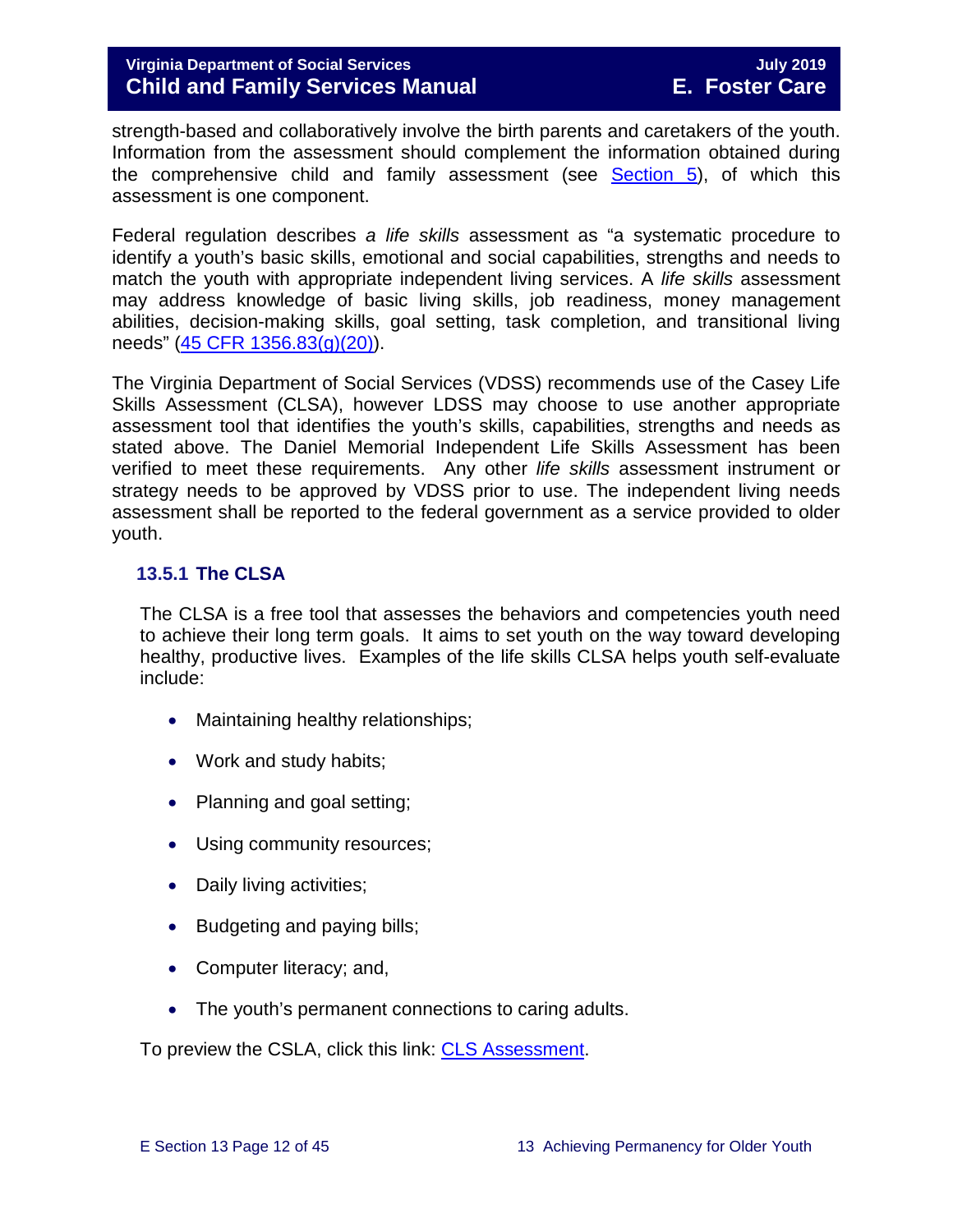#### <span id="page-12-0"></span>**13.5.2 Who benefits from the CLSA**

CLSA is designed to be used in a collaborative conversation between an educator, mentor, service worker, or other service provider and any youth between the ages of 14 and 21. It is appropriate for all youth regardless of whether they are in foster care, live with biological parents, or reside in a group home.

#### <span id="page-12-1"></span>**13.5.3 Frequency of administering CLSA**

The assessment should initially be administered:

- For youth in foster care, **within 30 days** after the youth's 14<sup>th</sup> birthday.
- For youth entering foster care after the age of 14, **within** *45* **days** after the youth's entry into the system.

The assessment should be re-administered *at least* every 12 months for youth age 14 years old and older *and prior to the annual update of the Transition Plan*.

Completion of the assessment shall be documented in OASIS on the IL checklist.

#### <span id="page-12-2"></span>**13.5.4 What happens after youth takes assessment**

Youth typically will require 30-40 minutes to complete the CLSA. Their answers are available instantly for the adult to review with the youth in a strength based conversation that actively engages the youth in the process of developing goals.

The CLSA also offers a resource quide that helps when working with the youth to gain the skills that they need for *successful transition to adulthood.*

# <span id="page-12-3"></span>**13.6 Independent living services for youth age 14 and older**

All youth age 14 and older shall be provided independent living services for a planned period of time, based on the *life skills* assessment. The services shall assist the youth in developing the skills necessary for self-sufficiency and interdependence in adulthood, regardless of the youth's permanency goals  $(§ 63.2-905)$ .

Independent living services include a broad range of activities, education, training, and direct services. The following types of services and skills development shall be considered to help the youth prepare for self-sufficiency: counseling, education, housing, employment, and money management. Access to essential documents, such as assistance in obtaining a birth certificate or Social Security card, and other appropriate services shall be provided consistent with the needs assessment [\(§§ 16.1-](http://law.lis.virginia.gov/vacode/16.1-228/) [228](http://law.lis.virginia.gov/vacode/16.1-228/) and [63.2-100\).](http://law.lis.virginia.gov/vacode/63.2-100/) Additional services and skill development include daily living, social relationships, and communication skills.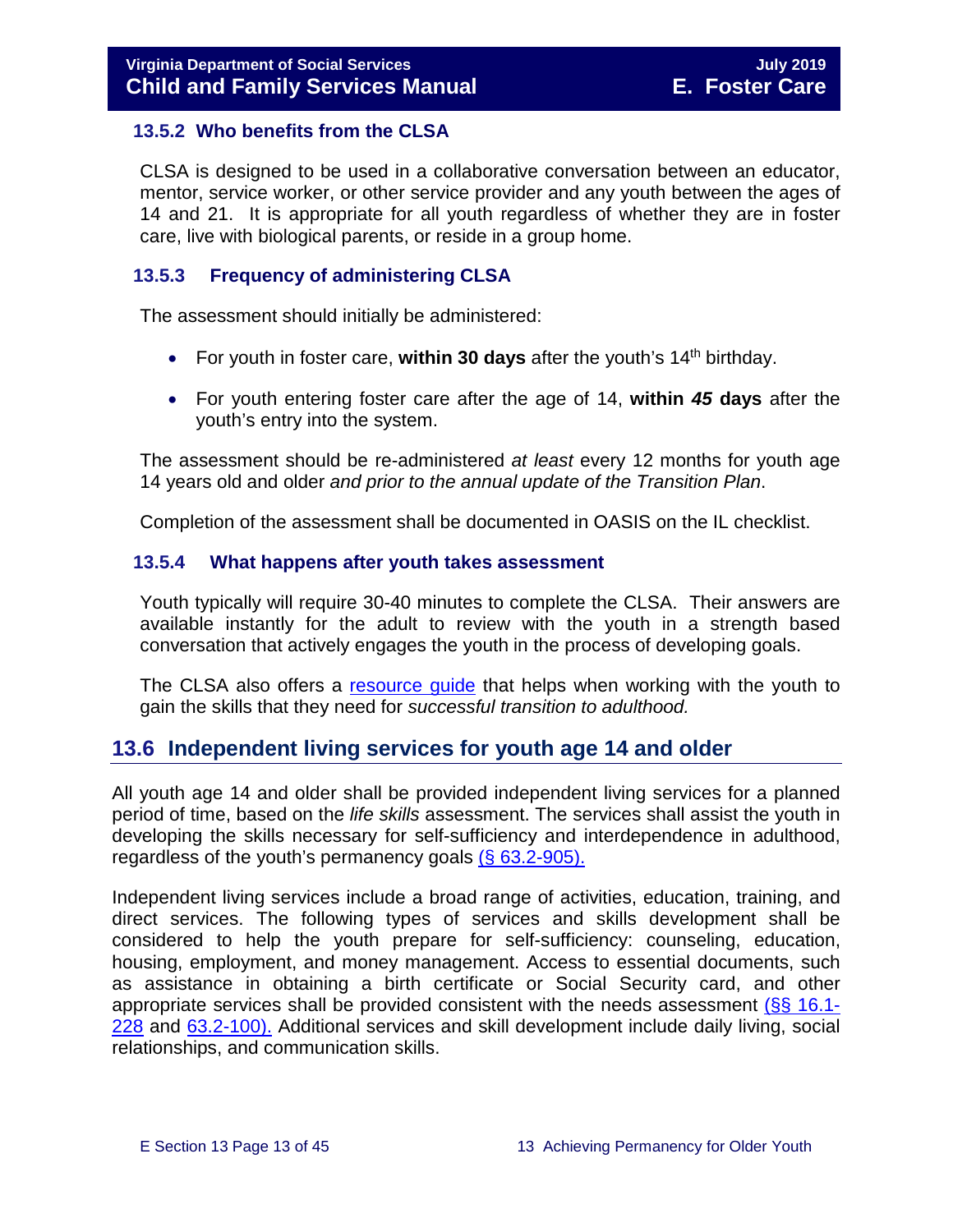## Virginia Department of Social Services<br> **Child and Family Services Manual Child and Family Services Manual Child and Family Services Manual Child and Family Services Manual**

As required by *Chafee Program,* the U.S. Department of Health and Human Services in consultation with other stakeholders developed outcome measures to assess the performance of each state and the effectiveness of its independent living services. The NYTD was established via regulation in 2008 and implemented October 2010. The *Chafee Program* and federal regulation requires states to report specific information to NYTD [\(45 CFR 1356.80 through 1356.86\)](https://www.law.cornell.edu/cfr/text/45/1356.80). In Virginia, all NYTD defined *i*ndependent living services (including ETV) that are paid for and/or provided by LDSS on behalf of youth **must be documented on the OASIS independent living services screen by the LDSS**.

An independent living service is provided by LDSS if it is delivered by LDSS staff or an agent of the LDSS, including a foster parent, group home staff, or child care institution staff; or provided pursuant to a contract between a local department of social services *or VDSS* and a provider, agency, or any other entity regardless of whether the contract includes funding for the particular service.

The service worker and youth's team shall consider the types of services listed below for all youth over age 14 and older who are in foster care. Any of these services, as well as any other services and supports the youth requires, shall be provided, if indicated by the comprehensive assessment process and consistent with funding requirements. When a youth receives any of the services listed below, as well as the required *life skills*  assessment, the services shall be identified in OASIS [\(45 CFR 1356.83\(g\)\(20\) through](https://www.law.cornell.edu/cfr/text/45/1356.83)   $1356.83(g)(30)$ .

The Virginia NYTD categories are:

- **Academic support.** Academic supports are services designed to help a youth complete high school or obtain a GED. Such services include the following: academic counseling; preparation for a GED, including assistance in applying for or studying for a GED exam; tutoring; help with homework; study skills training; literacy training; and help accessing educational resources. Academic support does not include a youth's general attendance in high school.
- **Post-secondary education support.** Post-secondary educational supports are services designed to help a youth enter or complete college, and include the following: classes for test preparation, such as the Scholastic Aptitude Test (SAT); counseling about college; information about financial aid and scholarships; help completing college or loan applications; or tutoring while in college. The list is not all-inclusive; other supports such as college tours paid for or provided by the agency could fall within this definition.
- **Career preparation.** Career preparation services focus on developing a youth's ability to find, apply for, and retain appropriate employment. Career preparation includes the following types of instruction and support services: vocational and career assessment, including career exploration and planning, guidance in setting and assessing vocational and career interests and skills, and help in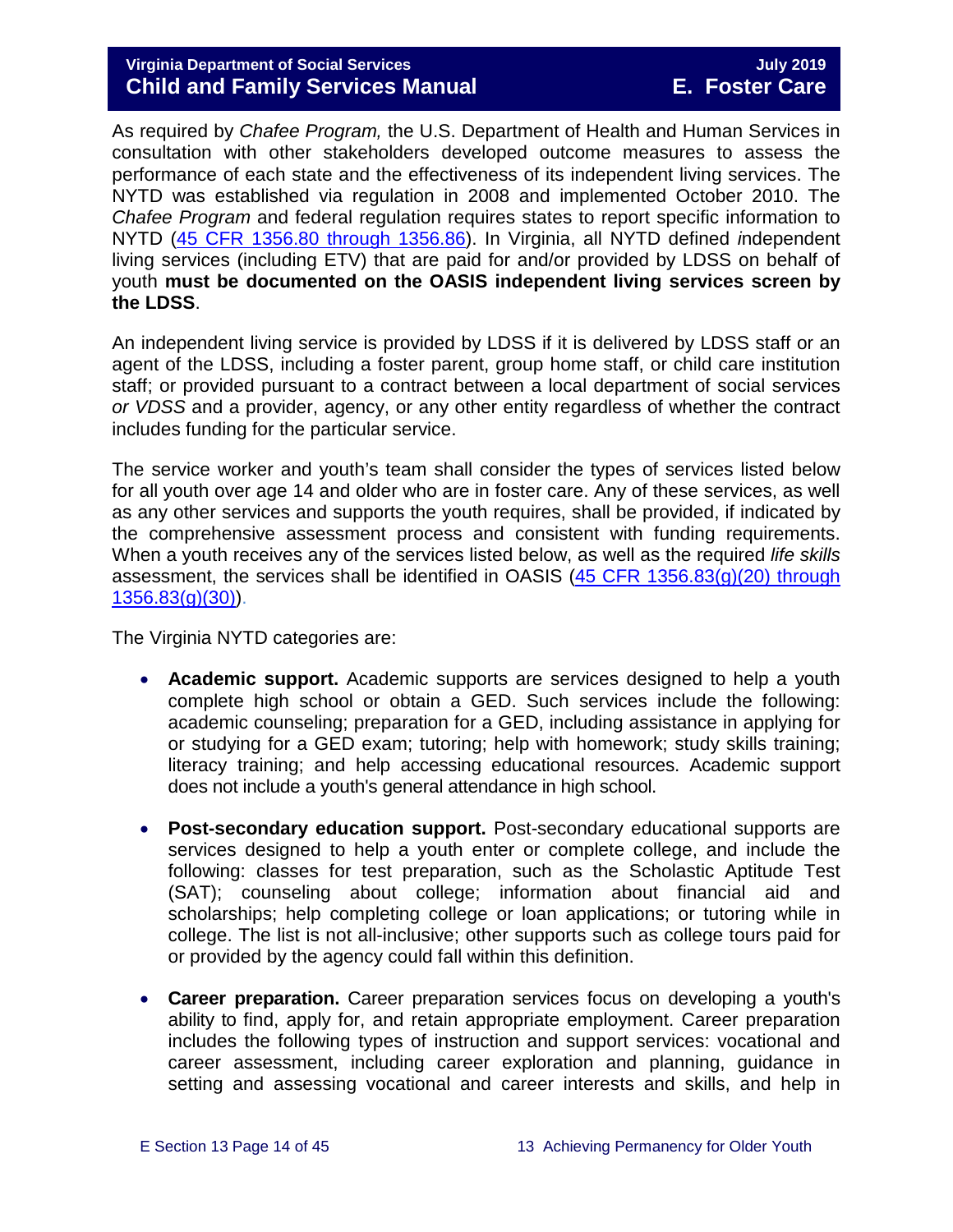matching interests and abilities with vocational goals; job seeking and job placement support, including identifying potential employers, writing resumes, completing job applications, developing interview skills, job shadowing, receiving job referrals, using career resource libraries, understanding employee benefits coverage, and securing work permits; retention support, including job coaching; learning how to work with employers and other employees; understanding workplace values such as timeliness and appearance; and understanding authority and customer relationships.

- **Employment programs or vocational training**. Employment programs and vocational training designed to build a youth's skills for a specific trade, vocation, or career through classes or on-site training. Employment programs include a youth's participation in an apprenticeship, internship, or summer employment program and do not include summer or after-school jobs secured by the youth alone. Vocational training includes a youth's participation in vocational or trade programs in school or through nonprofit, commercial or private sectors and the receipt of training in occupational classes for such skills as cosmetology, auto mechanics, building trades, nursing, computer science, and other current or emerging employment sectors.
- **Budget and financial management.** Budget and financial management assistance includes the following types of training and practice: living within a budget; opening and using a checking and savings account; balancing a checkbook; developing consumer awareness and smart shopping skills; accessing information about credit, loans and taxes; and filling out tax forms.
- **Housing education and home management training.** Includes assistance or training in locating and maintaining housing, including filling out a rental application and acquiring a lease, handling security deposits and utilities, understanding practices for keeping a healthy and safe home, understanding tenant's rights and responsibilities and handling landlord complaints. Home management includes instruction in food preparation, laundry, housekeeping, living cooperatively, meal planning, grocery shopping and basic maintenance and repairs.
- **Health education and risk prevention.** Health education and risk prevention includes providing information about: hygiene, nutrition, fitness and exercise, and first aid; medical and dental care benefits, health care resources and insurance, prenatal care and maintaining personal medical records; sex education, abstinence education, and HIV prevention, including education and information about sexual development and sexuality, pregnancy prevention and family planning, and sexually transmitted diseases and AIDS; substance abuse prevention and intervention, including education and information about the effects and consequences of substance use (alcohol, drugs, tobacco) and substance avoidance and intervention. Health education and risk prevention does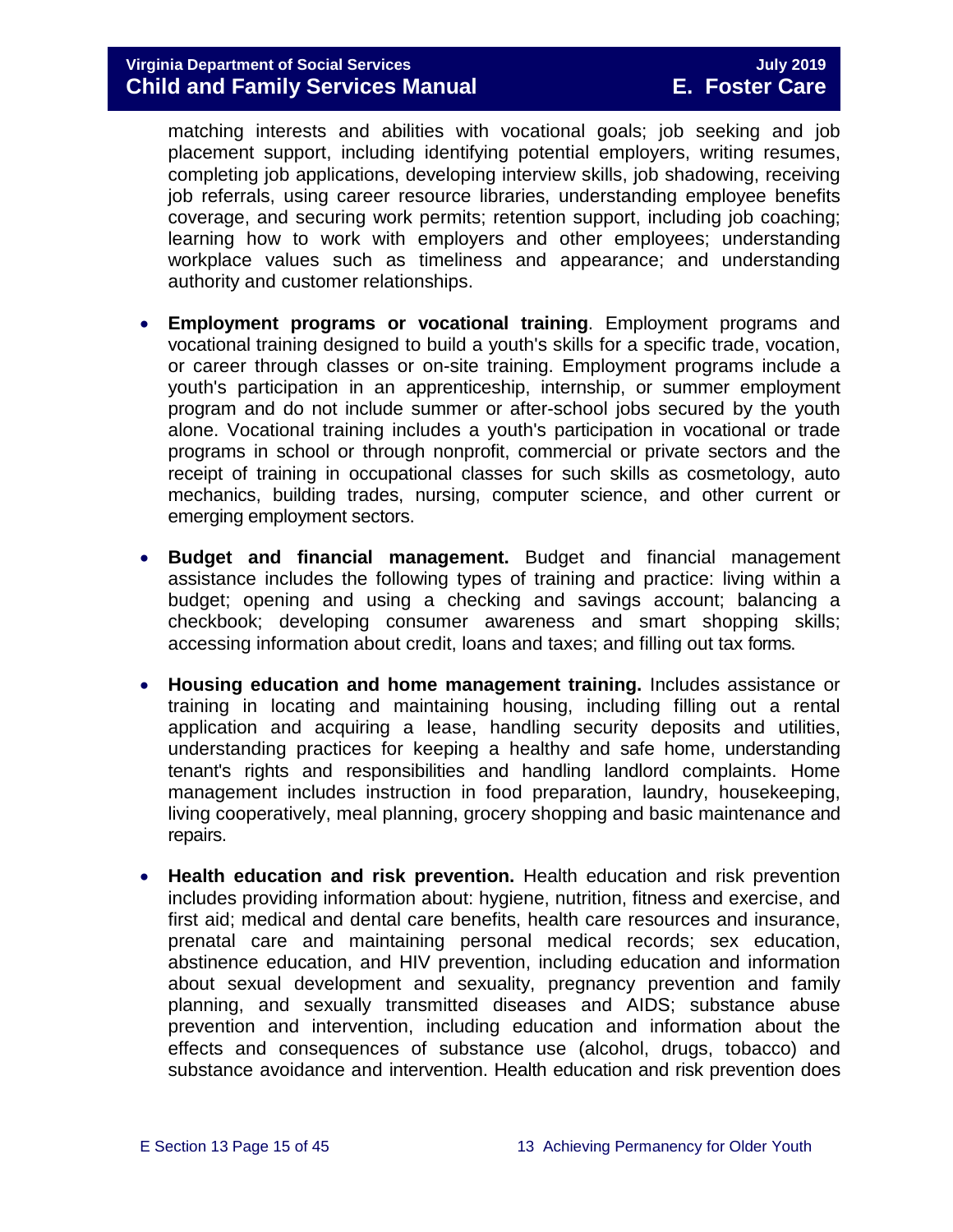not include the youth's actual receipt of direct medical care or substance abuse treatment.

- **Family support and healthy marriage education**. Such services include education and information about safe and stable families, healthy marriages, spousal communication, parenting, responsible fatherhood, childcare skills, teen parenting, and domestic and family violence prevention.
- **Mentoring.** Mentoring means that the youth has been matched with a screened and trained adult for a one-on-one relationship that involves the two meeting on a regular basis. Mentoring can be short-term, but it may also support the development of a long-term relationship.
- **Independent living arrangement.** An independent living arrangement means that the youth is living independently under a supervised arrangement approved by the LDSS or Licensed Child Placing Agency. A youth in independent living is not supervised 24-hours a day by an adult and often is provided with increased responsibilities, such as paying bills, assuming leases, and working with a landlord, while under the supervision of an adult.
- **Room and board financial assistance**. Room and board financial assistance that is paid for or provided by the VDSS, LDSS and/or Children's Services Act (CSA) to assist with a youth's room and board, including rent deposits, utilities, and other household start-up expenses. (Includes the independent living stipend).
- **Education financial assistance.** Education financial assistance is a payment that is paid for or provided by the VDSS and/or LDSS for education or training, including allowances to purchase textbooks, uniforms, computers, and other educational supplies; tuition assistance; scholarships; payment for educational preparation and support services (i.e., tutoring), and payment for GED and other educational tests. This financial assistance also includes vouchers for tuition or vocational education or tuition waiver programs paid for or provided by the VDSS and/or LDSS (ETV program).
- **Other financial assistance.** Other financial assistance includes any other payments made or provided by the VDSS, LDSS, and/or the local Family Assessment and Planning Team (FAPT) to help the youth live independently.
- **Other financial assistance** (**incentives and stipends for youth**). Monetary incentives or stipends to acknowledge or reward eligible youth who successfully completed:
	- o A life skills training;
	- o Other independent living services that are designed to help the youth *successfully transition to adulthood;* and/ or,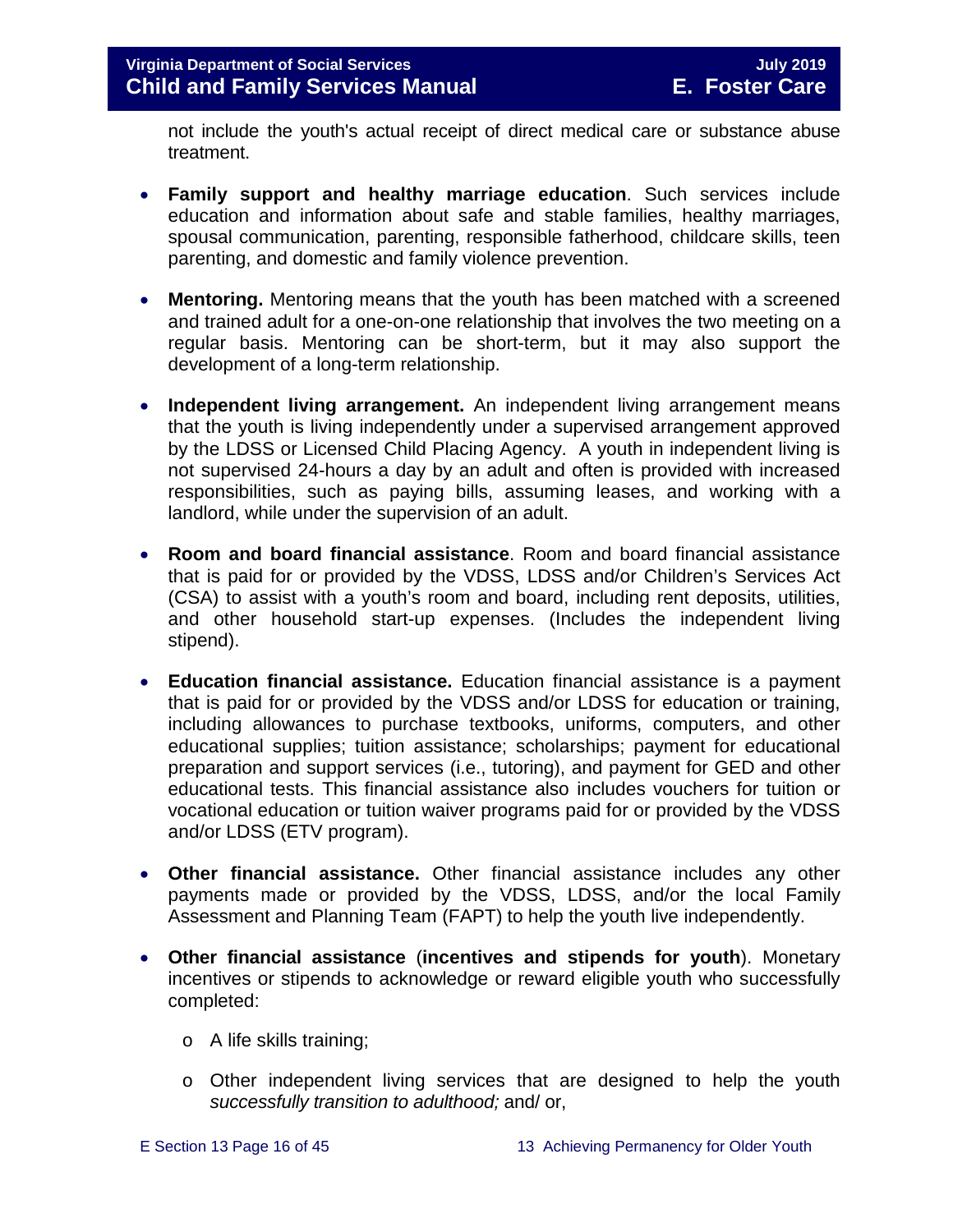o If part of the follow-up population, the NYTD Follow-up Survey.

Incentives and stipends must not exceed what is reasonable and necessary to accomplish the purpose of needing to provide such incentives and/or stipends. The local director or his/her designee must approve in writing all monetary incentives and stipend methods (i.e. gift cards, money cards, certificates, and/or stipends), purpose of incentives/stipends, and the amount paid from *the VDSS Chafee Program* and/or ETV funds for each youth. Also, youth receiving an incentive/stipend must have a clear understanding of purpose, cash value of incentive/stipend, and sign a document stating that he/she acknowledges receiving the monetary incentive. The document acknowledging youth receipt must be kept in the youth's case record and documented in OASIS as "Other financial assistance" within 30 days from the purchase date. Each transaction for an incentive/stipend must be recorded individually on the *Chafee Program*  Quarterly Report for the applicable report period.

• **Other financial assistance** (**outreach services**). Efforts to attract eligible youth to participate in independent living services and formalized programs (i.e. covering transportation expenses so that eligible youth may attend Independent Living conferences and other youth conferences, meetings, retreats, and workshops designed to help the youth *successfully transition to adulthood)*.

# <span id="page-16-0"></span>**13.7 Preparing youth for adulthood**

All youth shall have the opportunity to be engaged in directing their own life and to be engaged in the community around them. In order to provide youth in and transitioning from foster care opportunities to be listened to, to be informed, to be respected and to exert control over their lives, the service worker should:

- Prepare/train youth to lead in the development of their case planning, including permanency planning and transition planning that addresses education and employment goals.
- Provide youth opportunities for leadership and community involvement, including opportunities for advising LDSS and community partners on policy and practice.
- Maintain contact with the youth to find out how they are doing when they leave care so that policy and practice can be improved.  $2^2$  $2^2$

Preparing youth in foster care for adulthood is similar to preparing all children and youth for the transition to adulthood. Successful adults are self-sufficient in accomplishing daily life skills, while also being resourceful and connected with others in meeting their own needs while contributing to society. Regardless of the permanency goal, service

Ĩ.

<span id="page-16-1"></span><sup>2</sup> Adapted from Jim Casey Youth Opportunities Initiative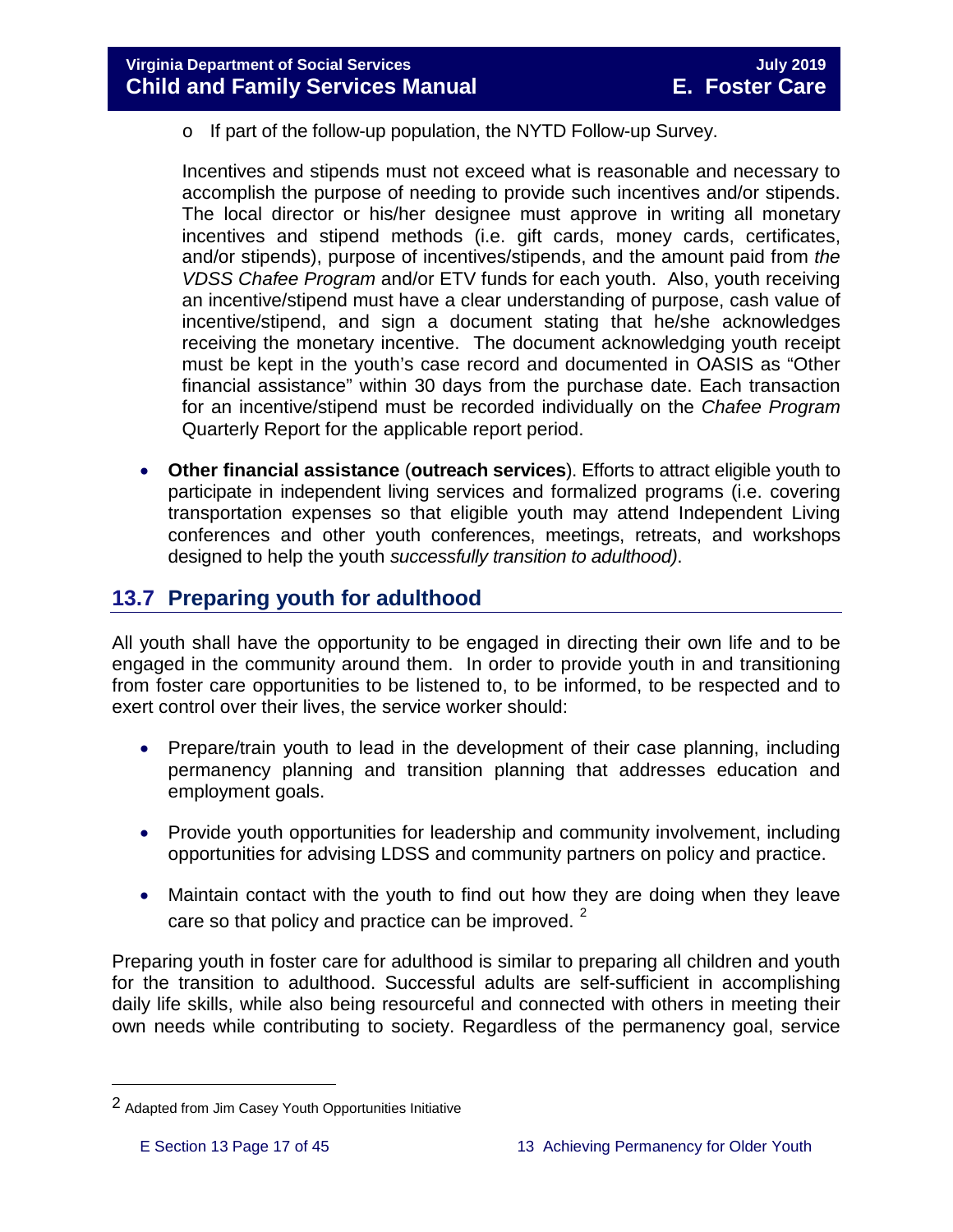workers should deliberately plan and prepare youth over time to be increasingly selfsufficient, resourceful, and contributors to society.

Preparation for adulthood is a life-long process that begins at birth. It initially involves informal learning by observing and participating in day-to-day activities with birth parents and substitute caregivers. Then, as children mature, it includes formal instruction and activities. For older youth, it requires increasing opportunities for them to practice life skills and build competencies with support from caregivers, service workers, and significant others.

During adolescence, the movement to self-sufficiency and resourcefulness is not linear, but rather a dynamic process based on the youth's evolving maturity, strengths, and needs. An adolescent's search for identity and transition to adulthood can be a turbulent process, particularly for youth who have experienced abuse, neglect, separations, and/or trauma in their lives.

Developmentally, adolescents are striving to gain control over their lives. Adults need to provide opportunities for adolescents to practice resolving problems, seeking out and using resources, making decisions, and contributing to society. These are essential skills for self-sufficiency and success in adulthood.<sup>[3](#page-17-1)</sup>

Serving older youth and preparing them for adulthood requires a planned, dynamic, strengths-based process. Service planning and decision making shall be driven by the youth, in collaboration with the youth's family and team. Services shall be based on the strengths and needs of the youth, as identified in the comprehensive assessment. The service worker and youth's team should focus on achieving permanency and ensuring the youth develops the skills necessary for self-sufficiency and interdependency. They should assist the youth in managing the transition to adulthood and then follow up to ensure success.

## <span id="page-17-0"></span>**13.7.1 Youth-driven planning**

Youth shall have a central role in all service planning and decision making. Involving the older youth increases his or her motivation to participate in and complete services. It also helps the youth increase self-awareness and learn how to develop goals, use networks, and resolve problems – essential skills for adulthood.

The service worker should encourage and support the youth in taking responsibility for becoming increasingly self-sufficient and interdependent over time. The service worker should help the youth:

- Understand his or her responsibility for developing and achieving a plan;
- Develop personal goals;

Ĩ.

<span id="page-17-1"></span><sup>3</sup> Adapted from Illinois Department of Children and Family Services Best Practice Manual, Characteristics of Adolescent Development.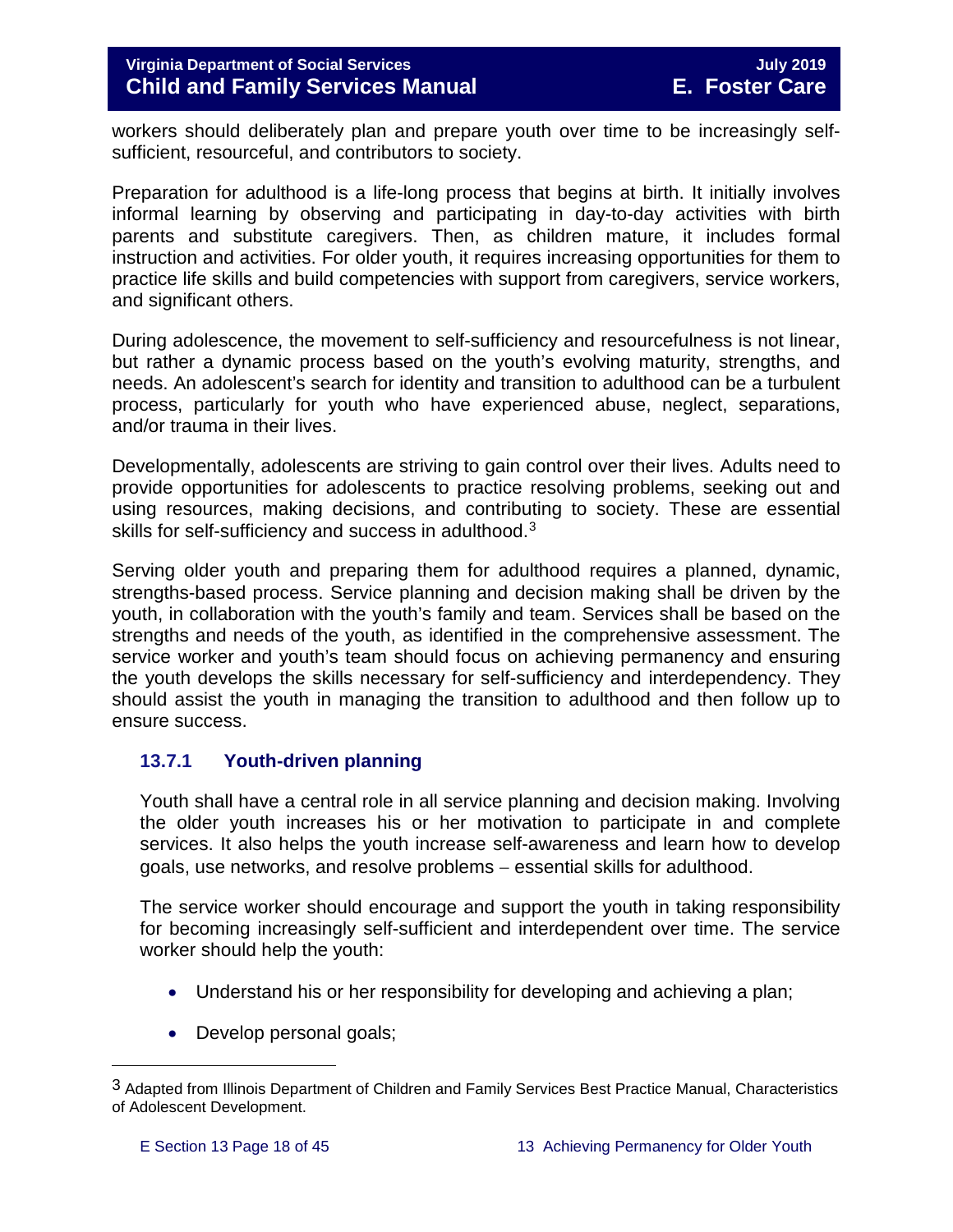- Identify strengths, interests, and needs; and,
- Use these goals, strengths, and interests to design services, use networks, and access services and resources to meet his or her needs.

#### <span id="page-18-0"></span>**13.7.2 Engaging families and working with the youth's team**

The service worker should diligently search, pursue, and engage the youth with extended family members and other appropriate individuals the youth defines as significant, while keeping the safety and best interests of the child at the forefront in decision making (see [Section](https://fusion.dss.virginia.gov/Portals/%5bdfs%5d/Files/DFS%20Manuals/Foster%20Care%20Manuals/Foster%20Care%20Manual%2007-2019/section_2_engaging_the_child_family_and_significant_adults.pdf#page=10) 2.5 and [Section](https://fusion.dss.virginia.gov/Portals/%5bdfs%5d/Files/DFS%20Manuals/Foster%20Care%20Manuals/Foster%20Care%20Manual%2007-2019/section_2_engaging_the_child_family_and_significant_adults.pdf#page=13) 2.6). These individuals can provide diverse roles and resources for the youth during and after his or her stay in foster care [\(see Section](https://fusion.dss.virginia.gov/Portals/%5bdfs%5d/Files/DFS%20Manuals/Foster%20Care%20Manuals/Foster%20Care%20Manual%2007-2019/section_2_engaging_the_child_family_and_significant_adults.pdf#page=8) 2.4).

The service worker shall engage appropriate family members and other significant individuals to work collaboratively as a team to help prepare the youth for adulthood. Since critical decision points, including goal and placement decisions, are made through Family Partnership Meetings, the LDSS may decide that this team should continue working together as the youth's team to prepare for and transition the youth into adulthood (see **Section 2.9**).

The youth shall be an active and central participant on the team. The youth shall be provided with the opportunity to identify up to two (2) members of the team who are neither a foster parent of nor a case/service worker of the youth [\(P.L. 113-183\)](https://www.congress.gov/113/plaws/publ183/PLAW-113publ183.pdf) and who he or she wants to involve with the team to help represent the youth's needs and provide support during the process. One of the individuals selected by the youth may serve, as necessary, as an advocate with respect to normalcy for the youth. The LDSS may only reject the member(s) selected by the youth if there if good cause to believe that the individual(s) would not act in the best interest of the youth.

Team members may include birth parents, siblings, family members, prior custodians, primary caregiver(s), service worker, adult services worker for appropriate older youth, Independent Living coordinator, professionals involved with the youth (e.g., teacher, counselor, coach), service providers, community members (e.g., friend, neighbor, mentor, minister), and any other individuals identified by the youth and family as important.

The service worker and team should actively assist the youth in:

- Assessing strengths, interests, and needs, including life skills;
- Identifying significant adults who may be willing to assist the youth in carrying out identified tasks;
- Identifying services, resources, supports, and networks;
- Developing or enhancing their skills;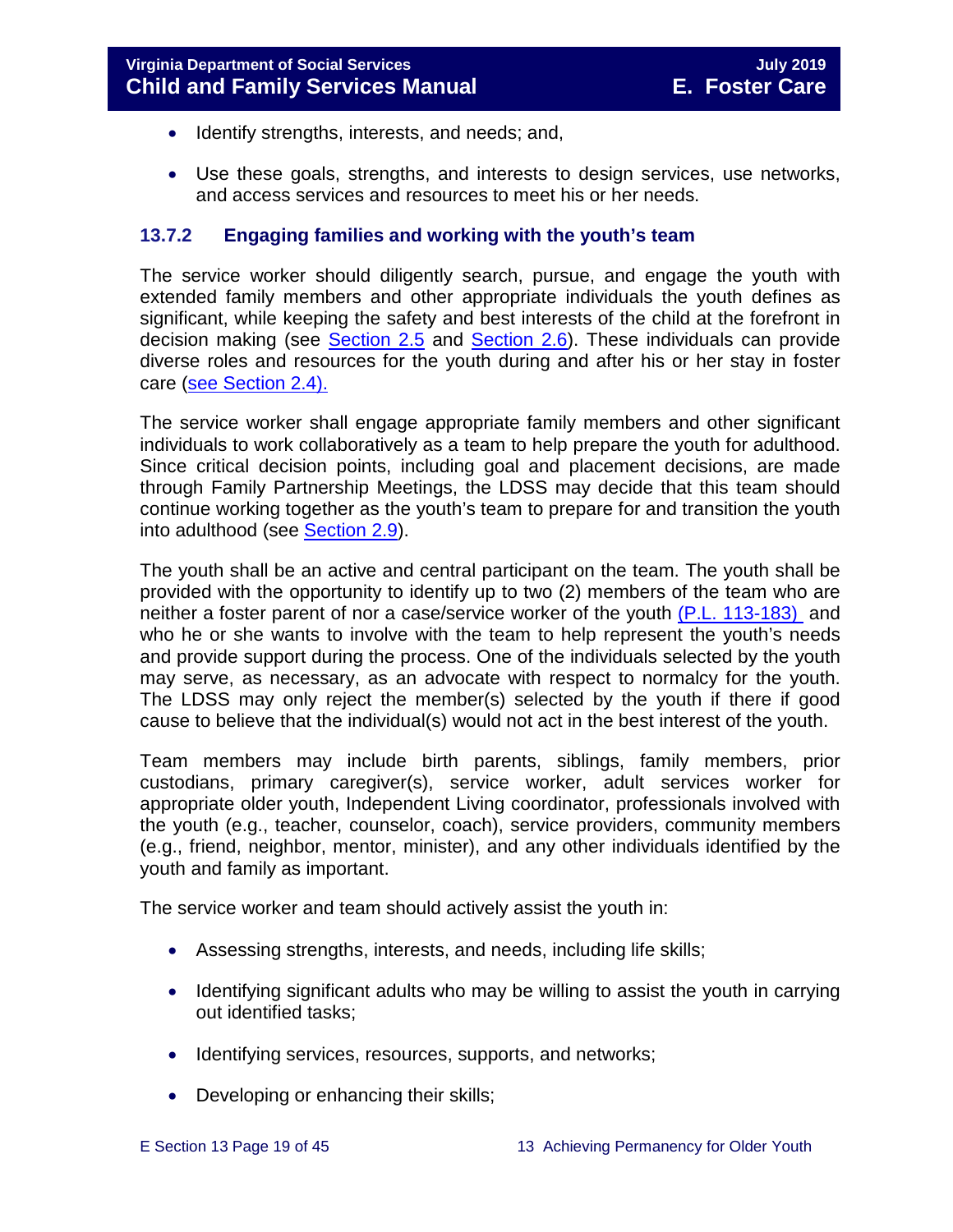- Making decisions;
- Planning and supporting the youth through the transition to adult living; and,
- <span id="page-19-0"></span>• Maintaining contact and following up after the youth leaves foster care.

## <span id="page-19-1"></span>**13.7.3** *Chafee Program Transition Plan (Transition Plan)* **for youth age 14 and older**

All youth age 14 or older, regardless of their permanency goal, shall have a written transition plan personalized to their individual needs based on their *life* skills assessment; specifying the independent living services, activities, and supports to be provided to help the youth transition to adulthood. The youth shall be involved in the development of the initial transition plan and any revisions or additions made to it. The *Chafee Program* Transition Plan (*hereafter known as the Transition Plan)* shall be:

- Youth-driven;
- Based on a formal *life skills a*ssessment;
- Developed through a team process; and,
- Coordinated with the Individual Education Program (IEP) developed by the school district for all youth in special education.

The Transition Plan for youth age 14 and older shall be personalized to the individual youth and describe in writing:

- The activities to be undertaken to establish a permanent family and lifelong connections with family members and significant adults.
- The strengths, goals, and needs of the youth, based on the assessment of *life*  skills, and including the areas of counseling, education, housing, employment, and money management skills.
- The specific independent living services to be provided and activities undertaken to assist the youth in meeting these goals and needs, building on the youth's strengths.
- The programs and services to be provided and activities undertaken to help the youth prepare for his or her future life as an adult, including but not limited to, specific options to be pursued in education, career preparation, and work.
- The responsibilities of the child placing agency, the youth, the service provider, and any other involved individuals in achieving the planned services and activities.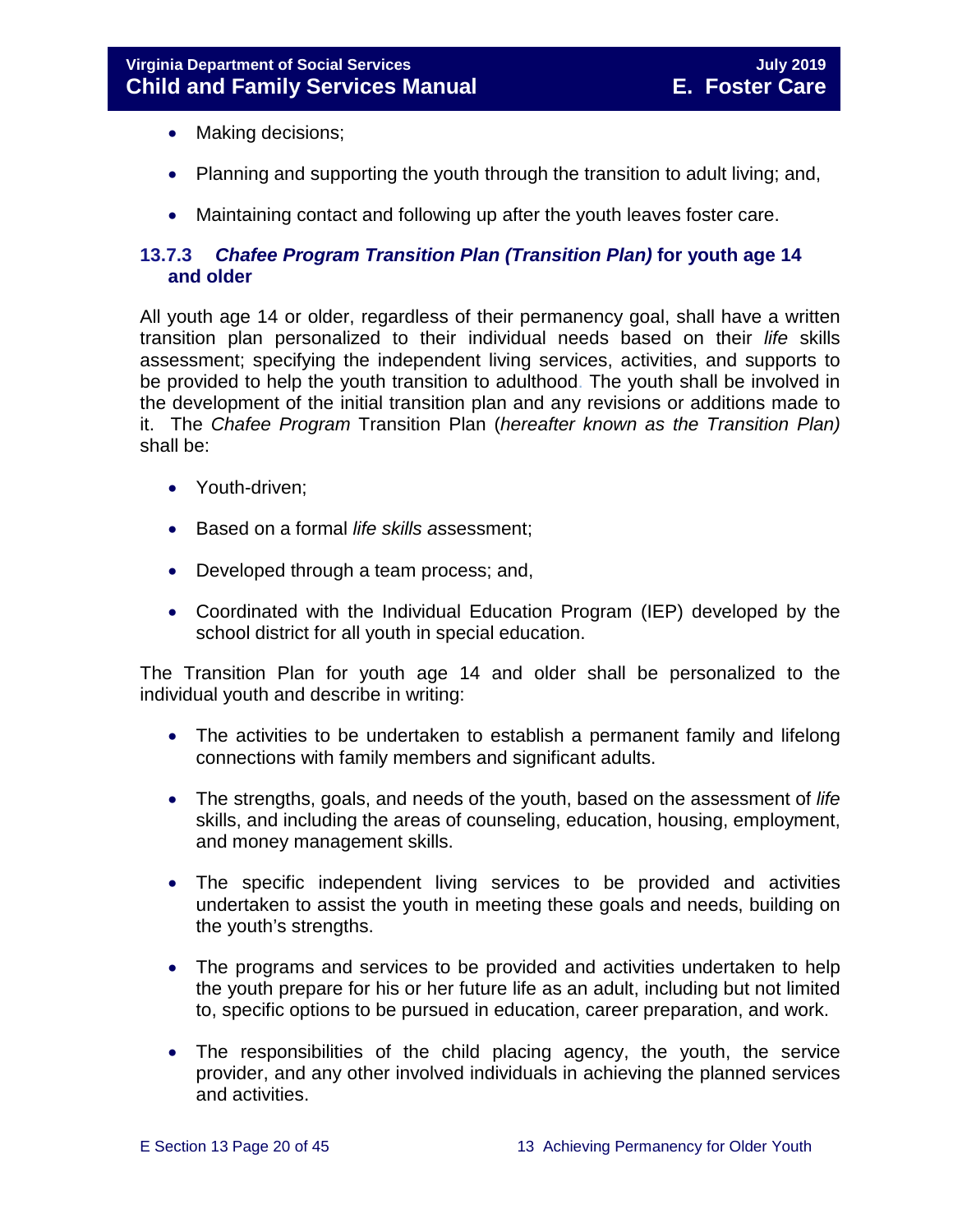• Information on the youth's right to appeal LDSS decisions on services in the *Transition Plan* (See [Section 15.12\)](https://fusion.dss.virginia.gov/Portals/%5bdfs%5d/Files/DFS%20Manuals/Foster%20Care%20Manuals/Foster%20Care%20Manual%2007-2019/section_15_developing_service_plan.pdf#page=17).

The service worker may use the transition plan template developed by VDSS or the Foster Club's Transition Toolkit to document the youth's transition plan (see below.) Any other transition plan template needs to be approved by VDSS before use.

- The VDSS *[Chafee](https://fusion.dss.virginia.gov/Portals/%5Bdfs%5D/Files/DFS%20FORMS/Foster%20Care%20Forms/Independent%20Living%20Transition%20Plan.pdf) Program Transition Plan* addresses independent living services, incorporates the domains from the Casey Life Skills Assessment, and complies with state and federal requirements for serving and transitioning older youth.
- The **FosterClub's Transition Toolkit** is designed for youth and their team of adult supporters to identify their assets and resources and map out a plan for the challenges after foster care.

## **13.7.3.1 Development and maintenance of the Transition Plan**

The Transition Plan shall be printed and attached to the foster care plan which is filed with the court for distribution and placed in the paper case record. The service worker, youth, and youth's team shall implement and modify the Transition Plan over time, while continually assessing the youth's progress.

- The Transition Plan shall be completed **within 30 days** of the initial or repeated *life skills* assessment. *For youth who enter care after the age of 14, the service worker shall complete the life skills assessment within 45 days of entry into care. However, the transition plan needs to be completed in time to submit to the court for the 60 day dispositional hearing and thus, may require a shorter time frame for completion depending on the completion date of the life skills assessment.*
- The Transition Plan shall be updated at least every 12 months or for each Permanency Planning and/or Review Hearing as a best practice. The updated Transition Plan will be submitted at the next scheduled hearing.
- Completion of the Transition Plan shall be documented in OASIS on the IL Checklist.

## <span id="page-20-0"></span>**13.7.4 Youth rights**

As a requirement of the Preventing Sex Trafficking and Strengthening Families Act of 2014 [\(P.L. 113-183\)](https://www.congress.gov/113/plaws/publ183/PLAW-113publ183.pdf), youth age 14 and older shall be provided a document that describes certain rights with respect to their care. The LDSS shall be responsible for explaining to the youth his/her rights in an age-appropriate way and obtaining a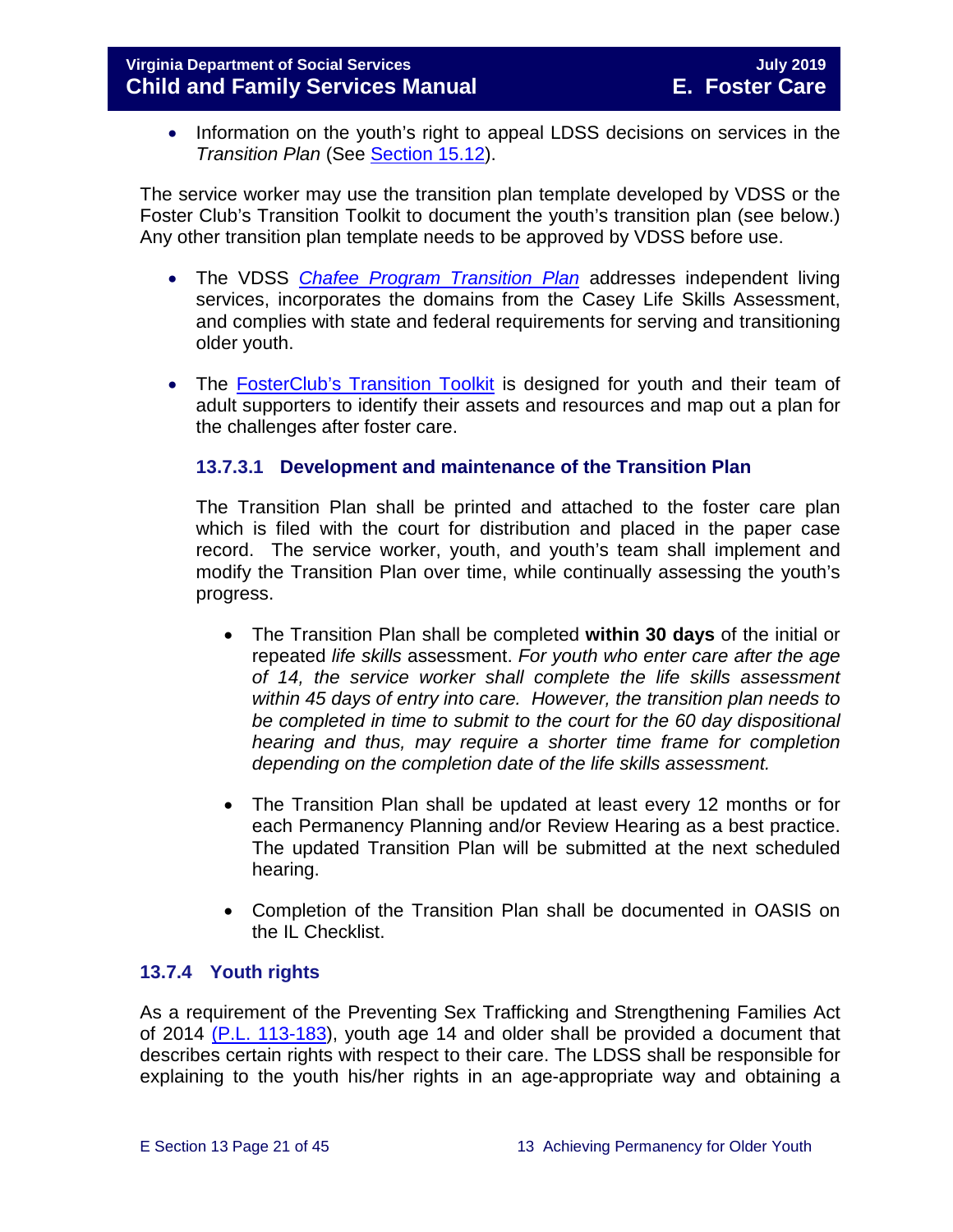signature from the youth acknowledging that the youth has received them. A description of the youth's rights follows:

- Appeals: the youth has the right to appeal LDSS decisions regarding the delay, denial or termination of services identified in the transition to independent living plan and foster care plan **(**See [Section 15.12\)](https://fusion.dss.virginia.gov/Portals/%5bdfs%5d/Files/DFS%20Manuals/Foster%20Care%20Manuals/Foster%20Care%20Manual%2007-2019/section_15_developing_service_plan.pdf#page=17).
- Education: the youth has the right to go to school and get an education that is consistent with his or her age and any special needs. The youth also has the right to stay in the school he or she was enrolled in before coming into foster care if this is in the youth's best interest.
- Health: the youth has the right to be regularly taken to doctors and dentists, including eye doctors, for medical evaluation, medical care, and/or treatment as needed.
- Visitation with siblings: the youth has the right to have regular contact and visitation with siblings, if separated. Contact may include, but not be limited to, face-to-face visits, telephone calls, emails, and video conferencing.
- Court participation: the youth has the right to attend court hearings involving his or her care; be consulted in the development of and any revisions to his or her case and permanency plan. The youth also has the right to tell the judge what is happening to him or her and what the youth wants regarding the plan for permanency.
- Documentation: when exiting foster care, the youth shall be provided with an official or certified copy of the youth's (1) birth certificate; (2) social security card; (3) health insurance information; (4) medical records; (5) driver's license or state-issued identification card*; and, (6) [Proof of Foster Care](https://fusion.dss.virginia.gov/dfs/DFS-Home/Foster-Care/Foster-Care-Forms) form.*
- Safety: the youth has the right to be safe and free from exploitation.

The list of youth rights is included in the Rights and Responsibility section of the *VDSS Chafee Program Transition Plan* template. The completed Transition Plan shall be attached to the printed foster care plan when it is submitted to court for distribution and also placed in the paper case record. The Rights and Responsibilities section and the youth's signature shall be submitted to court, even if an alternative transition plan template is used. This document shall be reviewed and signed at least annually or for each Permanency Planning and/or Review Hearing as a best practice.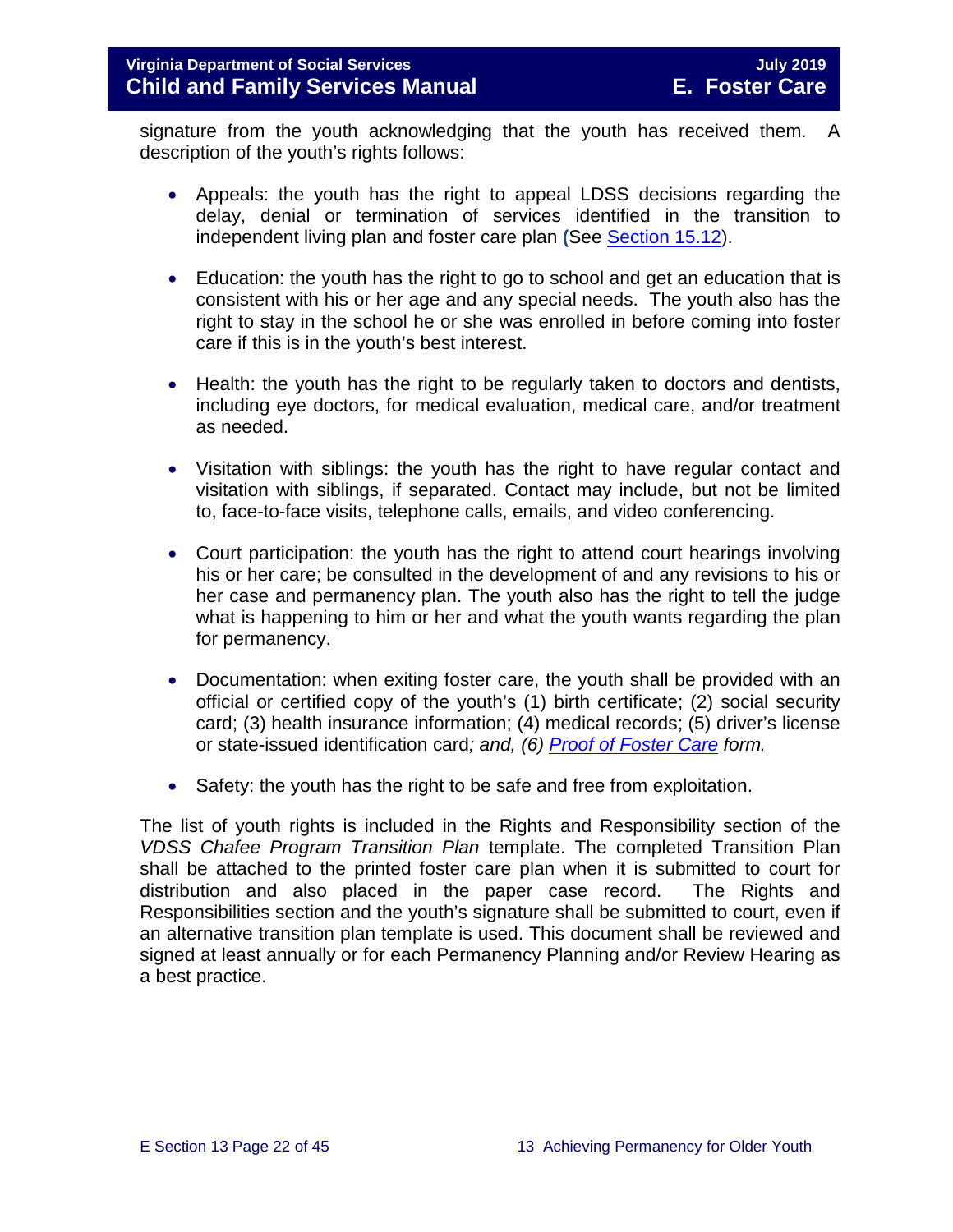# <span id="page-22-0"></span>**13.8 Paying for independent living services**

Independent living services are paid for from the LDSS' allocation of the *Chafee Program* funds. VDSS must approve the LDSS funding application for *Chafee Program funds* before funds are expended.

Independent living services may also be paid for with CSA funds. CSA establishes a collaborative system of services and funding that is child-centered, family-focused and community-based when addressing the needs of troubled and at risk youth and their families. One of the targeted populations is children and youth for whom foster care services, as defined by  $\S$  63.2-905, are being provided.

Foster care services are the provision of a full range of casework, treatment and community services including but not limited to independent living services, for a planned period of time to a child or youth who has been abused or neglected, or in need of services, or a youth or child who has been placed through an agreement between the LDSS and parent(s) where legal custody remains with the parents or guardians, or has been committed or entrusted to an LDSS or licensed child placing agency. Foster care services also include the provision and restoration of independent living services to a person who is over the age of 18 years but who has not reached the age of *23* years who is in the process of transitioning from foster care to self-sufficiency. However, independent living services are not maintenance and cannot be paid for with title IV-E funds.

Access to CSA funds is governed by state and local policies which require multi-agency planning, uniform assessment, utilization review, and authorization of funds. If it is assessed that these funds are needed to access independent living services, the service worker shall refer the youth to the FAPT, in accordance with local Community Policy and Management Team (CPMT) procedures, in order to request funding for services. The LDSS service worker should become familiar and comply with policies established by their local CPMT for access to CSA funding.

# <span id="page-22-1"></span>**13.9 Credit checks** *and freezes*

Identity theft is a national problem and is becoming more common among the foster care population. Children in foster care are at greater risk to become victims of identity theft due to the number of people who have access to their social security numbers and other identifying information. Many times, it is not until the young adult is applying for credit that it is discovered that credit information has been compromised.

With the passage of the Preventing Sex Trafficking and Strengthening Families Act [\(P.L. 113-183\)](https://www.congress.gov/113/plaws/publ183/PLAW-113publ183.pdf), the age for annual credit checks now begins at 14, thereby allowing LDSS to identify credit problems earlier and provide assistance to the youth in correcting identity theft or other fraudulent use of the youth's identity by others. The Administration of Children and Families (ACF) requires that credit checks be conducted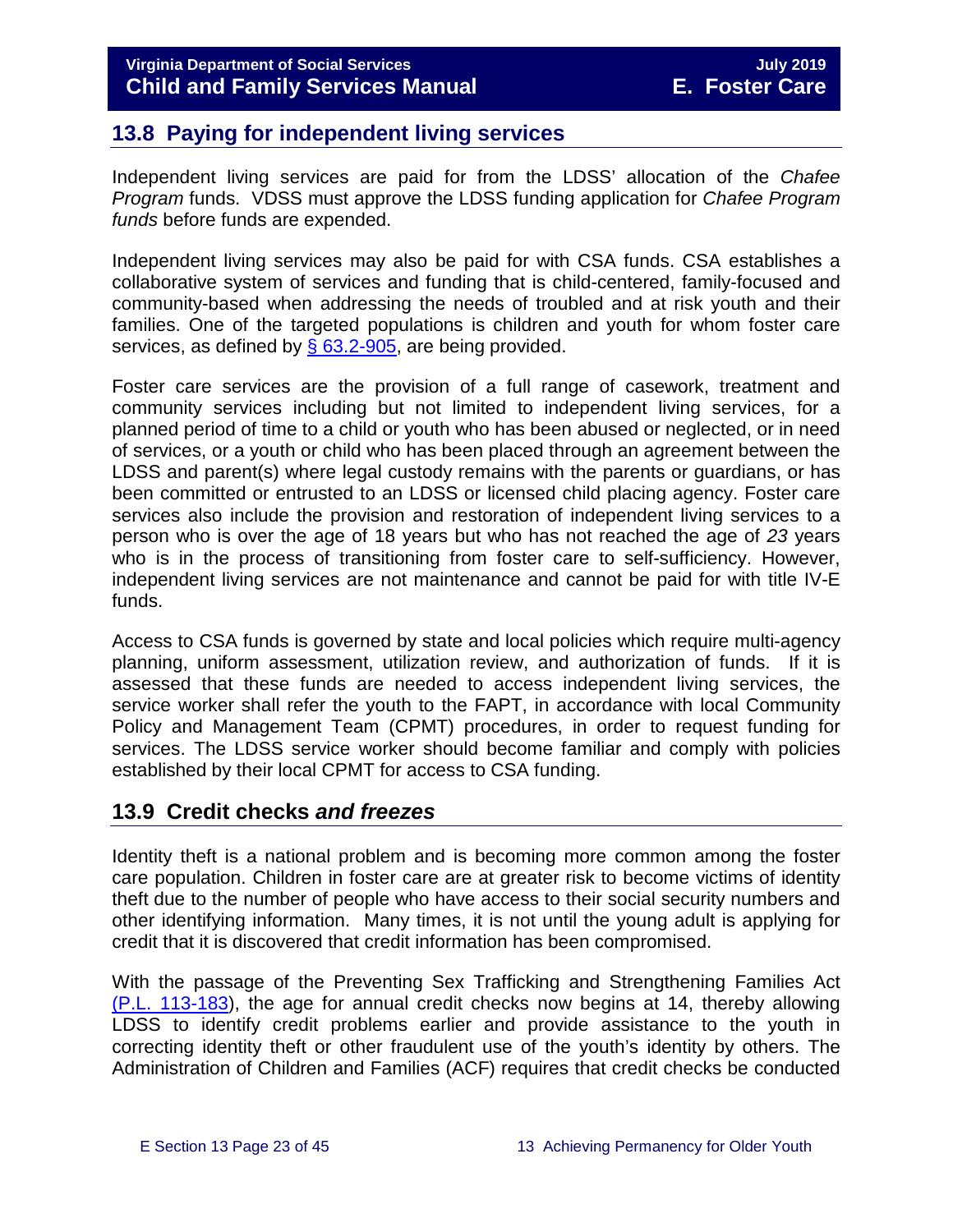for each foster youth through the three nationwide Credit Reporting Agencies (CRAs) which are Equifax, Experian and TransUnion.

VDSS will provide the youth's credit reports to the LDSS annually following the month of the youth's birthday. The LDSS shall sign the [Release of Information and Permission to](http://spark.dss.virginia.gov/divisions/dfs/fc/ilp.cgi)  [Run Credit Checks for Minor Child in Foster Care](http://spark.dss.virginia.gov/divisions/dfs/fc/ilp.cgi) allowing VDSS to conduct the credit check on the child's behalf. The LDSS shall provide the credit reports to the youth whether or not any fraudulent activity has taken place. These reports will be provided without cost to the youth. A copy of the reports should also be kept in the youth's case record file. The LDSS shall help the youth interpret the reports and resolve any credit problems identified, including negotiating debt incurred and work with the credit bureaus to remove problematic credit information from the report(s).

Refer to the *Chafee Program* [Credit Checks for Foster](https://fusion.dss.virginia.gov/Portals/%5Bdfs%5D/Files/Foster%20Care/Job%20Aids%20%26%20Resources/Credit_Checks_Guidebook_.pdf) Youth Guidebook for complete information on VDSS and LDSS responsibilities; procedures to resolve discrepancies for youth under 18; assist youth 18 to 21 with obtaining their credit report, discussing the results of the credit report with youth, and contacting the CRAs to have credit information corrected.

In the event that the LDSS is unable to help the youth in foster care resolve any credit issues, the LDSS should contact the Independent Living Coordinator. The Independent Living Coordinator will provide additional technical assistance as appropriate, refer to an appropriate legal resource as necessary, and/or work with that legal resource to determine the necessity and feasibility of asking the court to appoint an advocate to assist the youth in resolving credit issues.

The provision of the credit reports to the youth should be documented in OASIS as a contact. "Annual Credit Check" will be selected as the purpose of the contact. The steps taken to correct the credit report(s) should also be documented as a contact in OASIS with "Annual Credit Check" selected as the purpose. *Additionally, the credit check should be added to the annual IL checklist in OASIS.* A hard copy of the credit reports and letters of dispute shall be maintained in the hard copy of in the youth's case file.

*In addition to discussing credit checks with youth 14 and older, service workers should also discuss with youth age 14 and 15 whether a credit freeze has been placed on their credit in accordance with [Section 4.13.](https://fusion.dss.virginia.gov/Portals/%5bdfs%5d/Files/DFS%20Manuals/Foster%20Care%20Manuals/Foster%20Care%20Manual%2007-2019/section_4_opening_and_maintaining_case.pdf#page=27) By discussing this with the youth, service workers can help assess if any changes need to be made with the credit and can help prepare the youth to make decisions regarding their identity protection when they turn 16.* 

## <span id="page-23-0"></span>*13.9.1 Credit freezes and youth 16 and older*

*Youth who are 16 years of age and older have the authority to make decisions regarding their identity protection. Just as LDSS assist youth in navigating the credit check process, so too should they assist older youth in navigating the credit freeze process.*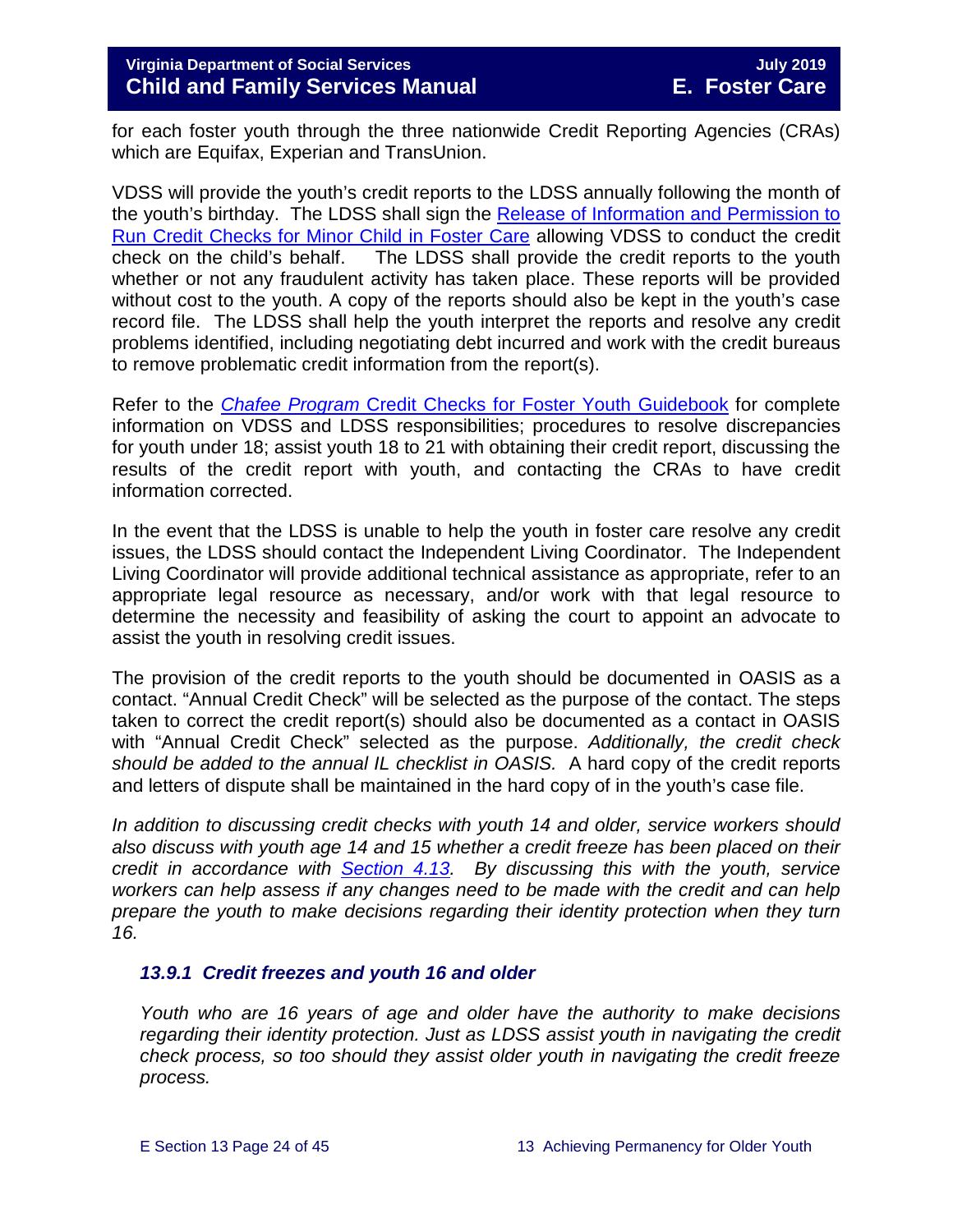## **Virginia Department of Social Services July 2019 Child and Family Services Manual**

- *For any youth in foster care with an active security freeze at the time of their 16th birthday, the LDSS shall discuss security freeze removal processes and review related options with the youth no later than 90 days after the youth's 16th birthday. If requested by the youth, the LDSS shall assist with submitting a security freeze removal request in the youth's name. Security freeze removal processes and documentation requirements for youth 16 years of*  age or older (but less than 18 years of age) vary according to each credit *reporting agency (CRA). See Credit Freezes for Children and Youth in Foster Care for additional information.*
- *For all youth 16 years of age and older, the LDSS shall, during each annual Transition Plan meeting, discuss the status of the security freeze and review options for placing, continuing, or removing the security freeze. When any youth 16 years of age or older with an active security freeze leaves foster care, the LDSS shall provide to the youth and/or family a written record of the PINs assigned by each CRA.*

# <span id="page-24-0"></span>**13.10 Transitioning youth over age 16 to adulthood**

The service worker and the youth's team should engage the youth over age 16 in discussions about the activities necessary to successfully prepare for and transition to adulthood. These discussions may occur earlier as well, but are of increasing importance when the youth turns 16.

Conversations should include, but are not limited to:

- Describing the purpose and importance of developing a plan for transitioning to adulthood.
- Communicating clear expectations that the youth actively participates in developing the transition to independent living plan, including any individuals they would like involved.
- Exploring any wishes, concerns, or issues the youth identifies that need to be resolved and/or he or she would like included in the plan.
- Referring and transitioning the youth who may become an "impaired adult," if the service worker and adult services worker believe the youth may be eligible for and need supportive services into adulthood (see [Section 13.12\)](#page-30-1).

The Transition Plan should:

- Build upon and complement earlier efforts.
- Prepare and transition the youth for adulthood, including but not limited to the following areas: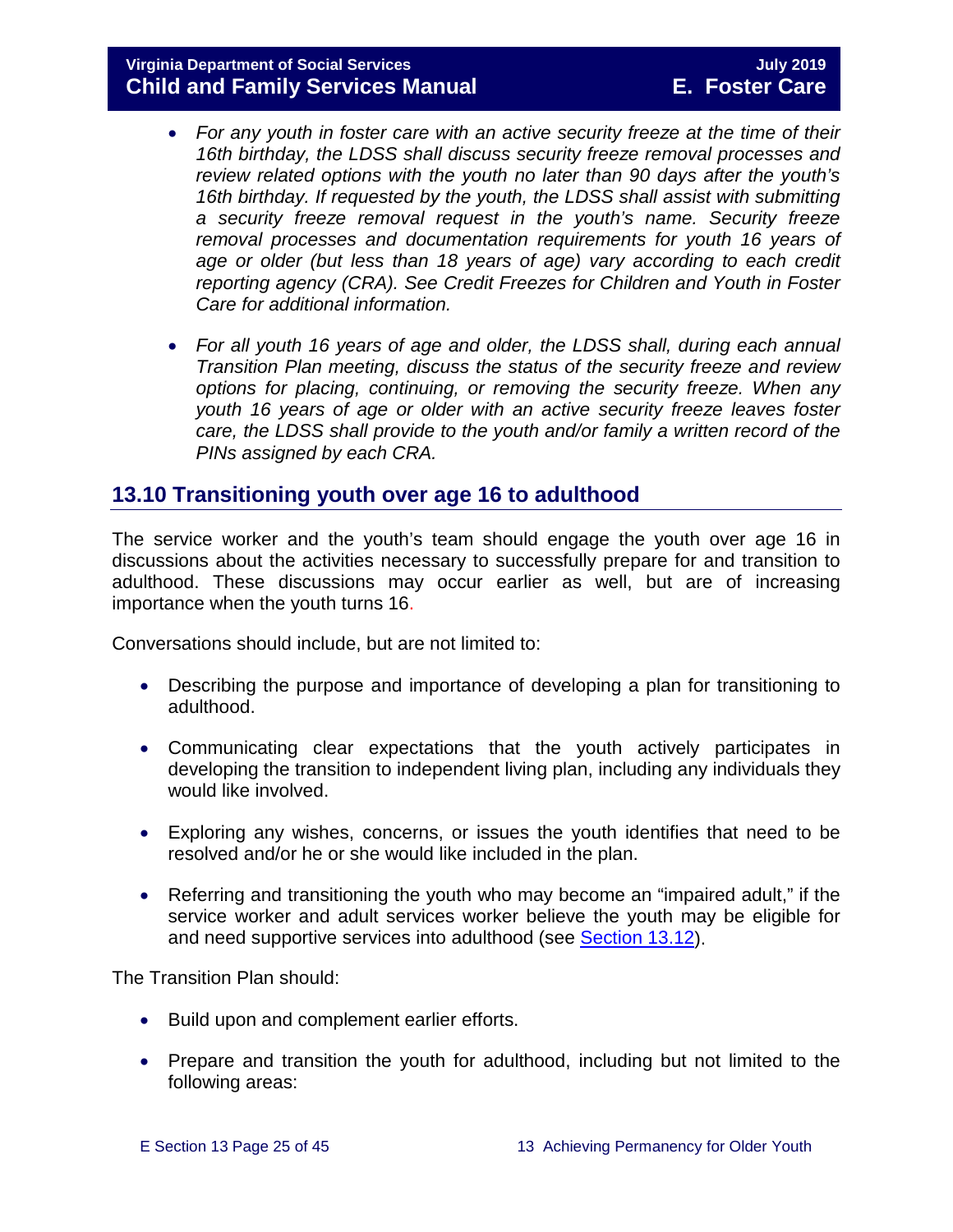- o Finding a permanent family.
- o Establishing permanent life-long connections with significant adults.
- o Education plans.
- o Employment plans.
- o Plans for obtaining financial self-sufficiency, *including information regarding their credit as outlined in [Section 13.9.1.](#page-23-0)*
- o Ensuring the youth has all necessary documents, at no charge to the youth, to support his transition to adulthood including but not limited to health and education records.

This transition planning should be based on the *life skills* assessment (see [Section 13.5\)](#page-10-1) and part of the service planning for older youth [\(see Section 13.7\)](#page-16-0). It should be youthdriven, engage the youth's family and youth's team maintain connections with the youth's birth family as appropriate, and identify needed independent living services.

The service worker, youth, and youth's team should update the youth's foster care plan and Transition Plan, if it is a separate document, reflecting the different or additional services to be provided based on the youth's evolving goals, strengths and needs (see [Section 13.7.3\)](#page-19-1).

#### **13.10.1 Services available to youth adopted or entering the Kinship Guardianship Assistance Program (KinGAP) at age 16 or older**

Youth adopted from the foster care system or entering KinGAP at age 16 years and older are eligible for independent living services. These youth are eligible to participate in any independent living programs, clinics, or classes offered by the LDSS, VDSS, or Project LIFE. If there is a fee, the youth or parent will be responsible for payment of the fees required to participate. The youth is not eligible for an *independent living* stipend. The youth is eligible for the ETV program if criteria are met and the youth was adopted or entered KinGAP at age 16 years or older from the foster care system.

# <span id="page-25-0"></span>**13.11 ETV Program for youth**

The purpose of the ETV Program is to fund goods and services designed to assist eligible youth in successfully completing a "post-secondary" educational or vocational training program by covering up to a maximum of \$5,000 or the total cost of attendance (whichever is less) per state fiscal year of the following expenses:

- Tuition and fees;
- Room and board;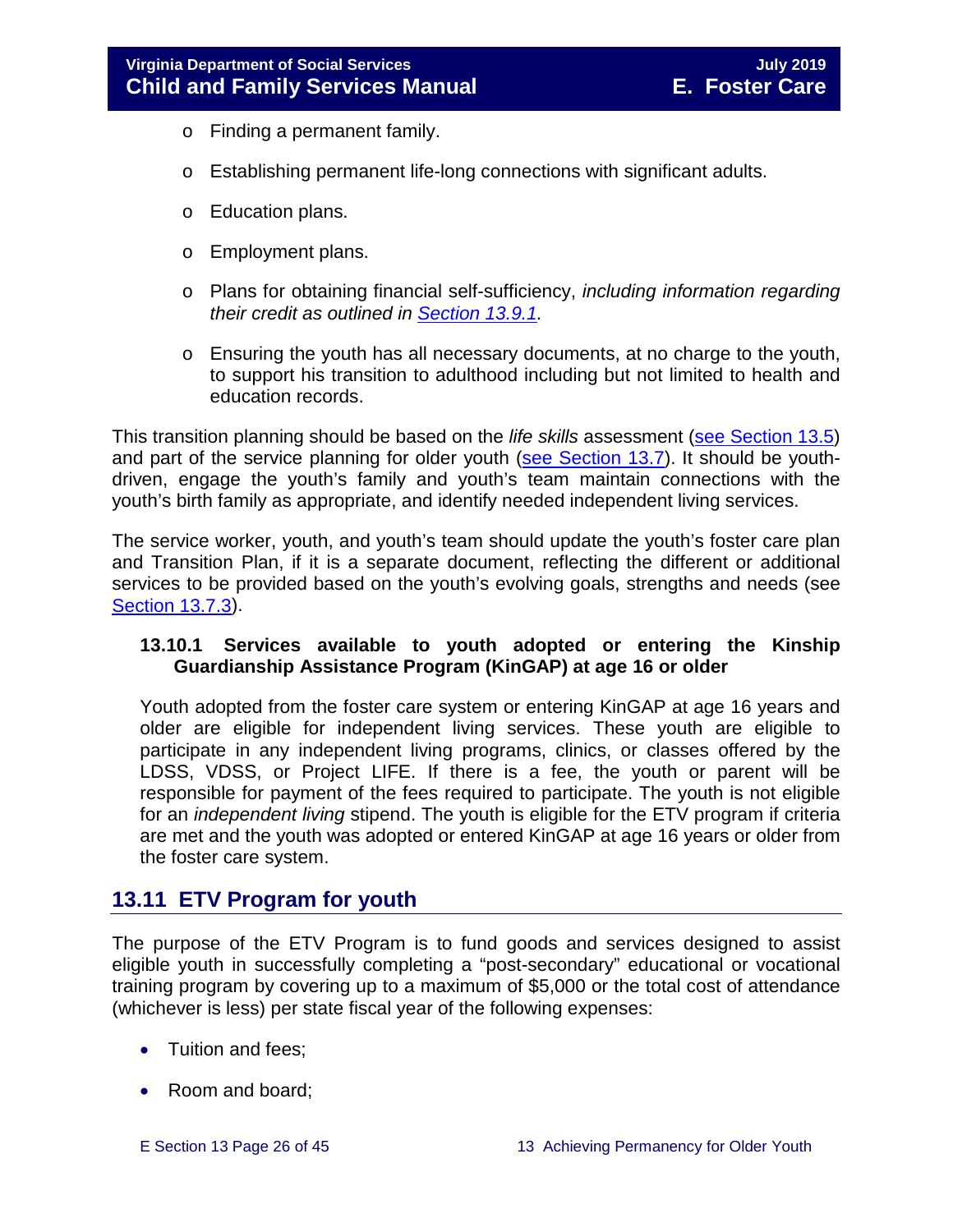## **Virginia Department of Social Services July 2019 Child and Family Services Manual**

- Rental or purchase of required educational equipment, materials, or supplies (including computer, software, and computer related accessories);
- Allowance for books and transportation;
- Required residential training related to an educational or vocational program;
- Special study projects related to education;
- Child care; and/or,
- Other related expenses.

Expenses not covered by ETV include:

- Doctors' visits;
- Dentist services:
- Apartment or dorm room set-up (i.e., comforters, sheets, microwave, cleaning supplies); and,
- Food (separate from the school meal plan.)

## <span id="page-26-0"></span>**13.11.1 ETV funding**

ETV Program provides federal and state funding to help eligible youth with expenses associated with college and post-secondary vocational training programs. Funding of up to \$5,000 per year OR the total cost of attendance per year (whichever is less), per eligible youth. LDSS do not receive \$5,000 per youth in their initial allocation because the Virginia ETV program does not receive enough federal and state funds to allocate the full amount per student. Although the ETV program is integrated into the overall purpose and framework of the CFCIP, the program has a separate budget authorization and appropriation from the general program.

## <span id="page-26-1"></span>**13.11.2 Eligible youth**

## **13.11.2.1 Eligible youth ages** *14***-***26* **years**

Youth ages *14-26* who are eligible to receive vouchers under this program must meet the following eligibility criteria:

- Have had their most recent foster care episode provided by the Commonwealth of Virginia;
- Eligible for services under Virginia's *Chafee Program*, *or would otherwise be eligible except that they have reached the age of 23*;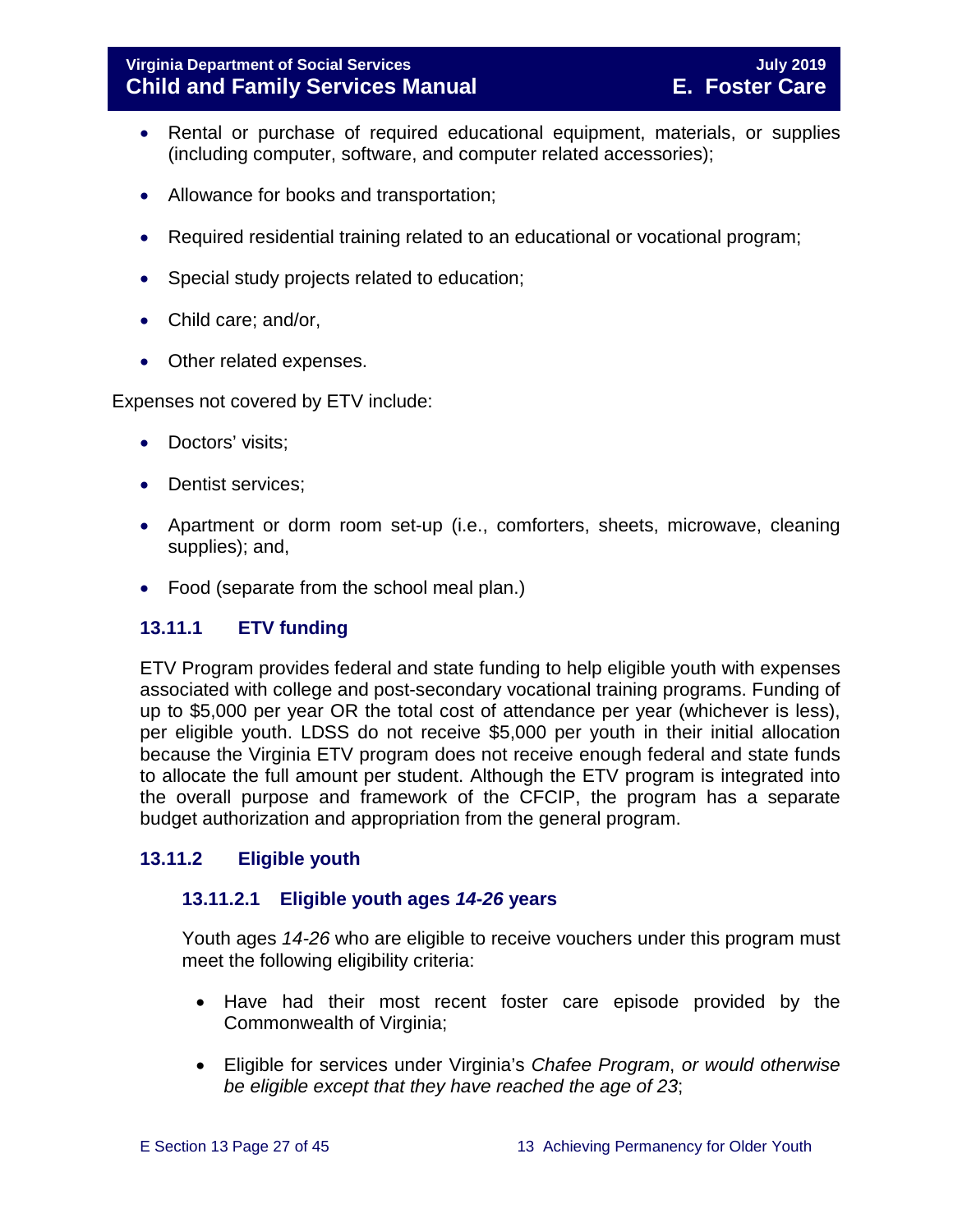- Have received their high school diploma or equivalent, or GED certificate;
- Have applied for financial aid through the post-secondary school or training program, if applicable, they wish to attend or participate in; and
- Make satisfactory academic progress by maintaining at least a cumulative grade point average of 2.0 on a 4.0 scale or have an academic standing consistent with the institution's graduation requirements for the federal student financial aid program. LDSS should monitor all ETV recipients' progress and review grades to ensure compliance prior to disbursing additional ETV funds for each semester.

## **13.11.2.2 Eligibility for adopted youth and youth in KinGAP**

Youth adopted from Virginia's foster care system or entering KinGAP after attaining age 16 are eligible for the ETV Program as long as they meet the same eligibility requirements for foster youth and would have been otherwise eligible for services under Virginia's ILP.

#### <span id="page-27-0"></span>**13.11.3 Student application process for LDSS**

LDSS should assist youth in completing both their financial aid and ETV forms in order to coordinate funding sources (e.g. federal student financial aid programs, grants, etc.), to maximize the use of ETV funding and to avoid duplication. The following steps are required in processing the application for the student:

- The student's completed application should be processed by the LDSS within two weeks of receiving the student's application.
- A copy of each and every ETV student application completed and approved by the LDSS must be kept in the youth's file along with copies of any and all supporting documents, such as; financial aid award letter, transcripts, grades, progress reports, registration form, and statement of accounts or invoices.

All youth applying for ETV services who will be attending a community college, university, or a vocational program that accepts financial aid must complete a financial aid application prior to receiving an education voucher. The youth's financial aid application shall be filed in the youth's case record. If a youth will be attending a vocational program that does not accept financial aid, the youth is not required to apply.

#### <span id="page-27-1"></span>**13.11.4 OASIS Education Screen**

The Education Screen within the "IL" tab of OASIS should be reviewed and updated within 30 days of any changes. LDSS should ask the youth about ETV services at the monthly home visits and this information should coincide with the educational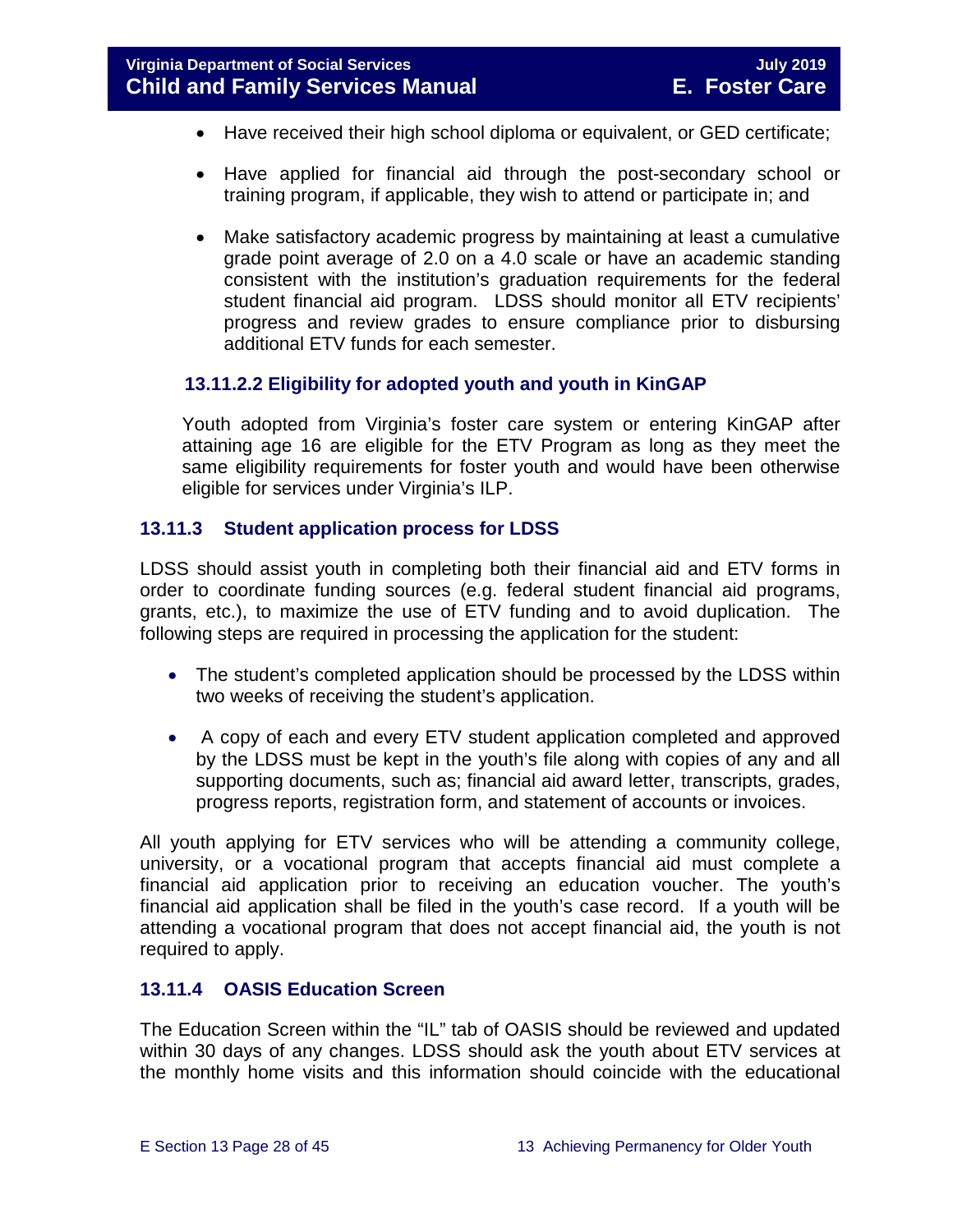services that were provided and entered into OASIS. LDSS should enter the following educational data in OASIS:

- School status;
- Contact person;
- Current school;
- Current grade;
- Last grade completed;
- School address:
- Telephone number;
- STI number;
- Special Education status;
- Service provided;
- Cost of the educational service; and,
- Date last updated.

#### <span id="page-28-0"></span>**13.11.5 Higher education criteria**

All schools that meet the federal eligibility criteria have been assigned a Title IV school code number. Two websites provide this school code verification and can be searched by state or specific school. If the program is listed, they meet the Higher Education Act criteria and have been assigned a federal school code. Students enrolled in these schools are eligible to receive ETV dollars. The websites are:

- [FAFSA.gov](https://fafsa.ed.gov/FAFSA/app/schoolSearch?locale=en_EN)
- [FinAid.org.](http://www.finaid.org/)

Vocational training programs include youth's participation in vocational or trade programs in school or through nonprofit, commercial or private sectors and the receipt of training in occupational classes for such skills as cosmetology, auto mechanics, building trades, nursing, computer science, and other current or emerging employment sectors. Youth attending vocational programs should be gainfully employed after completion. All vocational programs that foster youth attend should be licensed or accredited facilities. Vocational programs serving foster youth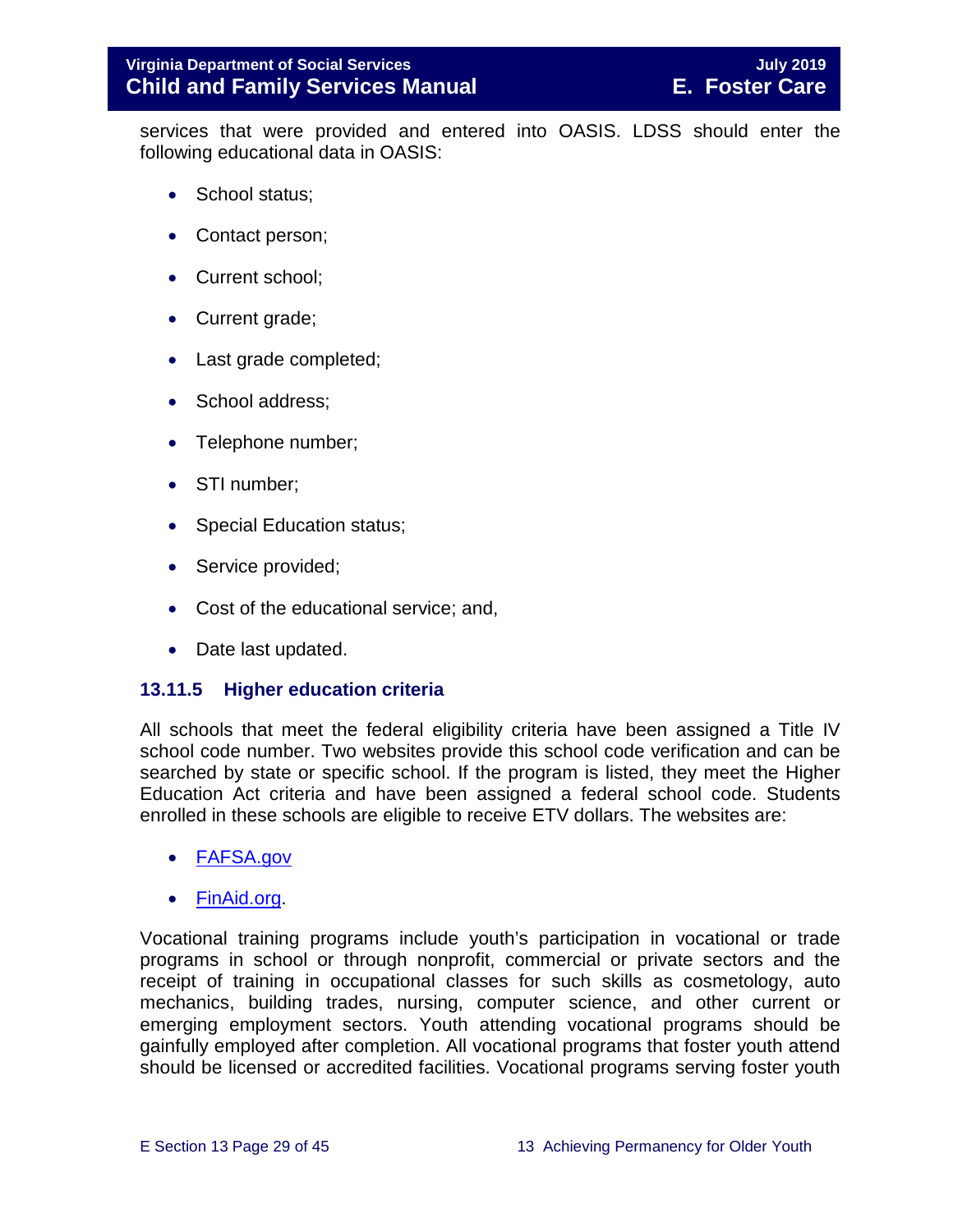should be in business for 2 years or more. LDSS agencies should request a copy of the business license and file it in the youth's case record.

## <span id="page-29-0"></span>**13.11.6 Cost of attendance**

The total cost of attendance is an estimate of what it costs a typical student to attend college. Cost of attendance (COA) does not only cover college tuition but it also takes into account a student's basic living expenses. The government website [www.nces.ed.gov](http://nces.ed.gov/) lists the standard tuition and fees plus room and board cost for any institution that receives federal Pell Grant funding. Funding up to \$5,000 per year OR the total cost of attendance per year (whichever is less), per eligible youth.

Allowable COA Includes:

- Tuition and fees:
- Equipment;
- Computers;
- Housing;
- Internships;
- Child care;
- Room and Board;
- Healthcare; and,
- Student Loans.

LDSS must use ETV funds for post-secondary educational expenses for eligible youth and document educational services in OASIS as an "Education Financial Assistance." ETV request shall be "directly" related to education. For example, a transportation request for ETV would not support car repairs for youth who lives on campus. This youth does not require transportation services for educational purposes.

No funds shall be distributed directly to the youth, except in special circumstances. The youth should not submit receipts to LDSS without prior approval for payment. Otherwise, only direct payments to vendors (institutions, book stores, computer distributors, licensed child care providers, and rental facilities etc.) shall be allowed.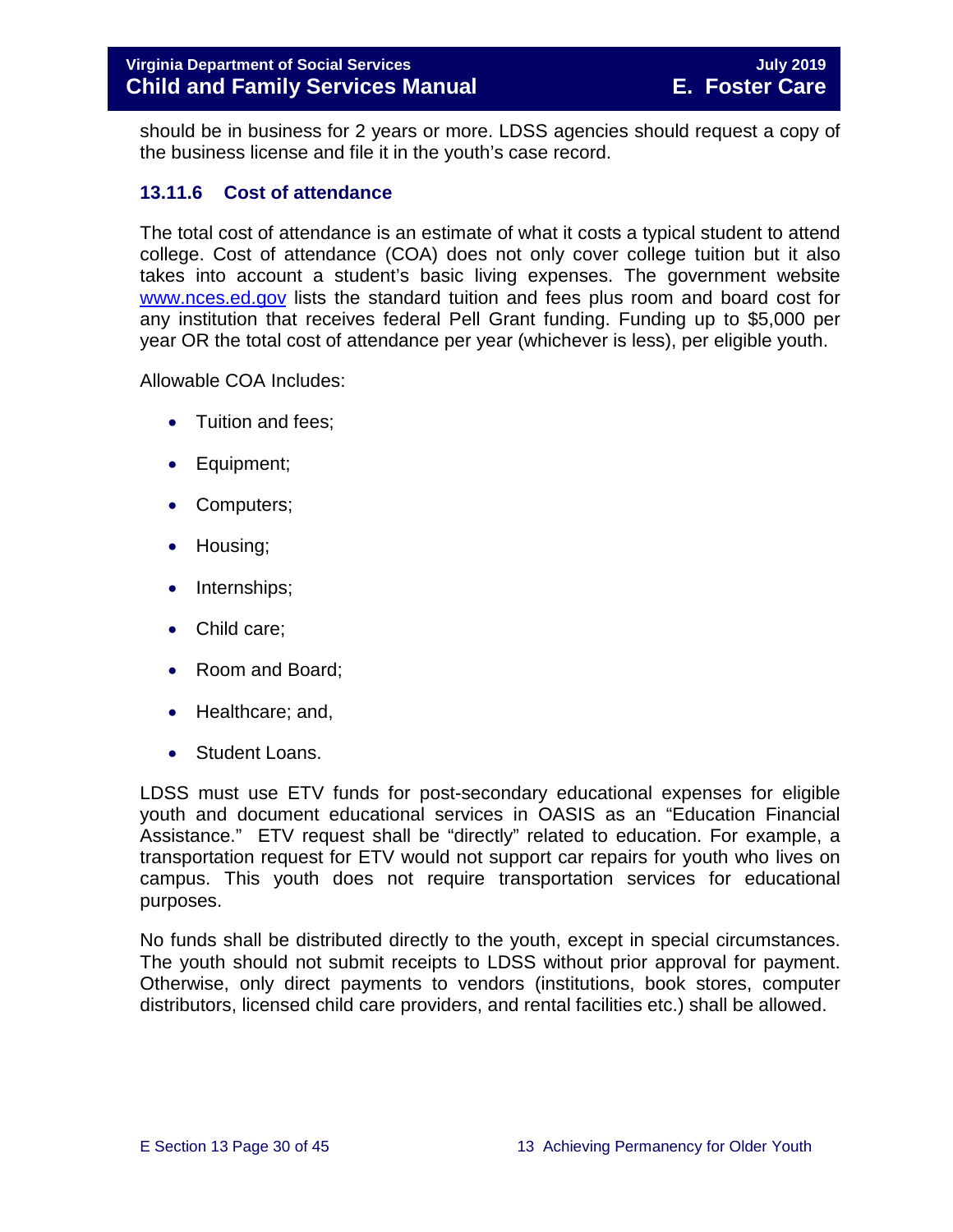#### <span id="page-30-0"></span>**13.11.7 Serving out of state youth**

For a youth in foster care, the local department of social services with placement and care responsibility is responsible for providing a voucher to an eligible youth, even when the youth attends an institution of higher education out of state. In that instance, it is expected that the youth's original state of residence will continue to provide a voucher to the youth for as long as the youth remains eligible for the program. However, former foster care youth who become residents in a different state and who wish to begin attending school there may be eligible to access ETV in the new state. Prior to providing services to a former foster care youth who received services in another state, contact the *VDSS ETV Program Specialist* via email for additional assistance.

# <span id="page-30-1"></span>**13.12Referring and transitioning youth to Adult Services**

Adult Services are provided to impaired adults age 18 or older, and to their families when appropriate. "Impaired" means any person whose physical or mental capacity is diminished to the extent that he needs counseling or supervisory assistance or assistance with activities of daily living such as feeding, bathing, and walking, or instrumental activities of daily living such as shopping and money management [\(Adult](http://www.dss.virginia.gov/files/division/dfs/as/as_intro_page/manuals/as/chapter_1_introduction_2016.pdf)  [Services Chapter 1, Definition Section 1\)](http://www.dss.virginia.gov/files/division/dfs/as/as_intro_page/manuals/as/chapter_1_introduction_2016.pdf). Adult Services are designed to help the adult remain in the least restrictive setting and function as independently as possible. Services may include case management, home-based care, transportation, adult day services, or assessment for the need for long-term care service such as nursing facilities, Medicaid-funded home and community based waivers, or assisted living facilities.

If the service worker believes an older youth in foster care may be eligible and need supportive services into adulthood, the service worker should discuss the youth's situation with an Adult Services worker. While Adult Services workers work only with adults age 18 and over, early discussions and collaboration between the foster care and Adult Services workers are essential for a successful, smooth, and timely transition for the youth. At minimum, these conversations should begin at age 16, when there is first indication that the youth may require long-term services and supports and may not have the resources or adequate assistance from other sources to meet his or her needs. At age 17, the service worker should begin the application process for adult services.

In addition to collaborating with the Adult Services worker, the foster care worker should:

- Explore the extent to which the youth needs assistance with activities of daily living (ADLs) and instrumental activities of daily living (IADLs) or requires support for mental health, intellectual disability, or cognitive issues.
- Assess the older youth's interest in receiving Adult Services.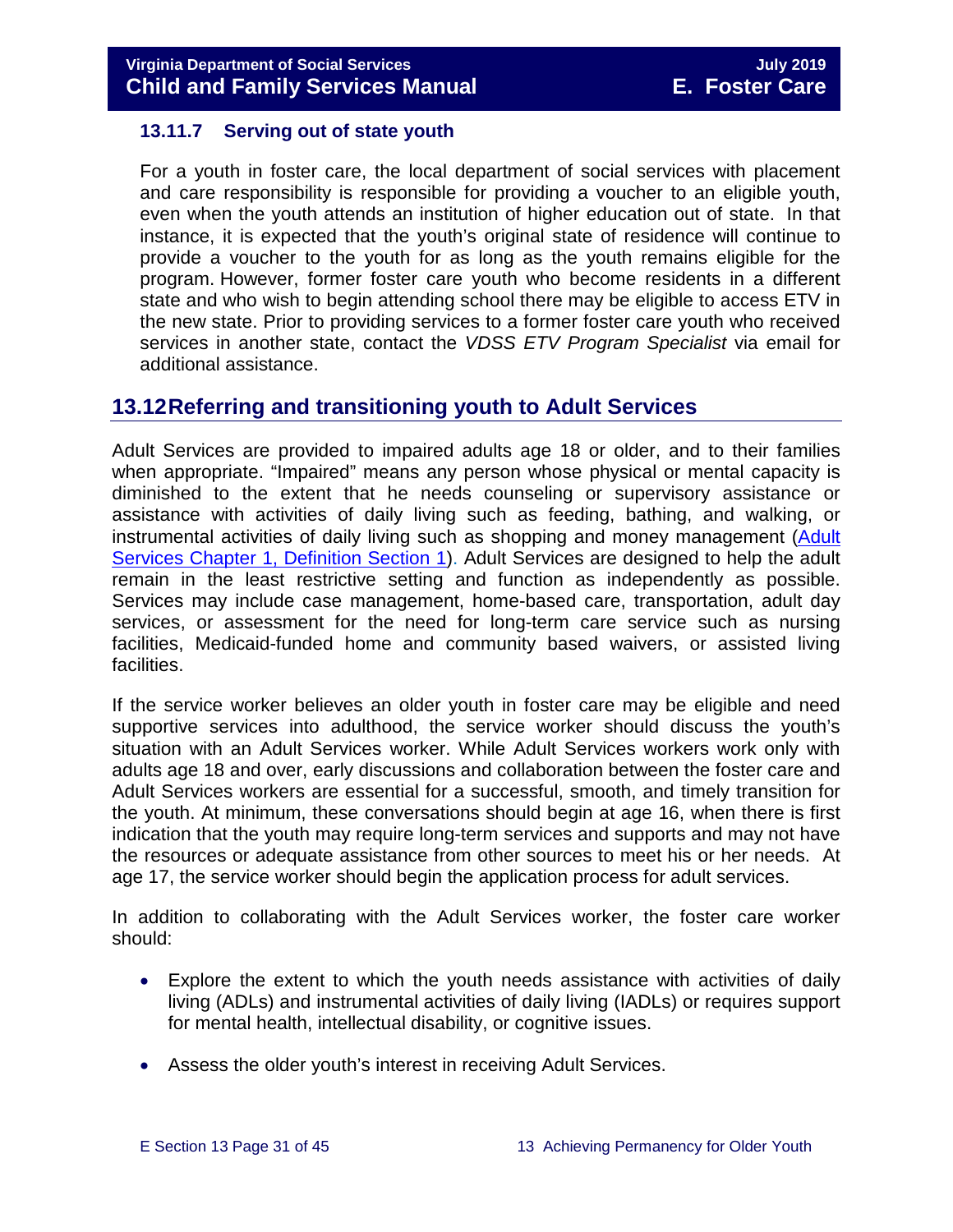- Consult with the youth's family members on their opinions regarding the suitability of these services for the youth.
- Collaborate with the youth's school to ensure that the IEP services are being appropriately accessed and will be available to the youth as long as necessary or to age 23.

For more complete information, see the [DARS Adult Services Manual webpage](https://fusion.dss.virginia.gov/dars/DARS-Home/ADULT-SERVICES/Adult-Services-Manuals) on the DSS internal website. Additional Information may be found under *[Virginia Department](http://spark.dss.virginia.gov/divisions/dfs/fc/files/guidance_procedures_faq/guidance_procedures/tranistion_plan_disabilities.pdf)  of Social Services* Transition for Foster Care [Youth with Disabilities.](http://spark.dss.virginia.gov/divisions/dfs/fc/files/guidance_procedures_faq/guidance_procedures/tranistion_plan_disabilities.pdf)

## <span id="page-31-0"></span>**13.12.1 Assessing for benefits programs and other supports**

The foster care services worker should work with an eligibility worker to evaluate the youth's potential eligibility for Supplemental Security Income (SSI) and/or Social Security Disability Insurance (SSDI), Medicaid, and Auxiliary Grant (if the individual will be residing in an assisted living facility or adult foster care home).

Applying for these benefit programs can take several months, so it is critical to begin the process as early as possible. While the Adult Services worker can provide information on these programs, the foster care services worker or independent living coordinator should begin the application process. Starting early provides sufficient time for determining the youth's eligibility for services and for either smoothly transitioning the youth to Adult Services or finding alternative resources for assisting the youth who is not eligible for these services.

The Social Security Administration (SSA) allows youth with disabilities who are eligible for Supplemental Security Income (SSI) to file an SSI application up to 90 days before federal foster care payments are expected to end. This change in SSA policy helps older youth in foster care who have disabilities to transition to adult life by helping to ensure that they have income and health benefits in place. For additional information about SSI applications for foster care youth with disabilities see [Section DI 25201.011](https://secure.ssa.gov/apps10/poms.nsf/subchapterlist!openview&restricttocategory=04252) in the Social Security Administration's Program Operations Manual System (POMS).

Some youth may not have the capacity to meet their health or safety needs or to manage their financial affairs. The foster care service worker should discuss this need with the Adult Services worker early in the transition planning to explore the options available for the youth. The youth may need a guardian and/or conservator appointed or an alternative option instituted to provide substitute decision making for the youth. (See Adult Services [Guardianship Chapter](https://fusion.dss.virginia.gov/Portals/%5Bdars%5D/Files/Chapter%207-Guardianship.pdf) for additional information).

# <span id="page-31-1"></span>**13.12.2 Adult Foster Care Services**

LDSS often struggle in transitioning youth who have complex service needs, require placements, and will continue to need significant support after they age out of foster care. Placement for a young adult with special needs may be difficult, as most adult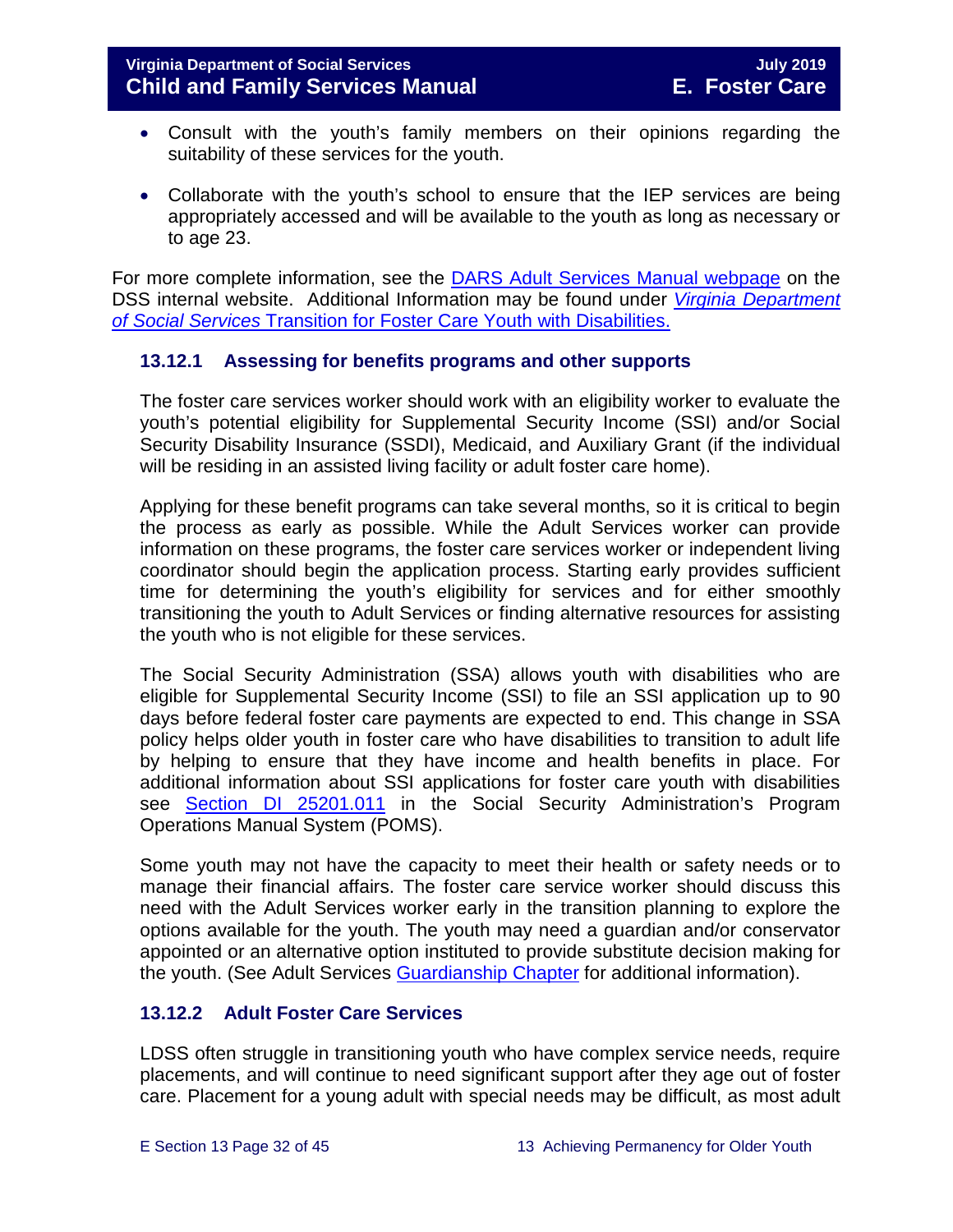long-term care facilities focus on the elderly with significant medical and nursing needs.

An Adult Foster Care (AFC) program may be an appropriate option to meet the needs of these youth in transition. The foster care service worker should discuss with the Adult Services worker whether this program is offered locally. Many LDSS do not offer this program since it is an optional program. Additionally, while some LDSS provide an AFC program, the program may only serve individuals age 60 and older.

If an AFC setting is being explored, the foster care service worker, the eligibility worker, and Adult Services worker should collaborate in developing an appropriate post foster care plan to provide a seamless transition for the older youth from foster care services to an AFC setting. While permanency is the goal for all youth in foster care, early planning needs to occur for these youth, particularly when they do not have permanent families.

A resource parent may be approved as an Adult Foster Care Home or receive dual approval as a resource parent and an Adult Foster Care Home, depending on the needs of the young adult and other children residing in the home. This situation may allow siblings living with a resource parent to remain together if an older sibling with a disability ages out of foster care. Dual approval or conversion to an Adult Foster Care Home may be considered if it is determined to be in the best interest of the young adult, the other children residing in the home, and the resource family.

For more information on AFC, see the [Adult Foster Care Manual](https://fusion.dss.virginia.gov/Portals/%5Bdars%5D/Files/Chapter%204-Long-term%20Care%20Services.pdf#page=13) on the DSS internal website.

# <span id="page-32-0"></span>**13.13 Conducting NYTD outcomes survey with youth at age 17**

[Public Law 106-169](https://www.gpo.gov/fdsys/pkg/PLAW-106publ169/pdf/PLAW-106publ169.pdf) established the *Chafee Program (formerly, CFCIP)*, providing states with flexible funding to carry out programs that assist youth in making the transition from foster care to self-sufficiency. The law also mandated that ACF develop a data collection system to track the independent living services states provide to youth and develop outcome measures that may be used to assess each state's performance in operating their *Chafee Programs.* This data collection system is known as NYTD. The law requires ACF to impose a penalty of between one and five percent of the state's annual allotment on any state that fails to comply with the reporting requirements. Pursuant to the regulation [\(45 CFR 1356.80 through 1356.86\)](http://www.ecfr.gov/cgi-bin/retrieveECFR?gp=1&SID=3d9be8b33d08994a45cff8aaff9f9476&ty=HTML&h=L&mc=true&r=PART&n=pt45.4.1356), states report data to ACF semiannually.

NYTD requires all states to engage in two data collection activities. First, states are to collect information on each youth who receives independent living services paid for or provided by the state agency that administers the *Chafee Program.* Second, states are to collect demographic and outcome information on certain youth in foster care whom the state will follow over time to collect additional outcome information. This information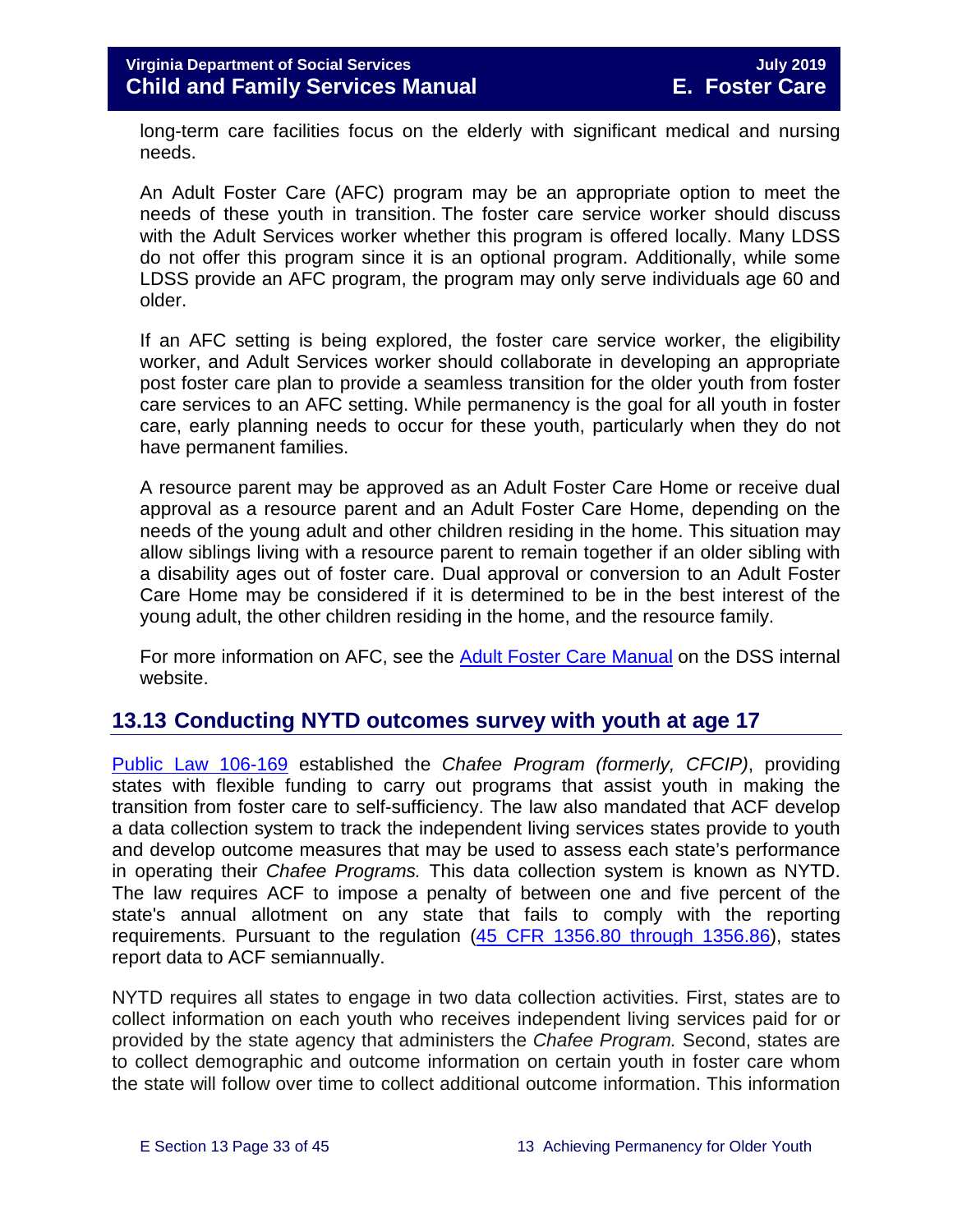allows ACF to track which independent living services states provide and assess the collective outcomes of youth.

The LDSS shall conduct NYTD surveys on specific cohorts of youth in foster care beginning at age 17. A cohort is a group of people who are followed over time. A new cohort of youth begins every three (3) years. The same youth population, survey questions, and longitudinal outcomes data are used nationally.

|          | Baseline:<br>all youth<br>after 17 <sup>th</sup> birthday<br>(Survey is due within 45<br>days after attaining 17<br>years of age) | Follow-up:<br>Same youth<br>On or around the 19th<br>birthday | Follow-up:<br>Same youth<br>On or around the 21 <sup>st</sup><br>birthday |
|----------|-----------------------------------------------------------------------------------------------------------------------------------|---------------------------------------------------------------|---------------------------------------------------------------------------|
| Cohort 1 | <b>FFY 2011</b>                                                                                                                   | <b>FFY 2013</b>                                               | <b>FFY 2015</b>                                                           |
| Cohort 2 | <b>FFY 2014</b>                                                                                                                   | <b>FFY 2016</b>                                               | <b>FFY 2018</b>                                                           |
| Cohort 3 | <b>FFY 2017</b>                                                                                                                   | <b>FFY 2019</b>                                               | FFY 2021                                                                  |
| Cohort 4 | <b>FFY 2020</b>                                                                                                                   | <b>FFY 2022</b>                                               | <b>FFY 2024</b>                                                           |

The federal fiscal year (FFY) is October 1 through September 30.

For baseline data, LDSS shall conduct the outcomes survey on all youth in foster care during the 45 days after their  $17<sup>th</sup>$  birthday in specified years. Thus, youth in foster care who turn 17 years old are surveyed in FFY 2011 for cohort 1, in FFY 2014 for cohort 2, in FFY 2017 for cohort 3, *and in FFY 2020 for cohort 4.*

The youth who participated and are a part of the baseline survey will be identified by VDSS and confirmed by the ACF. Once confirmed, this information will be communicated to the LDSS *Chafee Program* and NYTD contacts to ensure that the youth are served in a timely manner. The LDSS shall survey the same youth around their 19th birthday in the applicable reporting period as identified by VDSS (in FFY 2013 for cohort 1; in FFY 2016 for cohort 2; in FFY 2019 for cohort 3*;and in FFY 2022 for cohort 4*) and when they turn age 21 (in FFY 2015 for cohort 1; in FFY 2018 for cohort 2; in FFY 2021 for cohort 3; *and in FFY 2024 for cohort 4*). The youth shall be surveyed regardless of whether they continue receiving independent living services or age out of foster care. In the month (usually September) prior to the beginning of a survey year, VDSS will communicate with each LDSS *Chafee Program* and/or NYTD contact providing a list of youth who need to be surveyed and what survey (i.e. baseline, followup at 19, or follow-up at 21) to administer, the time frame for administration of the survey, as well as other pertinent information.

The six outcome areas include: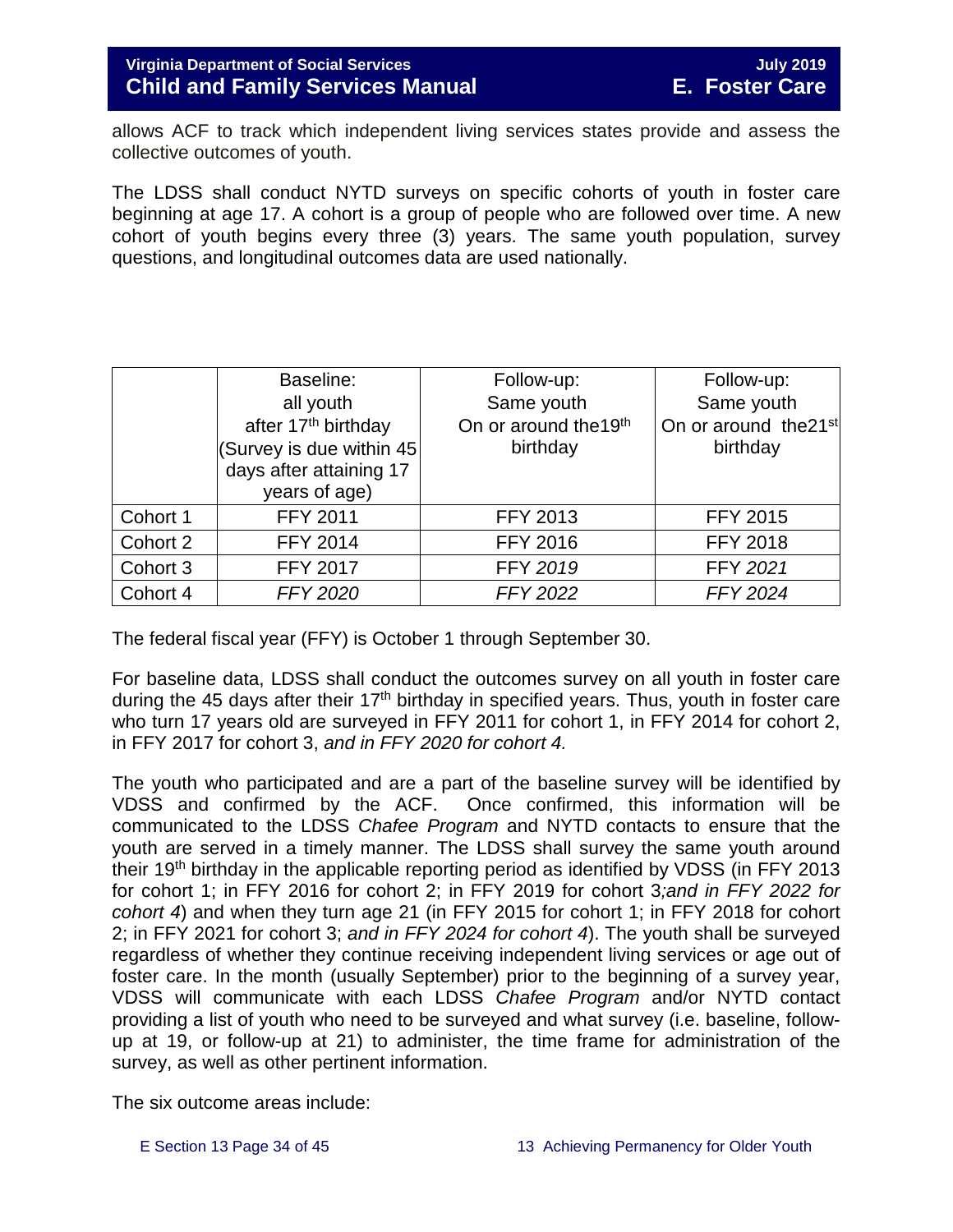- Youth financial self-sufficiency;
- Youth education (academic or vocational) attainment;
- Youth positive connection with adults;
- Experience with homelessness among youth;
- High risk behavior among youth; and,
- Youth access to health insurance.

See the [NYTD Outcomes Chart](https://fusion.dss.virginia.gov/dfs/DFS-Home/Foster-Care/Services-for-Older-Youth#NYTD) that delineates for each outcome, the federal measures, definitions, and legal citations for tracking progress on the cohorts of youth who are aging out and have aged out of foster care.

## <span id="page-34-0"></span>**13.13.1 Engaging youth to participate in the NYTD Outcomes Survey**

LDSS should inform and discuss with youth, before they turn age 17, about:

- The purpose of the survey;
- The importance of their participation in the survey as a means to improve the foster care system to better address and meet the needs of youth to be successful in life;
- Who will contact the youth to complete the survey;
- How the survey will be administered;
- When the survey will be administered; and,
- The importance of keeping the agency informed of their current address and contact information for several people who will always know how to contact them after they leave foster care.

Strategies may include:

- *["Engaging Youth in NYTD"](https://library.childwelfare.gov/cwig/ws/library/docs/capacity/Blob/107700.pdf?r=1&rpp=25&upp=0&w=NATIVE%28%27SIMPLE_SRCH+ph+is+%27%27nytd%27%27%27%29&m=1&order=native%28%27year%2FDescend%27%29) through the Capacity Building Center for States provides strategies for involving youth in meaningful ways to enhance the collection and use of data, including several examples from various states on how they engage youth in NYTD.*
- ["Practical Strategies for Planning and Conducting the National Youth in](http://www.pacwrc.pitt.edu/Curriculum/202%20National%20Youth%20in%20Transition%20Database/Trnr%20Rsrcs/TR02_PrctclStrtgsFrTrckngAndLctngYth.pdf)  [Transition Database \(NYTD\) Youth](http://www.pacwrc.pitt.edu/Curriculum/202%20National%20Youth%20in%20Transition%20Database/Trnr%20Rsrcs/TR02_PrctclStrtgsFrTrckngAndLctngYth.pdf) Outcome Survey" provides practical strategies for gathering and maintaining contact information, contacting and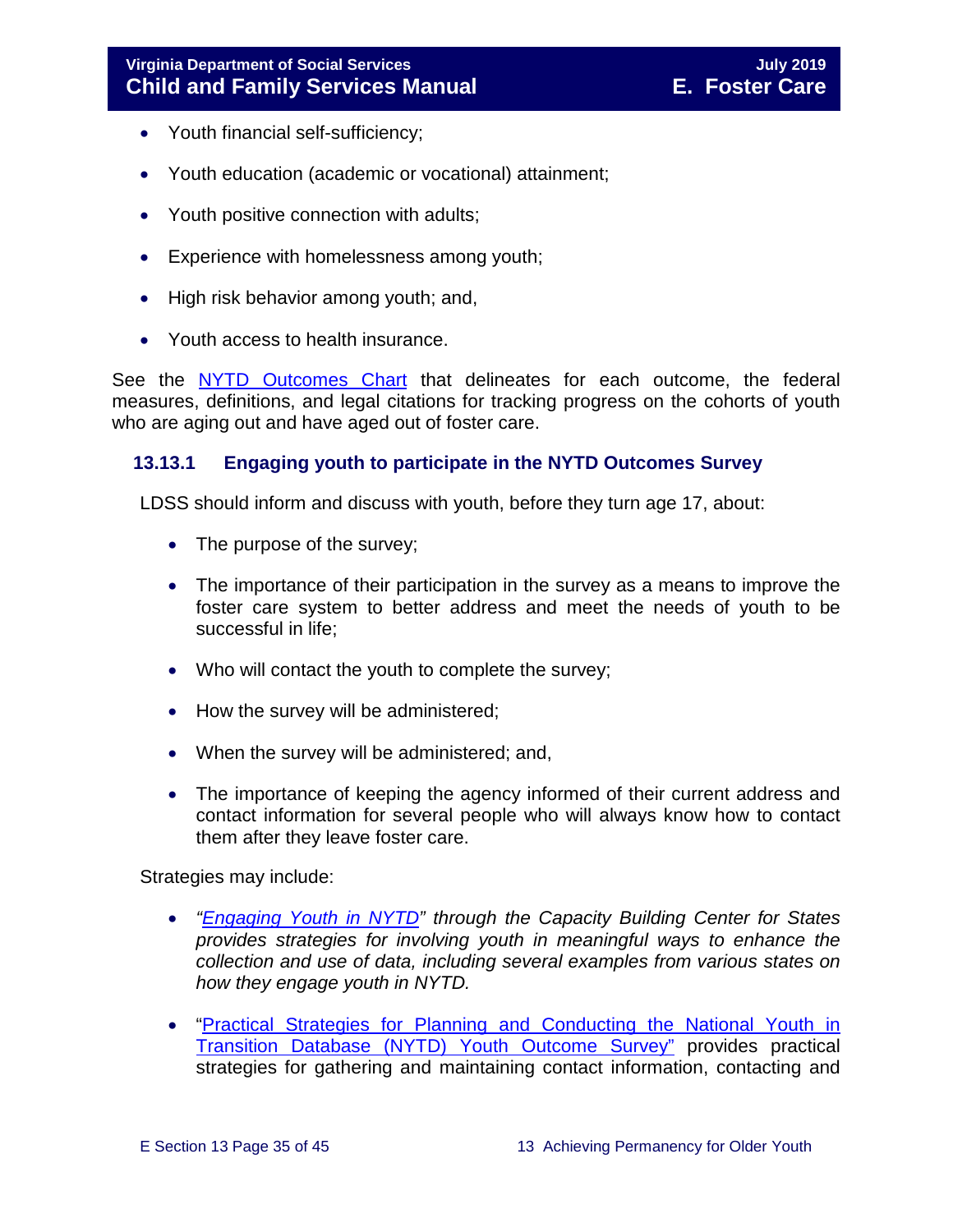engaging youth before after they leave foster care and additional resources for locating youth.

#### <span id="page-35-0"></span>**13.13.2 Administering the baseline NYTD Outcomes Survey**

The baseline NYTD Outcomes Survey shall be administered within 45 days following the youth's  $17<sup>th</sup>$  birthday. The survey shall not be administered prior to the youth's 17<sup>th</sup> birthday.

To administer the baseline survey, the LDSS shall:

- Review *SafeMeasures* monthly the list of youth that need to be surveyed.
- Contact each youth:

oExplain the purpose, importance, and process of the survey.

oAnswer any questions or concerns the youth may have.

o Determine an appropriate time and location to meet the youth to:

- Obtain his or her assent to participate in the survey. The informed assent is part of the survey document for the baseline population.
- **Administer the survey.**
- Provide the youth with the paper forms to fill out the survey (see Survey [Form\)](https://fusion.dss.virginia.gov/dfs/DFS-Home/Foster-Care/Services-for-Older-Youth#NYTD). The youth shall fill out the survey form. If the youth is physically unable to complete the form, but can provide answers to the survey, the service worker may assist the youth by completing the forms. The service worker shall not consult any source other than the youth when administering the survey.
- Enter the data from the paper survey into the NYTD Baseline Survey screen in the OASIS when documenting the monthly visit. The survey data shall be entered exactly as the youth responded to the survey. The service worker or data entry staff shall not "correct" or change the survey responses – even if he or she has knowledge about the youth's benefits, financial circumstances, or health insurance.

#### <span id="page-35-1"></span>**13.13.3 Technical assistance**

• Frequently Asked Questions (FAQs) – Children's Bureau in the Administration for Children and Families of the U.S. Department of Health and Human Services.

## o[NYTD FAQs](https://www.childwelfare.gov/cb/research-data-technology/reporting-systems/nytd/faq/)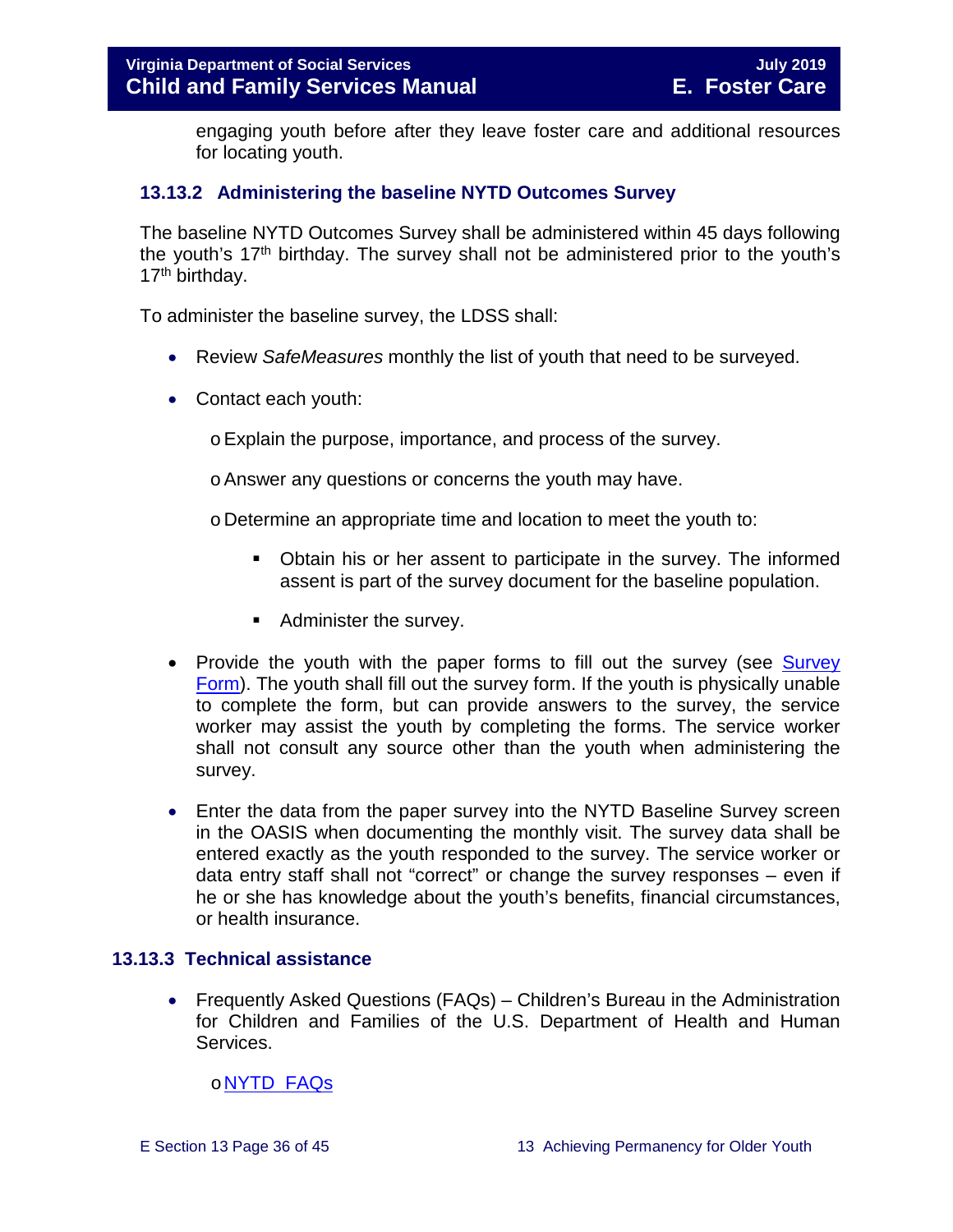- Surveying youth with special needs and limited English proficiency:
	- o "NYTD Technical Assistance Brief #3: Surveying Youth with Special<br>Needs or Limited English Proficiency." June 2010. Discusses [Needs or Limited English Proficiency.](http://www.acf.hhs.gov/programs/cb/resource/nytd-data-brief-3)" accommodations that enable these youth to fully participate in the survey.

# <span id="page-36-0"></span>**13.14 90-day Transition Plan prior to youth turning age 18**

The service worker, youth, and youth's team shall create a Transition Plan during the 90 day period immediately prior to the youth choosing to leave foster care or to terminate independent living services any time before his or her  $21^{st}$  birthday [\(§ 63.2-905.1\).](http://law.lis.virginia.gov/vacode/title63.2/chapter9/section63.2-905.1/)

For **all** youth approaching age 18, a Family Partnership Meeting (FPM) *or Child and Family Team Meeting (CFTM)* should be held to facilitate the development of a 90-day Transition Plan whether there is reason to believe the youth will exit care at 18 or not. The transition planning process should include discussion about the benefits to the youth of continuing to receive services beyond age 18. Information about the Fostering Futures program and the opportunity for the youth to participate upon turning 18 or at any point prior to turning 21 should be provided to the youth in writing.

The Transition Plan shall be directed by the youth, and shall be as detailed as the youth chooses. This plan shall document the specific goals and needs for the youth to successfully transition from foster care services to independence. The planning process should engage the youth's family and the youth's team. See [Section 13.7](#page-16-0) on service planning for older youth.

The service worker and the youth's team shall help the youth understand the importance of including specific areas in the 90-day Transition Plan. These areas include, but not limited to:

- Transition activities identified in [Section 13.10.](#page-24-0)
- Housing.
- Options for health insurance.
	- o Former foster care youth under age 26 years may be eligible to receive Medicaid if they were under the care and responsibility of any state's foster care agency and receiving Medicaid until discharged from foster care upon turning 18 years or older, meet all Medicaid requirements, and are not eligible for Medicaid in another mandatory Medicaid covered group (see [Section 12.11.6.1.1\)](https://fusion.dss.virginia.gov/Portals/%5bdfs%5d/Files/DFS%20Manuals/Foster%20Care%20Manuals/Foster%20Care%20Manual%2007-2019/section_12_identifying_services_to_be_provided.pdf#page=27). Virginia Code [\(§ 63.2-905.4\)](https://law.lis.virginia.gov/vacode/title63.2/chapter9/section63.2-905.4/) requires LDSS to ensure that any youth in foster care on his  $18<sup>th</sup>$  birthday is enrolled in Medicaid, unless he objects or is otherwise ineligible.
	- o Youth under age 19 who are not eligible for Medicaid may be eligible for the Family Access to Medical Insurance Security (FAMIS) program and receive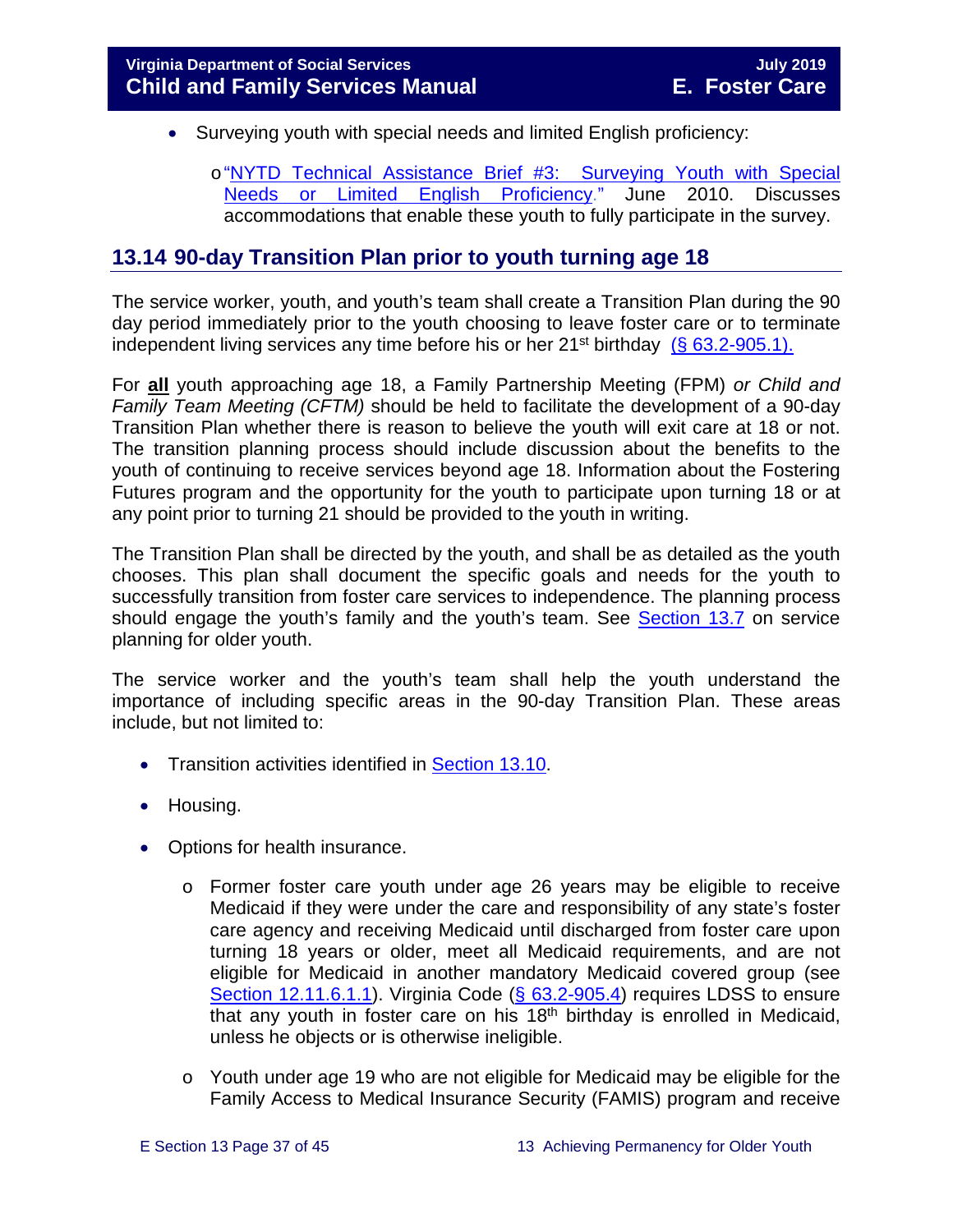health insurance until their 19<sup>th</sup> birthday. The youth must not have other health insurance, and must not have not had health insurance in the past 4 months (some exceptions apply.) There are no enrollment fees or monthly premiums. For some services, there may be a small co-payment. Covered services include: doctor visits, well-baby checkups, hospital visits, vaccinations, prescription medicine, tests, x-rays, dental care, emergency care, vision care, and mental health care.

- o Designating someone to make health care treatment decisions on the youth's behalf, if the youth becomes unable to participate in the decisions and does not have or want a relative who would otherwise be authorized by State law to make these decisions. The youth, after reaching age 18, may designate a health care power of attorney by completing the form, entitled [Virginia Advance Medical Directive,](http://www.vdh.virginia.gov/OLC/documents/2008/pdfs/2005%20advanced%20directive%20form.pdf) on the Virginia Department of Health (VDH) website, which complies with Virginia law [\(Patient Protection and](http://www.gpo.gov/fdsys/pkg/PLAW-111publ148/pdf/PLAW-111publ148.pdf)  [Affordable Care Act P.L. 111-148;](http://www.gpo.gov/fdsys/pkg/PLAW-111publ148/pdf/PLAW-111publ148.pdf) § [54.1-2995\).](http://law.lis.virginia.gov/vacode/54.1-2995/) The LDSS should encourage and assist the youth in seeking guidance from an attorney to address any questions. The youth should provide a copy of this document to his or her physician, close relatives, and/or friends.
- Educational and/or vocational training opportunities
- Local opportunities for mentors.
- Workforce supports and employment services (Social Security Act, Title IV, § 475 [\(5\) \(H\) \[42 USC 675\]\)](http://www.ssa.gov/OP_Home/ssact/title04/0475.htm).

For youth in care at least six months, prior to the youth's leaving care, the LDSS shall also provide the youth with an official or certified copy of the youth's (1) birth certificate; (2) social security card; (3) health insurance information; (4) medical records; (5) driver's license or state-issued identification card; and (6) proof of having been in foster care. Provision of these documents should be documented in OASIS on the IL Checklist.

The 90-day transition planning process should be documented by creating a Transition Plan (see [Section 13.7.3\)](#page-19-1) and the FPM *or CFTM* with the purpose of preventing placement disruption should be entered in OASIS.

# <span id="page-37-0"></span>*13.15 Youth Exit Survey Initiative*

*In 2017, the Virginia General Assembly directed the Virginia Department of Social Services (VDSS), in collaboration with the Virginia Commission on Youth, to develop and administer a survey to gather feedback from youth exiting Virginia's foster care system. The purpose of the Youth Exit Survey is to collect information about the relationships, resources, activities, and overall experiences of youth who have been in foster care.*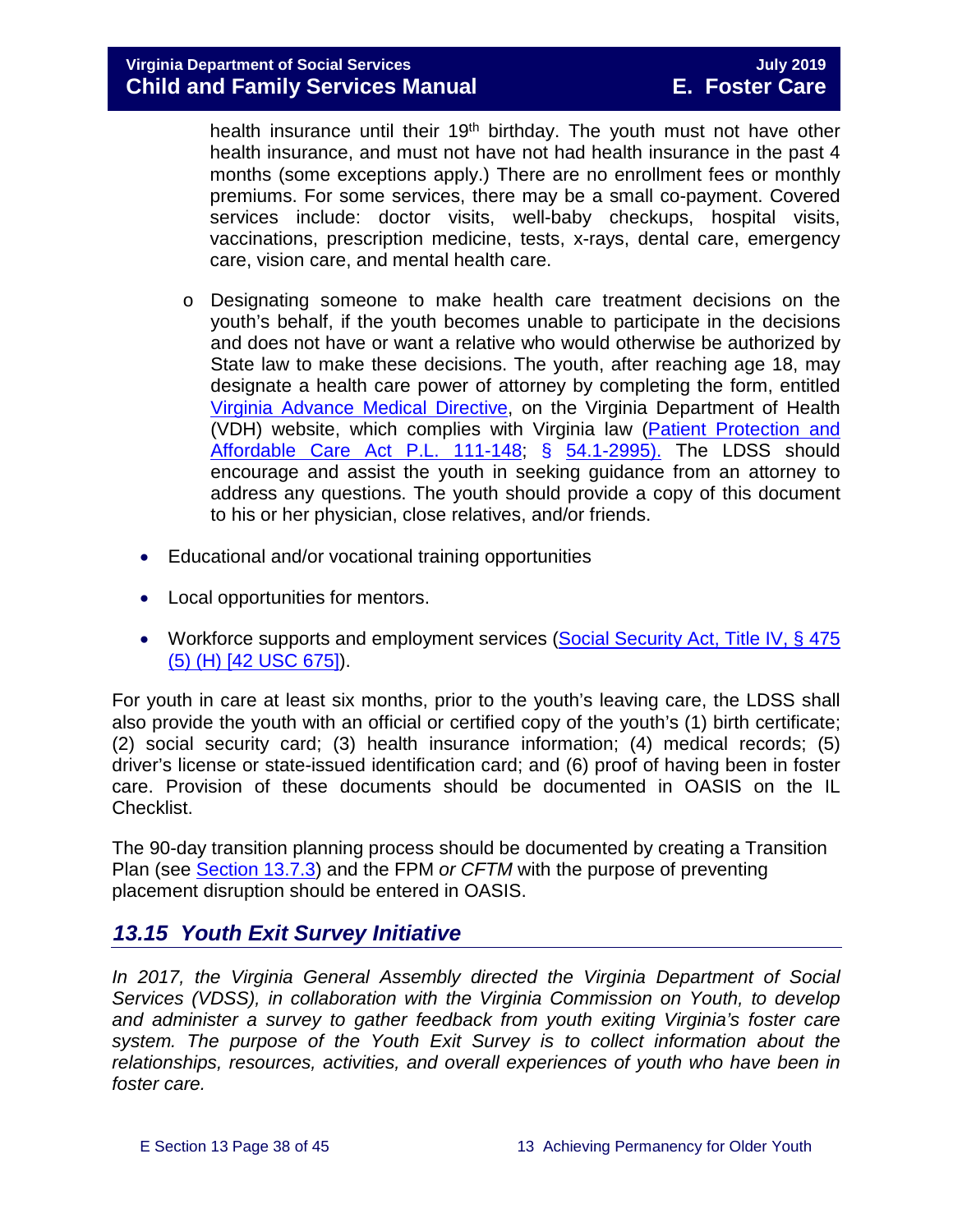#### <span id="page-38-0"></span>*13.15.1 LDSS notifications and administration protocols*

*Youth may take the Youth Exit Survey on or after their 18th birthday. Eligible youth are grouped according to LDSS agency and birth month. VDSS will provide survey instructions and materials for youth cohorts in regular intervals.* 

*Approximately 60 days before the first day of the month of each youth cohort's 18th birthday, VDSS will provide eligibility lists for each agency to identify youth who will be eligible to take the survey. VDSS will also provide general information flyers and instructional documents.*

*Approximately 15 days before the first day of the month of each youth cohort's 18th birthday, VDSS will send a reminder email containing instructions for the upcoming cohort and personalized reminder flyers for each eligible youth*.

#### <span id="page-38-1"></span>*13.15.2 Informing youth about the survey and distributing survey materials*

*The LDSS shall discuss the Youth Exit Survey with each identified youth and distribute a general information flyer prior to the youth's 18th birthday. The LDSS shall distribute a personalized reminder flyer to each eligible youth no later than 30 days after the youth's 18th birthday.* 

*The Youth Exit Survey is available in electronic (online) and paper format. The LDSS shall provide paper survey materials to eligible youth upon request.*

#### <span id="page-38-2"></span>*13.15.3 Engaging youth to participate in the Youth Survey Initiative*

*LDSS shall discuss with eligible youth, before they turn 18, the following items:*

- *The purpose of the survey;*
- *The importance of their participation in the survey as a means to share their experiences and improve the foster care system; and*
- *Directions for how to access the survey after they turn 18.*

*LDSS shall provide to eligible youth the following items:*

- *A general information flyer (prior to the youth's 18th birthday);*
- *A personalized survey reminder (no later than 30 days after the youth turns 18); and*
- *Paper survey materials (if requested).*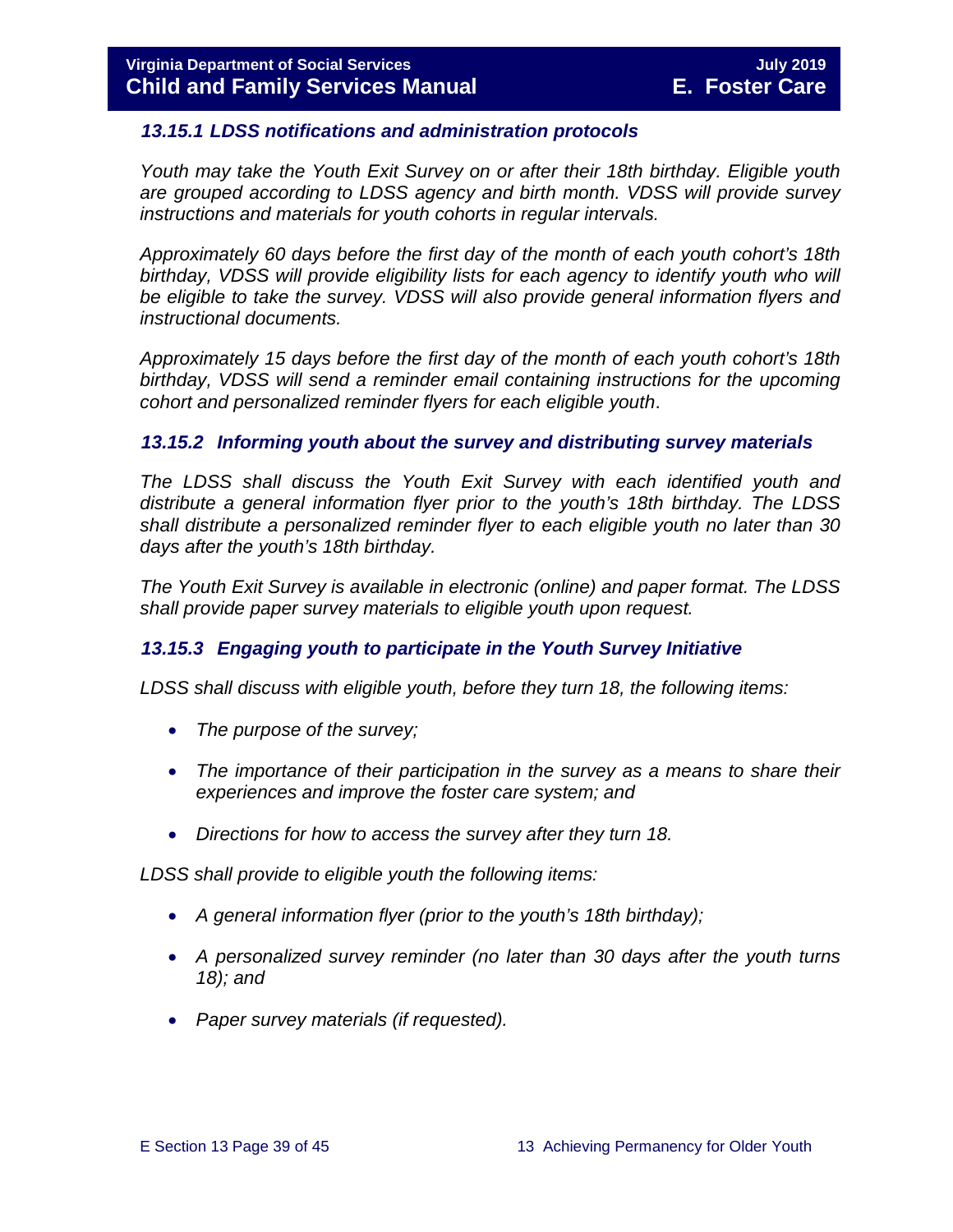# <span id="page-39-0"></span>**13.16 OASIS documentation for independent living services**

Independent living service(s) that are offered or provided to any youth shall be documented in OASIS on the "IL" services screen consistent with guidance requirements (as soon as possible but no later than **30 days** after each activity or event). This information is part of the data submitted to the NYTD twice a year. Both services participated in and declined shall be entered on the correct screen. Services a youth needs, but there is no funding for, shall also be entered on the screen. The independent living services that should be documented are listed below:

- Independent living needs assessment;
- Academic support;
- Post-secondary educational support;
- Career preparation;
- Employment programs or vocational training;
- Budget and financial management;
- Housing education and home management training;
- Health education and risk prevention;
- Family support and healthy marriage education;
- Mentoring;
- Independent living arrangement;
- Room and board financial assistance;
- Education financial assistance; and,
- Other financial assistance.

The service worker is responsible for updating IL services screens including the start date and end date of the service offered. If a service is declined, the start date and end date may be the same date. In the comments section, the service worker should define the type of service provided, consistent with definitions in guidance and OASIS, and whether or not the service met the youth's needs.

As part of the data submitted twice a year to NYTD, the service worker shall review and update the IL screens. These updates should be done consistent with guidance requirements for documentation. These screens should be reviewed at a minimum,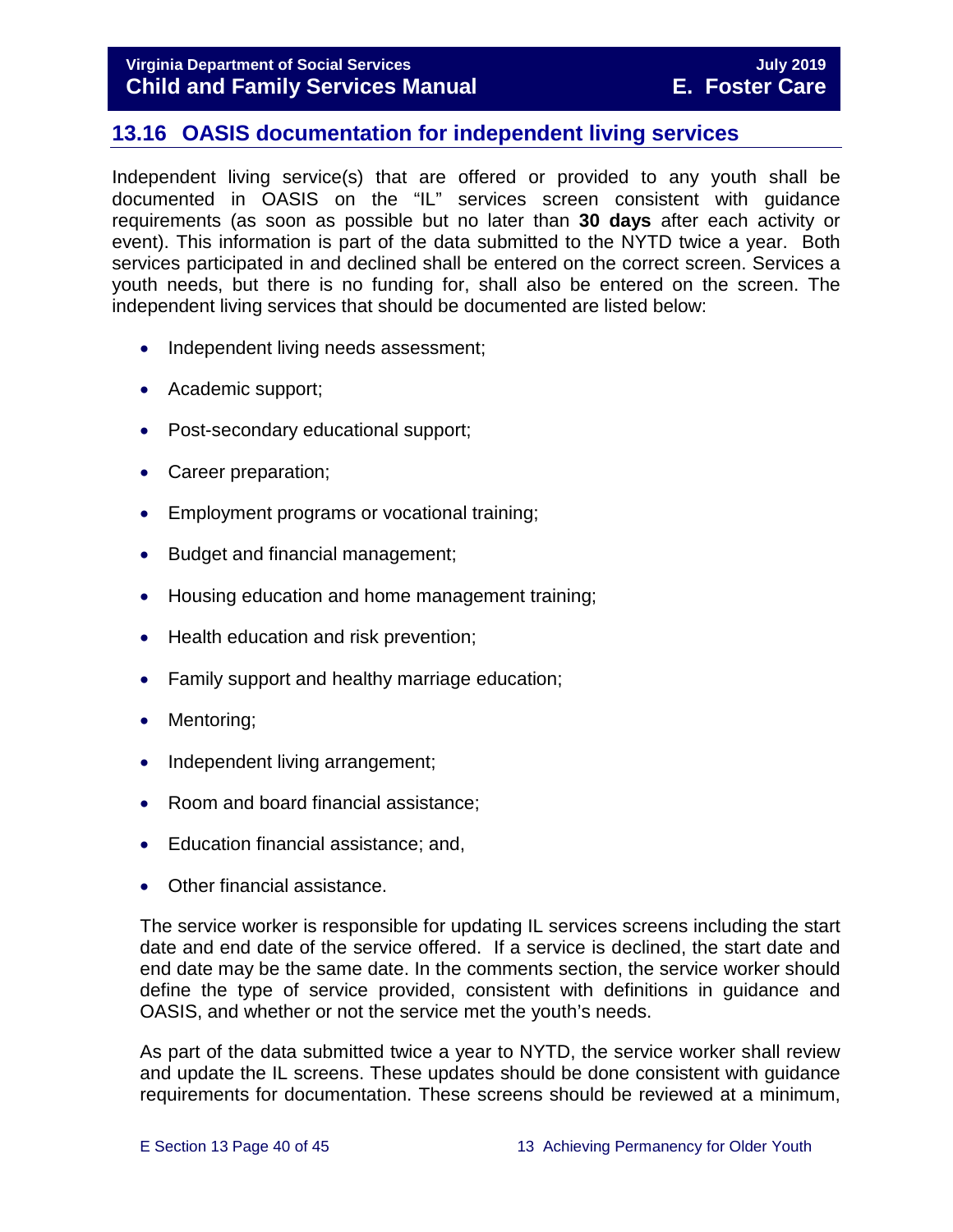every other month, so that data submitted to the federal government will be both accurate and timely.

- Education Screen. If a youth received special education services this shall be identified on the OASIS screen. Special education as defined by NYTD means specifically designed instruction, at no cost to parents, to meet the unique needs of a child with a disability. The service worker should select the box that states special education at the bottom of the education screen.
- Adjudicated Delinquents. If a youth has ever been adjudicated delinquent, this status shall be documented in the IL screen of OASIS. The federal NYTD definition of an adjudicated delinquent is one where a state or Federal court of competent jurisdiction has adjudicated the youth as a delinquent.
- Post independent living. If the youth's case is closed in OASIS and the youth receives as least one independent living service after the case is closed, the type of service provided shall be documented in OASIS.

# <span id="page-40-0"></span>**13.17 Program monitoring and case reviews**

Independent living (including ETV) services that are paid for and/or provided by the LDSS are subject to monitoring and evaluation via submission of *quarterly* reports, OASIS data, LASER reports, and case reviews. VDSS will conduct quality assurance onsite visits and request additional information as necessary for program monitoring. VDSS staff may conduct case reviews of youth receiving independent living services. These reviews may be done by comparing data in OASIS and NYTD screens with documentation in the paper case record for the youth. These activities are consistent with VDSS' role of ensuring the proper administration of all foster care activities and services, including any action taken or not taken.

OASIS is the approved child welfare system for Virginia and all required documentation shall be input into this system. However, there are components of the case record that are required consistent with guidance in **Section 4.4.** The service worker should review this section to determine that hard copies of required items are in the youth's case file. In addition to those items required in  $Section 4.4$ , the service worker shall be responsible for providing for the record of the youth receiving independent living services the following:

- A copy of any documentation from a state or federal court of competent jurisdiction that the youth was adjudicated delinquent. Note: for NYTD purposes, the youth is considered an adjudicated delinquent no matter when the youth was adjudicated in his lifetime;
- Copy of IEP (if any);
- Copy of *life skills* assessment;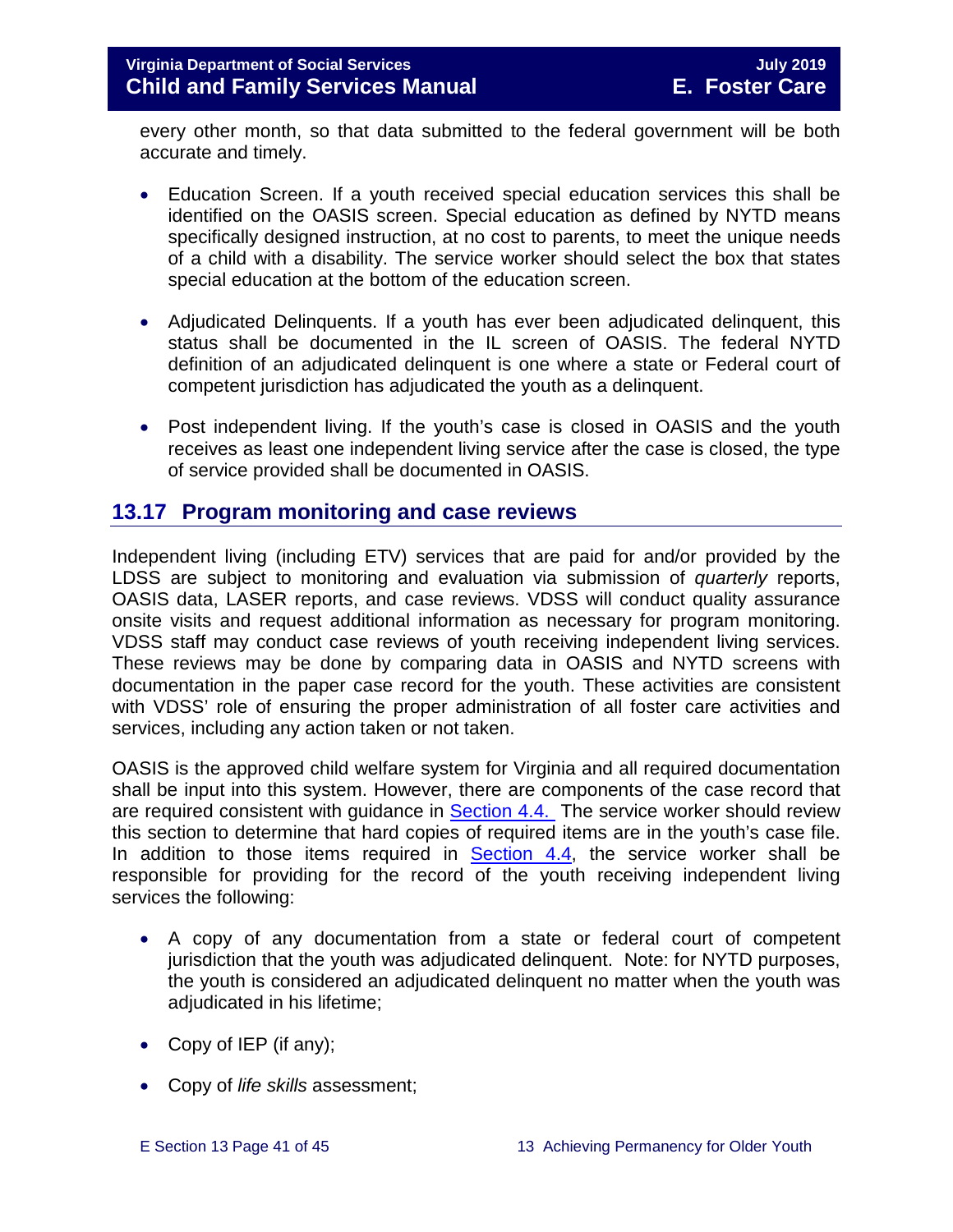- Copy of written Transition Plan(s);
- Copy of approved student ETV Application(s) and supporting documentation;
- Documentation that verifies the youth received any or all of the independent living services that were paid for and/or provided by the LDSS on behalf of the youth;
- Documentation to define who, how, and when the youth was invited to participate in the NYTD survey (if part of the NYTD baseline population); and,
- <span id="page-41-0"></span>• Copies of completed NYTD surveys (i.e. baseline and follow-up), if applicable.

# **13.18 Resources to help serve older youth**

## <span id="page-41-1"></span>**13.18.1 Engaging youth**

- **[Child Welfare Information Gateway](https://www.childwelfare.gov/)** –Promotes the safety, permanency, and well-being of children, youth, and families by connecting child welfare, adoption, and related professionals as well as the public to information, resources, and tools covering topics on child welfare, child abuse and neglect, out-of-home care, adoption, and more. The section on [youth](https://www.childwelfare.gov/topics/systemwide/youth/) provides guidelines, protocols, and resources for service providers and other stakeholders to build partnerships with families and youth to achieve permanency and promote positive outcomes for youth.
	- o [Positive youth development](https://www.childwelfare.gov/topics/systemwide/youth/development/)
	- o [Engaging and involving youth](https://www.childwelfare.gov/topics/systemwide/youth/engagingyouth/)

#### <span id="page-41-2"></span>**13.18.2 Resources for youth**

#### • **Foster Care Alumni of America**

The mission of [Foster Care Alumni of America](http://www.fostercarealumni.org/) (FCAA) is to connect the alumni community of youth who were in foster care and to transform policy and practice, ensuring opportunity for people in and from foster care.

The vision of *[Virginia's](http://www.fostercarealumni.org/virginia-chapter/) Chapter of FCAA* is to be the leader in Virginia in connecting the alumni community so that youth can be heard. We envision alumni and allies working together to help truly transform Virginia's Child Welfare System to ensure a high quality of life for those in and from foster care.

## • **FosterClub**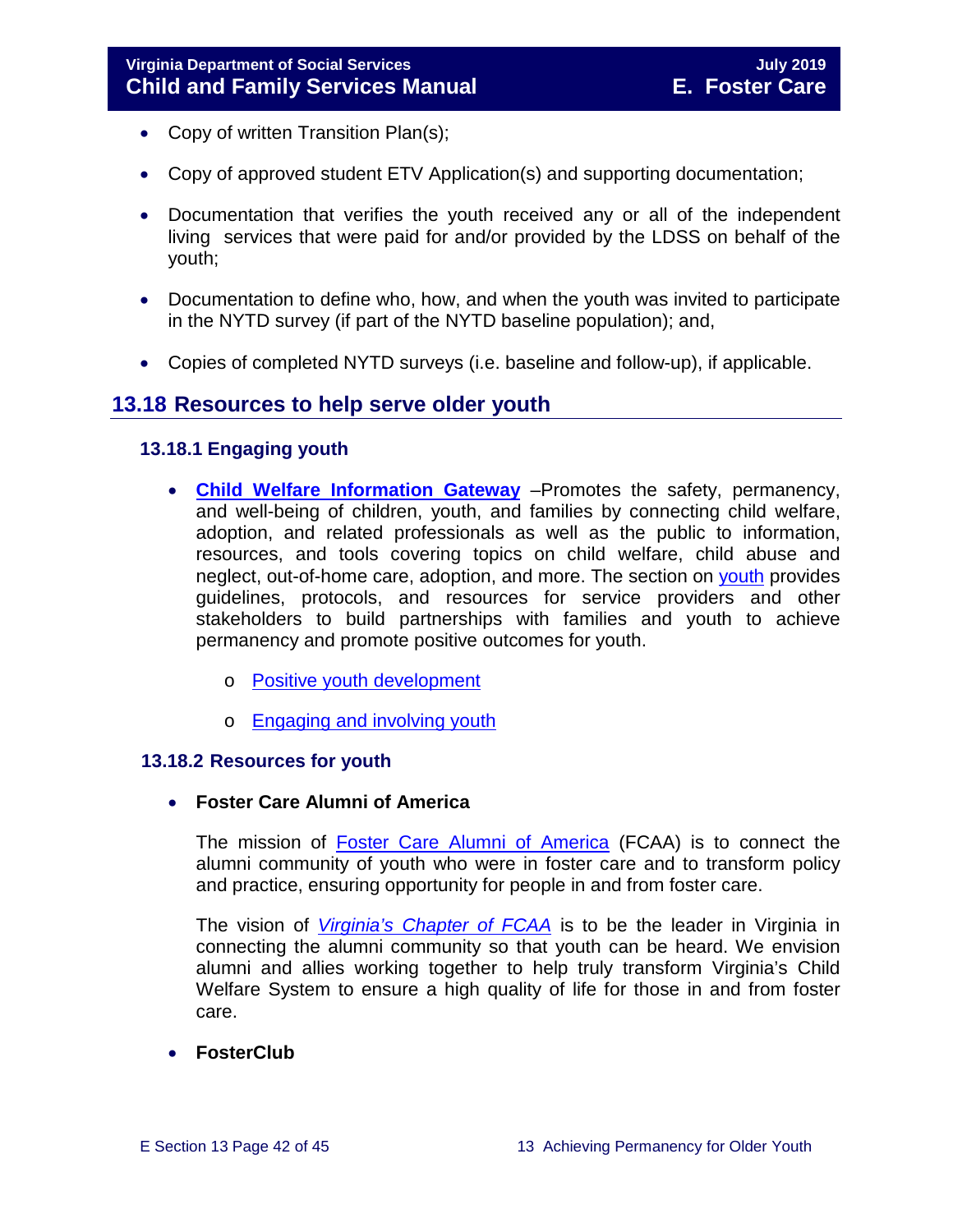The FosterClub is a national network for young people in foster care. The [website](http://www.fosterclub.com/) serves as a primary communication tool for young people to connect in a safe, monitored environment. It also provides information related to foster care, including books, posters, and forms specifically designed for youth transitioning out of care. Publications are developed specifically for kids in care and are written in collaboration with foster youth. The FosterClub also is involved in teen conferences and workshops.

## <span id="page-42-0"></span>**13.18.3 Education and training resources for youth**

## • **ETV Program**

The ETV Program (See [Section](#page-25-0) *13.11* for additional information) assists *eligible* youth (*as defined in [13.11.2\)](#page-26-1)* with post-secondary education and training expenses. It is designed to help youth aging out of foster care with the education, training, and services needed for employment and selfsufficiency. Funding for the program is supplied in the form of vouchers. These can be applied toward, but not limited to, colleges, universities, community colleges, and *other vocational* training institutions. Youth are encouraged to visit the [Free Application for Federal Student Aid \(FAFSA\)](http://www.fafsa.ed.gov/) website and utilize the FAFSA Tips for completing the application.

# • **Virginia Community College System (VCCS)**

## o**Great Expectations Program**

The VCCS Great Expectations *Program* provides transitional support to *youth* in foster care to help them complete high school and gain access to a community college education. The goal is to provide education and employment opportunities to improve the likelihood of life success for foster youth.

[Great Expectation programs](http://greatexpectations.vccs.edu/) are offered in several community colleges across the state. Coaches and mentors can provide assistance, offer encouragement, and help youth reach their goals.

## o**Tuition Grant Program**

The [Tuition Grant Program](http://cdn.vccs.edu/wp-content/uploads/2013/07/vatutiongrantflyer.pdf) provides tuition and fees at any Virginia Community College for youth who graduated from high school or completed their GED and who:

- Were in foster care when *they received their diploma or equivalency certificate;*
- *Were* in the custody of LDSS *when they turned 18 and subsequently received their diploma or equivalency certificate*; or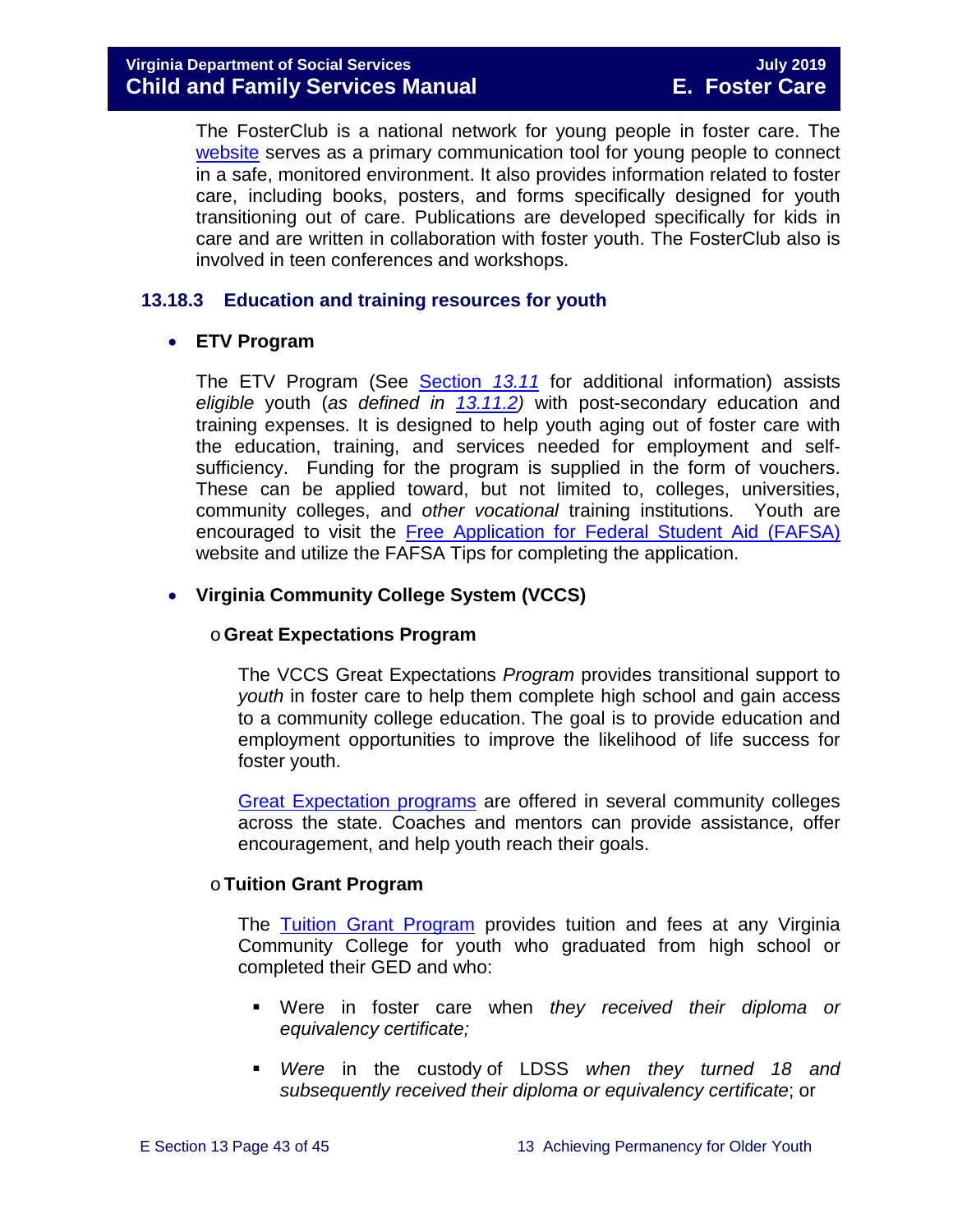*Were* considered a special needs adoption *at the time they received their diploma or equivalency certificate*.

Assistance is based on financial need. *The Tuition Grant may be offered at 4 year institutions of higher education, depending on the institution's preferences.*

#### • **Other Funding and Scholarship Opportunities**

*The Great Expectation programs offer additional resources to funding and scholarship opportunities on the specific community college's Great Expectation websites. Locate a Great Expectation program [here.](http://greatexpectations.vccs.edu/find-a-college/)*

#### • **Vocational Rehabilitation (VR) Transition Services with Virginia Department of Aging and Rehabilitative Services**

The Department of Aging and Rehabilitative Services (DARS) provides services to help Virginians with significant disabilities, including youth in transition, become more independent and self-sufficient. Transition Services help youth with disabilities develop skills and formulate plans to move from high school to an adult life that includes opportunities for employment, higher education, independent living, and community involvement.

Referrals of students for DARS services often come from school personnel to the VR Counselor assigned to their school district. Referrals should be made three years prior to the youth leaving school and written into the student's IEP.

- o [DARS Transition Services Guide](https://www.vadars.org/downloads/publications/TransitionServicesGuide.pdf)
- o [DARS office locations](http://www.vadrs.org/office.html)

#### • **Foster Care to Success Program (FC2S)**

FC2S is the largest national nonprofit organization dedicated entirely to helping former foster youth obtain the academic and technical skills and competencies needed to thrive in today's economy. To that end, FC2S provides [scholarship and grant money](http://www.fc2success.org/) to former foster students in colleges and specialized training programs across the country. Every FC2S student receives care packages and coaching and is eligible to participate in mentoring and internship programs.

#### <span id="page-43-0"></span>**13.18.4 Other resources**

• **Jim Casey Youth Opportunities Initiative**